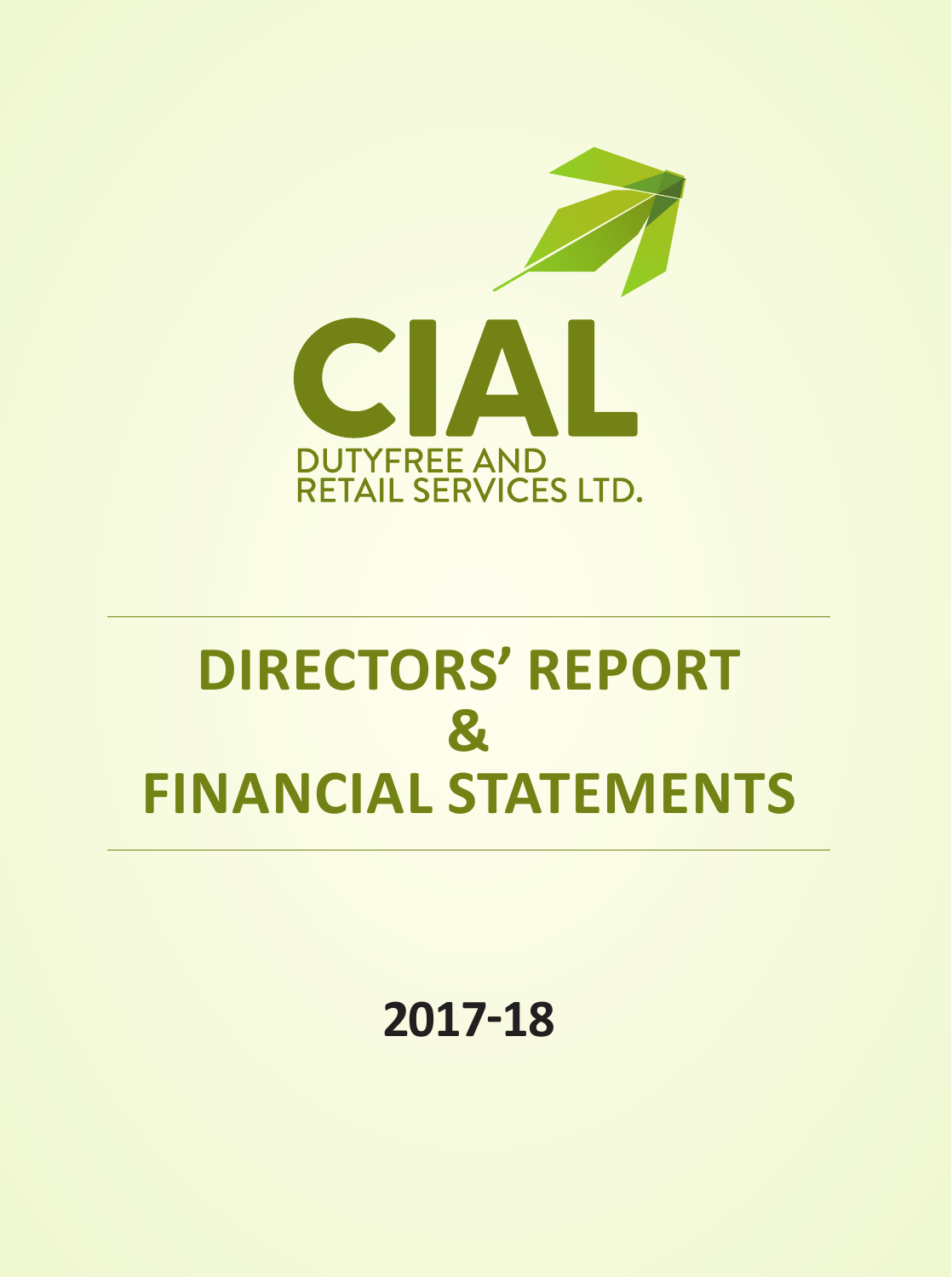## **CIAL DUTYFREE AND RETAIL SERVICES LIMITED**

Regd Office: XI/318 E, Cochin International Airport Buildings, Nedumbasserry Kochi Airport P.O – 683 111, CIN: U52399KL2016PLC040279 Phone & Fax: 0484 2374154; E - mail: cs@cial.aero

## **NOTICE OF THE ANNUAL GENERAL MEETING**

**NOTICE** is hereby given that the 02<sup>nd</sup> Annual General Meeting of CIAL Dutyfree and Retail Services Limited will be held on Saturday, the 29<sup>th</sup> day of September 2018 at 11.00 a.m. at XI/318E, Cochin International Airport Buildings, Nedumbassery, Kochi Airport P.O., Ernakulam - 683 111, to transact the following business.

## **ORDINARY BUSINESS**

- 1. To receive, consider and adopt the Audited Balance Sheet as at 31<sup>st</sup> March 2018, the Statement of Profit and Loss for the year ended on that date, Annexures and Schedules thereto and the report of the Directors and Auditors of the Company.
- 2. To appoint a Director in the place of Sri. A.M. Shabeer (DIN:0001643446), who retires by rotation and being eligible, offers himself for re-appointment.
- 3. Appointment of Statutory Auditor and fixation of remuneration:

To consider and if thought fit, to pass with or without modification(s), the following resolution as an Ordinary Resolution:

"Resolved that pursuant to Section 139 and other applicable provisions of the Companies Act 2013 and the Rules made there under (including any statutory modification(s) or re-enactment thereof) the retiring auditors M/s. Krishnamoorthy & Krishnamoorthy, Chartered Accountants, Ernakulam (Firm Registration No:001488S) be and is hereby appointed as the statutory auditor of the Company to hold office from the conclusion of this Annual General Meeting till the conclusion of next Annual General Meeting of the Company on such remuneration as may be fixed by the Board of Directors of the Company."

> By order of the Board for **CIAL Dutyfree and Retail Services Limited**

Place : Thiruvananthapuram Date: 28<sup>th</sup> June 2018

**sd/- V.J. Kurian Chairman & Managing Director DIN: 0001806859**

## **Notes:**

- 1. **A MEMBER ENTITLED TO ATTEND AND VOTE AT THE ANNUAL GENERAL MEETING IS ENTITLED TO APPOINT A PROXY TO ATTEND AND VOTE INSTEAD OF HIMSELF AND SUCH PROXY NEED NOT BE A MEMBER OF THE COMPANY.**
- 2. Instrument of Proxies, in order to be effective, must be duly filled, stamped, signed and deposited at the Company's registered office not later than 48 hours before the commencement of the meeting.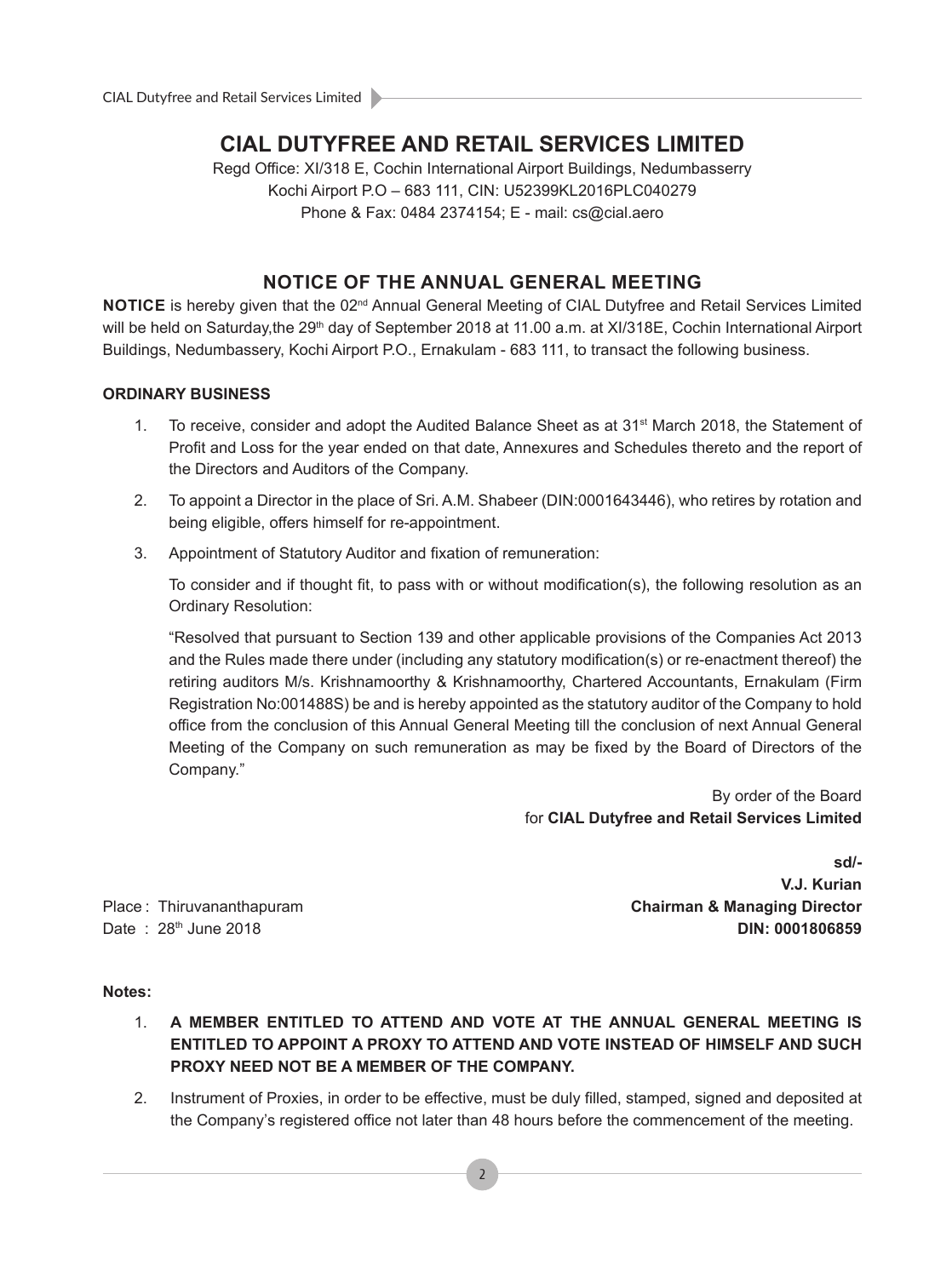| <b>Particulars</b>                                                  | <b>Information</b>                |
|---------------------------------------------------------------------|-----------------------------------|
| Name                                                                | Sri.A.M. Shabeer (DIN:0001643446) |
| Age                                                                 | 56 Years                          |
| Qualification                                                       | Post-graduation                   |
| Experience                                                          | 34 years                          |
| Terms and Conditions of appointment                                 | As per resolution no.2            |
| Remuneration last drawn                                             | Nil                               |
| Date of first appointment on Board                                  | $01st$ March 2016                 |
| Shareholding in Company                                             | 10 Shares (0.0143%)               |
| Relationship with other Directors, Manager and other Key Managerial | Nil                               |
| Personnel                                                           |                                   |
| Number of Meetings of Board attended                                | 4                                 |
| Other Directorships, Memberships/Chairmanships of Committees of     | Nil                               |
| other Boards                                                        |                                   |

**As per the requirement of Secretarial Standard 2, the following information relating to the directors retiring by rotation who are being re-appointed, as contained at item 2 is furnished below:**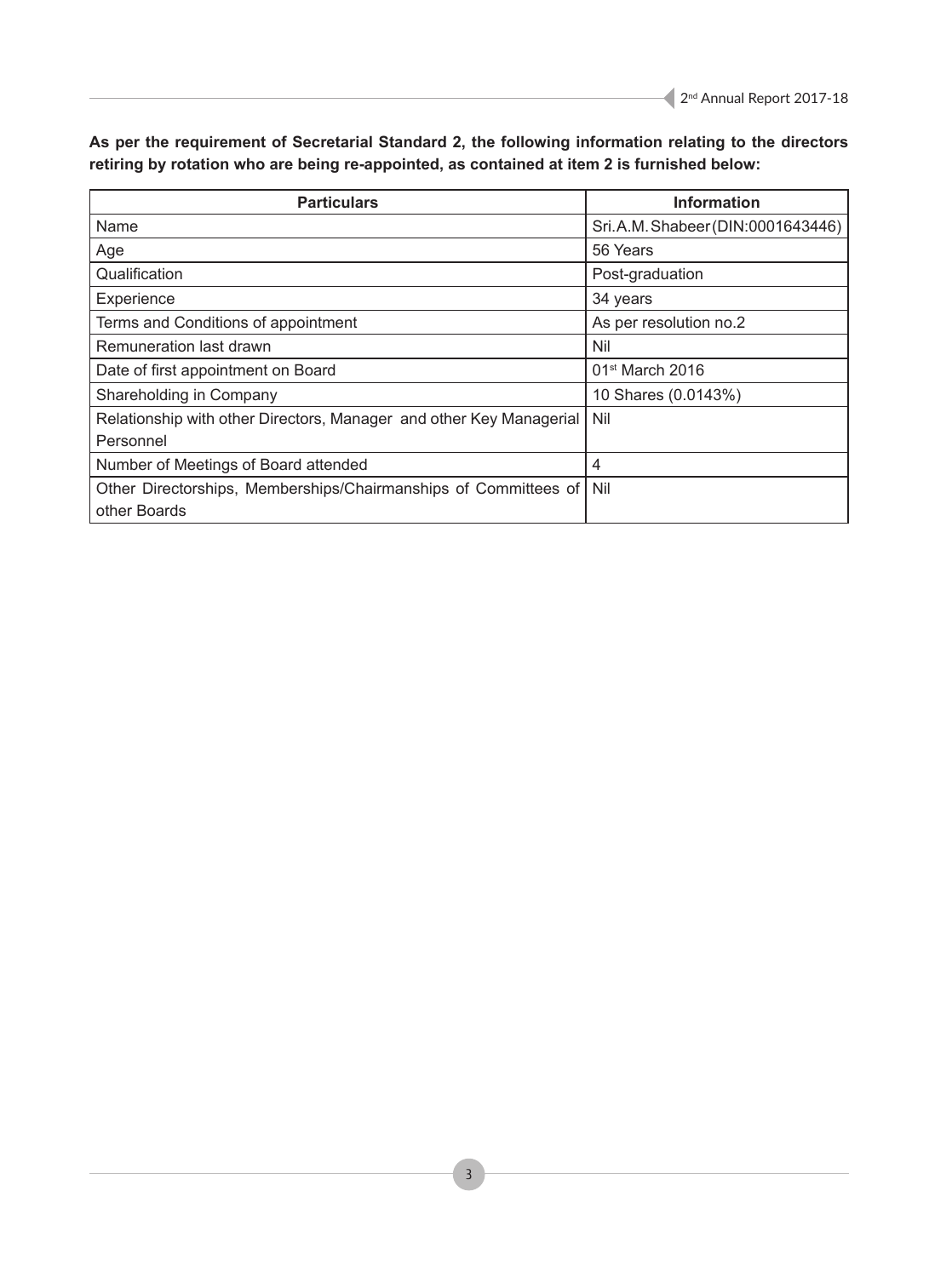## **CIAL DUTYFREE AND RETAIL SERVICES LIMITED**

Regd Office: XI/318 E, Cochin International Airport Buildings, Nedumbasserry Kochi Airport P.O.,

Ernakulam – 683 111, CIN: U52399KL2016PLC040279. Ph: 0484 2374144.

e-mail: cs@cial.aero website: www.cial.aero

## **DIRECTORS' REPORT**

Dear Members,

Your Directors are pleased to present the second Annual Report and the Company's financial statements for the financial year ended 31<sup>st</sup> March 2018.

|                                                         |                    | (Rupees in lakhs) |
|---------------------------------------------------------|--------------------|-------------------|
| <b>Financial Results</b>                                | From 01.04.2017 to | From 01.03.2016   |
|                                                         | 31.03.2018         | to 31.03.2017     |
| <b>Total Income</b>                                     | 23726.00           | 18491.26          |
| Less: Administrative & other Expenses                   | 23285.82           | 18040.33          |
| <b>Cash Profit / (Loss)</b>                             | 440.18             | 450.92            |
| Less: Depreciation                                      | 8.38               | 0.00              |
| Profit / (Loss) before Tax                              | 431.80             | 450.92            |
| Less: Provision for Income Tax (Current & Deferred Tax) | 110.11             | 179.99            |
| Profit / (Loss) after Tax                               | 321.69             | 270.93            |
| Add: Other Comprehensive Income                         | 0.00               | (17.14)           |
| Net Profit / (Loss) for the year                        | 321.69             | 253.79            |

## **REVIEW OF OPERATIONS**

CIAL Dutyfree and Retail Services Limited (CDRSL) was incorporated on  $01<sup>st</sup>$  March 2016 with the major objective to expand the duty free business of CIAL, to several travel destinations spread across the world. The commercial operation of the Company was started from 01<sup>st</sup> June 2016. During the period under review, the net profit after tax has been increased from Rs.253.79 lakhs to Rs.321.69 lakhs, registering a growth of 26.75%.

## **DIRECTORS**

The Directors of the Company, as on date are given below:

| SI.No.   | DIN        | Name of the Director | <b>Designation</b>           |  |
|----------|------------|----------------------|------------------------------|--|
| . .      | 0001806859 | Sri, V.J. Kurian     | Chairman & Managing Director |  |
| <u>.</u> | 0001643446 | . Sri. A.M.Shabeer   | Director                     |  |
| ົ<br>J.  | 0007434481 | Sri, Sunil Chacko    | Director                     |  |

The provisions of Section 149 of the Companies Act 2013 and Rules framed thereunder are not applicable with respect to the appointment of Independent Director and Women Director. Further, the Company is not covered under the provisions of Section 177 and 178 of the Companies Act 2013 with respect to the constitution of various statutory sub - committee(s) of the Board.

No Directors or Key Managerial Personnel of the Company were appointed or resigned during the period under review.

Sri. A.M.Shabeer (DIN: 0001643446) is to retire by rotation at the ensuing AGM and being eligible offer himself for re-appointment. The Board therefore recommends his re-appointment as Director of the Company.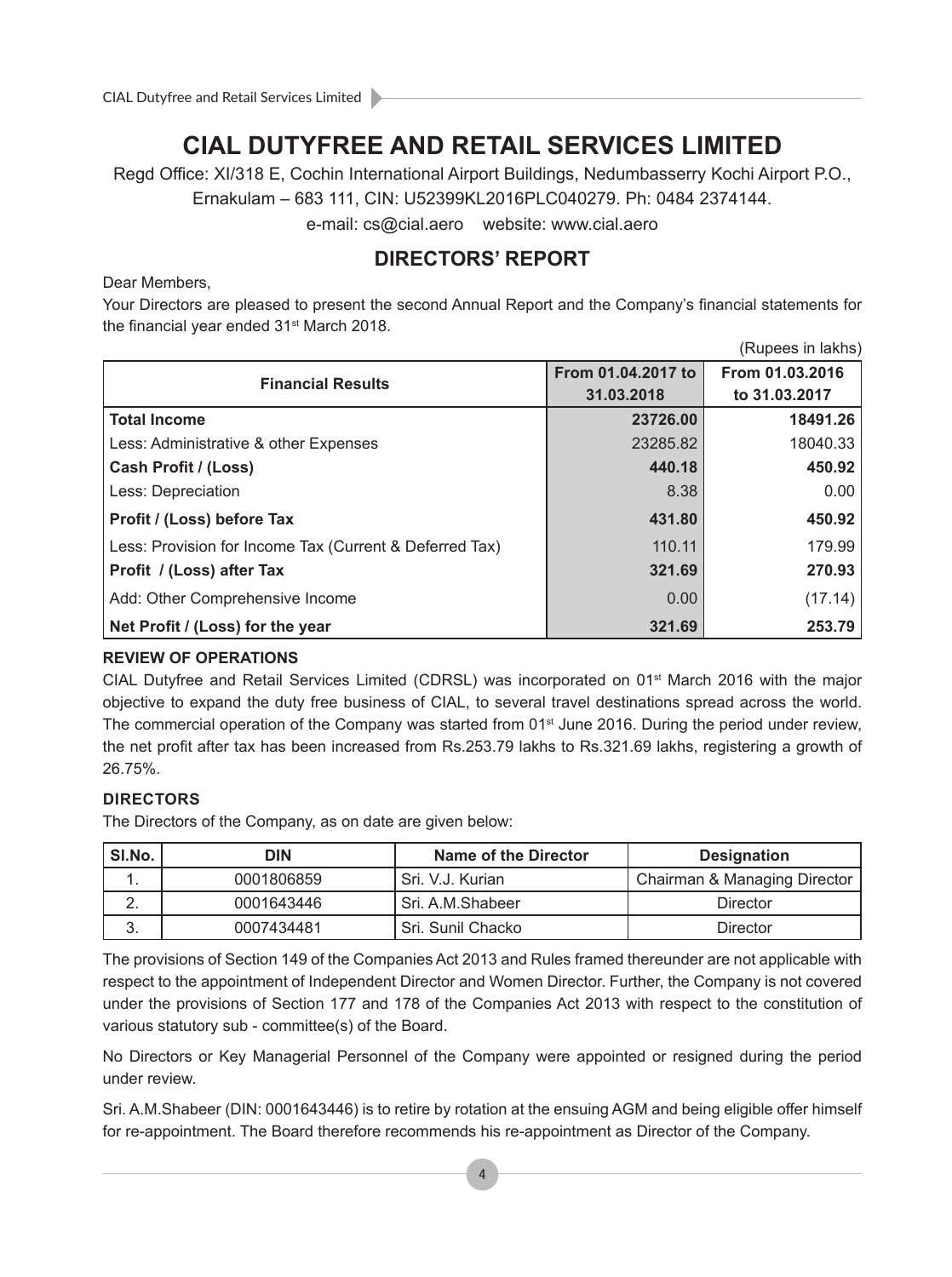## **DIRECTORS' RESPONSIBILITY STATEMENT**

Your Directors state that:

- a) in the preparation of the annual accounts for the year ended  $31<sup>st</sup>$  March 2018, the applicable accounting standards read with requirements set out under Schedule III to the Act, have been followed and there are no material departures from the same;
- b) the Directors have selected such accounting policies and applied them consistently and made judgments and estimates that are reasonable and prudent so as to give a true and fair view of the state of affairs of the Company as at 31<sup>st</sup> March 2018 and of the profit of the Company for the period ended on that date;
- c) the Directors have taken proper and sufficient care for the maintenance of adequate accounting records in accordance with the provisions of the Act for safeguarding the assets of the Company and for preventing and detecting fraud and other irregularities;
- d) the Directors have prepared the annual accounts on a 'going concern' basis;
- e) the Directors have laid down internal financial controls to be followed by the Company and that such internal financial controls are adequate and are operating effectively; and
- f) the Directors have devised proper systems to ensure compliance with the provisions of all applicable laws and that such systems are adequate and operating effectively.

## **DIVIDEND AND TRANSFER TO RESERVES**

Your Directors have considered it financially prudent in the long-term interests of the Company to reinvest the profits into the business of the Company to build a strong reserve base for the growth of the business. No dividend has therefore been recommended for the year ended 31st March 2018 and no amounts have been transferred to General Reserve Account.

## **EXTRACT OF ANNUAL RETURN**

Extract of Annual return of the Company in the prescribed Form MGT-9 is annexed herewith as Annexure A to this report.

## **MEETINGS OF THE BOARD**

Four meetings of the Board of Directors were held during the period under review on 29<sup>th</sup> June 2017, 18<sup>th</sup> September 2017, 16<sup>th</sup> December 2017 and 08<sup>th</sup> March 2018.

The Composition and category of the Directors along with their attendance at Board Meetings for the period ended 31st March 2018 are given below:

| SI. No. | Name of the       |                              | <b>No. of Board Meetings</b>  |                 |  |
|---------|-------------------|------------------------------|-------------------------------|-----------------|--|
|         | <b>Director</b>   | <b>Category of Director</b>  | <b>Held during the tenure</b> | <b>Attended</b> |  |
|         | Sri.V.J. Kurian   | Chairman & Managing Director |                               |                 |  |
|         | Sri.A.M. Shabeer  | <b>Director</b>              |                               |                 |  |
|         | Sri. Sunil Chacko | <b>Director</b>              |                               |                 |  |

## **STATUTORY AUDITOR**

M/s. Krishnamoorthy & Krishnamoorthy (Firm Registration No: 001488S), the Statutory Auditors of the Company, hold office till the conclusion of this Annual General Meeting and are eligible for re-appointment. They have confirmed their eligibility to the effect that their re-appointment, if made, would be within the prescribed limits under the Act and they are not disqualified for re-appointment. The notes on financial statement referred in the auditors' report are self – explanatory and do not call for any further comments. The Auditors' Report does not contain any qualification, reservation, adverse remarks or disclaimer.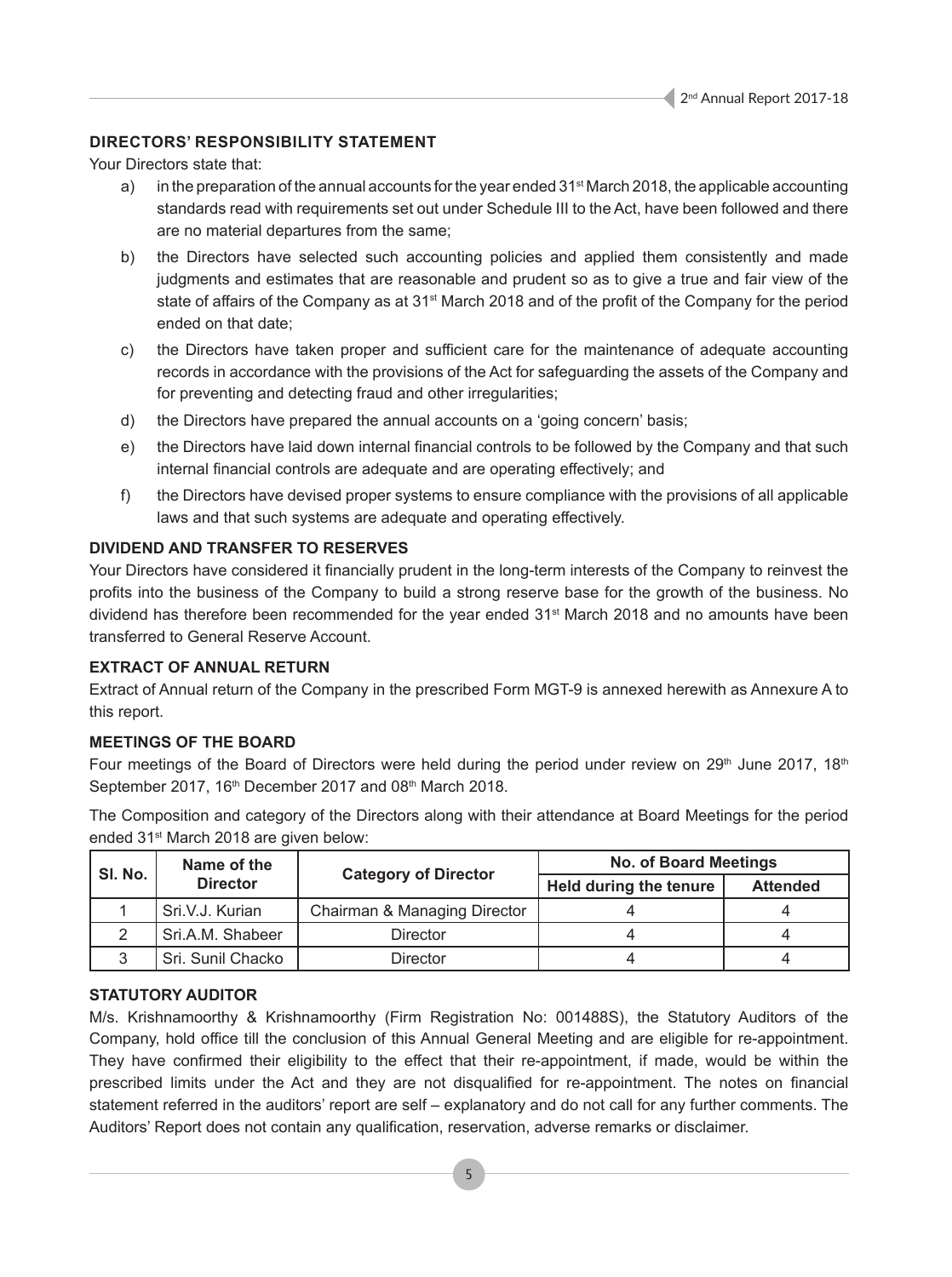## **PARTICULARS OF LOANS, GUARANTEES OR INVESTMENTS MADE UNDER SECTION 186 OF THE COMPANIES ACT 2013**

During the year under review, the Company has not made any loans, guarantees or investments falling under the purview of Section 186 of the Companies Act 2013.

## **CONSERVATION OF ENERGY, TECHNOLOGY ABSORPTION AND FOREIGN EXCHANGE EARNINGS & OUTGO**

The Company operates in the building leased out by CIAL. Therefore, the energy conservation measures undertaken by CIAL and the consequent energy savings will have a significant impact in reducing the power consumption of the Company. There are no activities relating to technology absorption in connection with operations of the Company. The earning and expenditure in foreign currency during the period under review are given below -

|                                                                                  | (Rupees in lakhs)                |
|----------------------------------------------------------------------------------|----------------------------------|
| <b>Foreign Exchange Earnings and outgoings</b><br>(receipts and payments in USD) | From 01.04.2017<br>to 31.03.2018 |
| a) CIF Value of imports made during the period                                   | 10,298.96                        |
| b) Earnings in Foreign Exchange (Export of Goods)                                | 23,629.12                        |
| c) Expenditure in Foreign Currency                                               | 10298.96                         |

## **RELATED PARTY TRANSACTIONS**

Related Party Transactions in terms of Ind AS - 24 are set out in the Notes forming part of the accounts. These transactions are not likely to have a conflict with the interest of the Company. All the related party transactions are negotiated on arm's length basis and are intended to protect the interest of the Company. Disclosure of particulars of contracts / arrangements entered into by the Company with related parties are given in Form AOC-2 as Annexure B to this Report.

## **PARTICULARS OF EMPLOYEES AND RELATED DISCLOSURES**

Personnel and industrial relations were cordial and satisfactory during the year under review. There were no employees of the Company who have drawn remuneration in excess of the limits set out under Section 197(12) of the Act read with Rules 5(2) and 5(3) of the Companies (Appointment and Remuneration of Managerial Personnel) Rules 2014.

## **SECRETARIAL STANDARDS OF ICSI**

The Company is in compliance with the Secretarial Standards on Meetings of the Board of Directors (SS-1) and General Meetings (SS-2) issued by the Institute of Company Secretaries of India and approved by the Central Government.

## **INTERNAL FINANCIAL CONTROLS**

The Company has in place adequate internal financial controls with reference to financial statements. During the year, such controls were tested and no reportable material weakness in the design or operation was observed.

## **RISK MANAGEMENT**

The Company has adequate system of business risk evaluation and management, to ensure stable & sustainable business growth and to promote pro-active approach in evaluating and resolving the risks associated with the business. The Company has identified the potential risks such as financial risk, legal & statutory risks and the internal process risk and has put in place appropriate measures for its mitigation. At present, the Company has not identified any element of risk which may threaten the existence of the Company.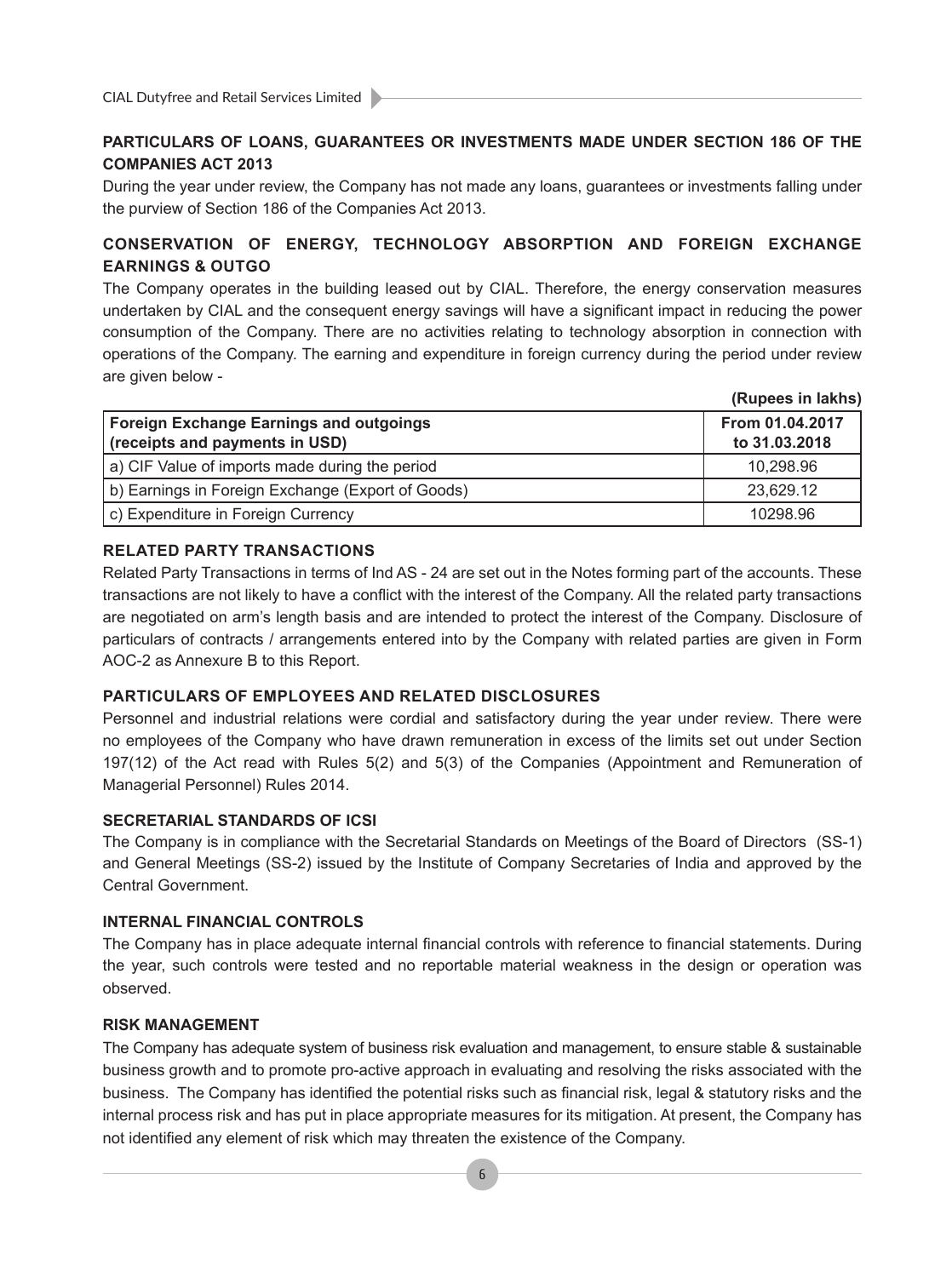## **GENERAL**

Your Directors state that no disclosure or reporting is required in respect of the following items as there were no transactions on these items during the year under review:

- 1. Details relating to deposits covered under Chapter V of the Act.
- 2. Issue of equity shares with differential rights as to dividend, voting or otherwise.
- 3. Issue of shares (including sweat equity shares) to employees of the Company under any scheme.
- 4. Change in the nature of the business of the Company.
- 5. Neither the Managing Director nor the Whole-time Directors of the Company receive any remuneration or commission from any of its subsidiaries.
- 6. No significant or material orders were passed by the Regulators or Courts or Tribunals which impact the going concern status and Company's operations in future.
- 7. There were no material changes and commitments affecting the financial position of the Company which have occurred between the end of the financial year and the date of this report.
- 8. During the period under review, there were no companies which have become or ceased to become the subsidiaries, joint ventures or associate companies.
- 9. The provisions with respect to Section 135 of the Companies Act 2013, pertaining to Corporate Social Responsibility is not applicable.

## **DISCLOSURE AS PER SEXUAL HARASSMENT OF WOMEN AT WORKPLACE (PREVENTION, PROHIBITION & REDRESSAL) ACT 2013**

The Company has an Anti-Sexual Harassment Policy in line with the requirements of The Sexual Harassment of Women at the Workplace (Prevention, Prohibition and Redressal) Act 2013. An Internal Complaints Committee (ICC) has been set up to redress complaints received regarding sexual harassment. All employees (permanent, contractual, temporary, trainees) are covered under this policy.

The following is a summary of sexual harassment complaints received and disposed off during the year 2017-18:

- No. of complaints received : Nil
- No. of complaints disposed off : Nil

## **ACKNOWLEDGEMENTS**

Your Directors take this opportunity to express deep sense of appreciation to Central and State Governments, Central Customs, Bureau of Immigration, Contractors, Management and staff of Cochin International Airport and shareholders for their continued support, guidance, patronage and encouragement. The Board expresses its sincere appreciation for the dedicated services rendered by Officers and other staff of the Company at all levels. The Board also places on record its gratitude to the shareholders and customers for their greater motivation and confidence reposed on us.

7

## **for and on behalf of the Board**

sd/- **V J Kurian Chairman & Managing Director DIN: 0001806859**

Date :  $28<sup>th</sup>$  June 2018 Place : Thiruvananthapuram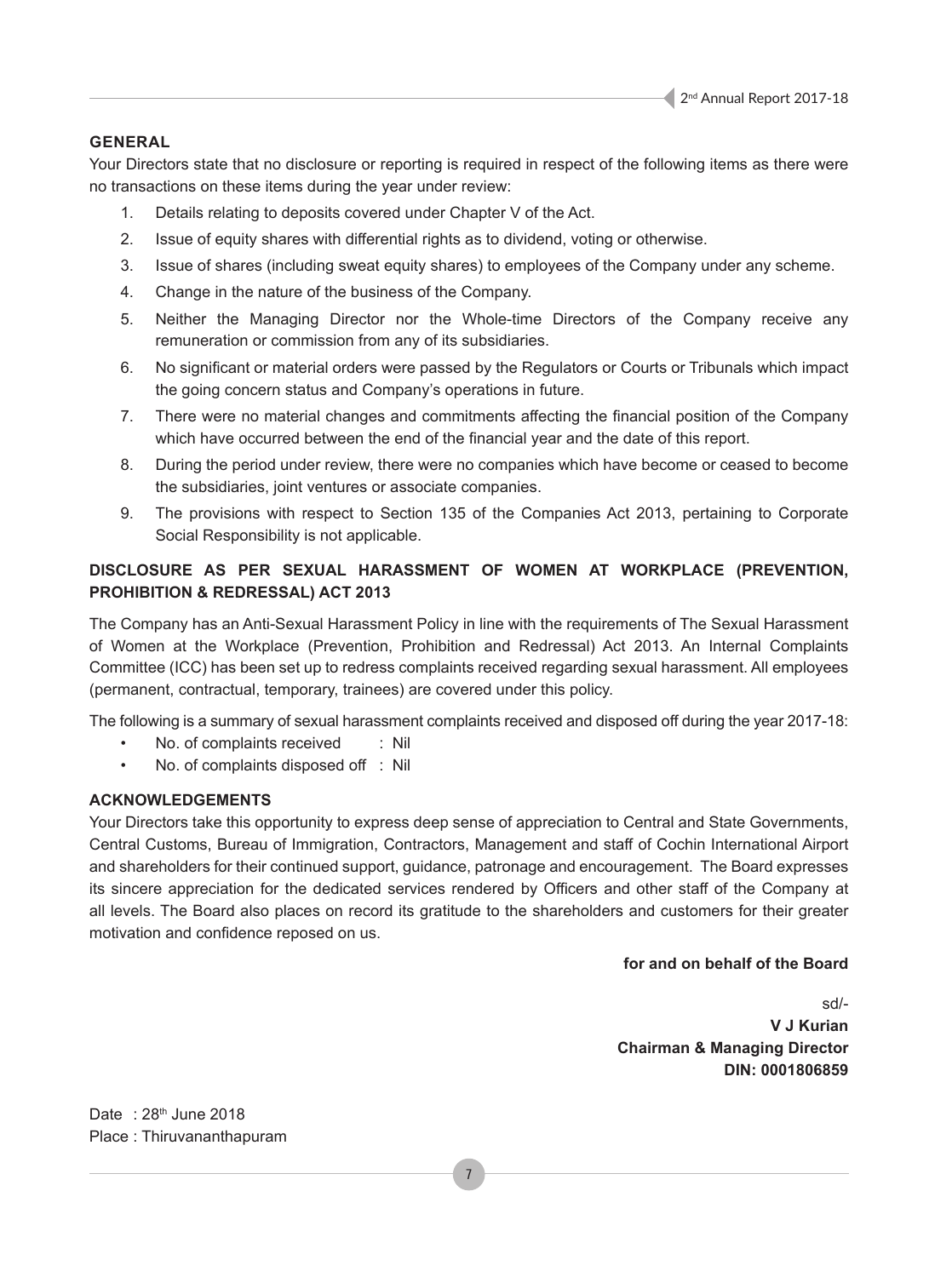## **Annexure A**

## **FORM NO. MGT 9**

## **Extract of Annual Return for the financial year ended 31st March 2018**

*[Pursuant to Section 92 (3) of the Companies Act 2013 and Rule 12(1) of the Companies (Management & Administration) Rules 2014]*

## **I. REGISTRATION & OTHER DETAILS:**

| 1. | <b>CIN</b>                                                                       | U52399KL2016PLC040279                                                                    |
|----|----------------------------------------------------------------------------------|------------------------------------------------------------------------------------------|
| 2. | Registration date                                                                | 01 <sup>st</sup> March 2016                                                              |
| 3. | Name of the Company                                                              | <b>CIAL Dutyfree and Retail Services Limited</b>                                         |
| 4. | Category/Sub-category<br>of the Company                                          | <b>Public Company /Indian Non-Government Company /</b><br><b>Limited by shares</b>       |
| 5. | Address of the Registered<br>Office & contact details                            | XI/318E, Cochin International Airport Buildings, Kochi<br>Airport P O, Ernakulam 683 111 |
| 6. | Whether listed company                                                           | <b>No</b>                                                                                |
| 7. | Name, Address & contact<br>details of the Registrar &<br>Transfer Agent, if any. | Not applicable                                                                           |

## **II. PRINCIPAL BUSINESS ACTIVITIES OF THE COMPANY (All the business activities contributing 10 % or more of the total turnover of the Company shall be stated)**

| SI. | <b>Name and Description of</b>                 | NIC Code of the Product / | % to total turnover of |
|-----|------------------------------------------------|---------------------------|------------------------|
| No. | main Products / Services                       | <b>Service</b>            | the Company            |
|     | Other Retail Sale in<br>non-specialized stores | 4719                      | ΝA                     |

## **III. PARTICULARS OF HOLDING, SUBSIDIARY AND ASSOCIATE COMPANIES -**

| SI.<br>No. | Name and address of<br>the Company                                                                                                          | <b>CIN / GLN</b>      | Holding /<br>Subsidiary/ Shares<br><b>Associate</b> | $%$ of<br>held | <b>Applicable</b><br>section |
|------------|---------------------------------------------------------------------------------------------------------------------------------------------|-----------------------|-----------------------------------------------------|----------------|------------------------------|
|            | <b>Cochin International Airport Limited</b><br>Room No.35, 4th Floor<br><b>GCDA Commercial Complex</b><br>Marine Drive, Ernakulam - 682 031 | U63033KL1994PLC007803 | Holding                                             | 99.90          | 2(46)                        |

## **IV. SHARE HOLDING PATTERN (Equity Share Capital Breakup as percentage of total equity)**

## **i) Category-wise Share Holding.**

|                                        | No. of Shares held at the beginning of the year |                 |       |                                         | No. of Shares held at the end of the year |                 |              |                                         | $\%$                         |
|----------------------------------------|-------------------------------------------------|-----------------|-------|-----------------------------------------|-------------------------------------------|-----------------|--------------|-----------------------------------------|------------------------------|
| Category of<br><b>Share</b><br>holders | De<br>mat                                       | <b>Physical</b> | Total | $%$ of<br><b>Total</b><br><b>Shares</b> | <b>Demat</b>                              | <b>Physical</b> | <b>Total</b> | $%$ of<br><b>Total</b><br><b>Shares</b> | Change<br>during<br>the year |
| A. Promoters                           |                                                 |                 |       |                                         |                                           |                 |              |                                         |                              |
| a) Individual/ HUF                     |                                                 | 70              | 70    | 0.10                                    |                                           | 70              | 70           | 0.10                                    |                              |
| b) Central Government                  | ۰                                               |                 | ٠     | -                                       | ۰                                         | ۰               | ۰            |                                         |                              |
| c) State Governments                   | ۰                                               |                 | ۰     |                                         | ۰                                         | ۰               | ٠            |                                         | ۰                            |
| d) Bodies Corporate                    |                                                 | 70000           | 70000 | 99.90                                   |                                           | 70000           | 70000        | 99.90                                   | ٠                            |
| e) Banks / FI                          | -                                               |                 | -     |                                         | -                                         |                 | -            |                                         | ۰                            |
| f) Any other                           | ٠                                               |                 | -     | -                                       | -                                         | ۰               | -            |                                         |                              |
| Sub-Total (A)(1)                       |                                                 | 70070           | 70070 | 100                                     |                                           | 70070           | 70070        | 100                                     |                              |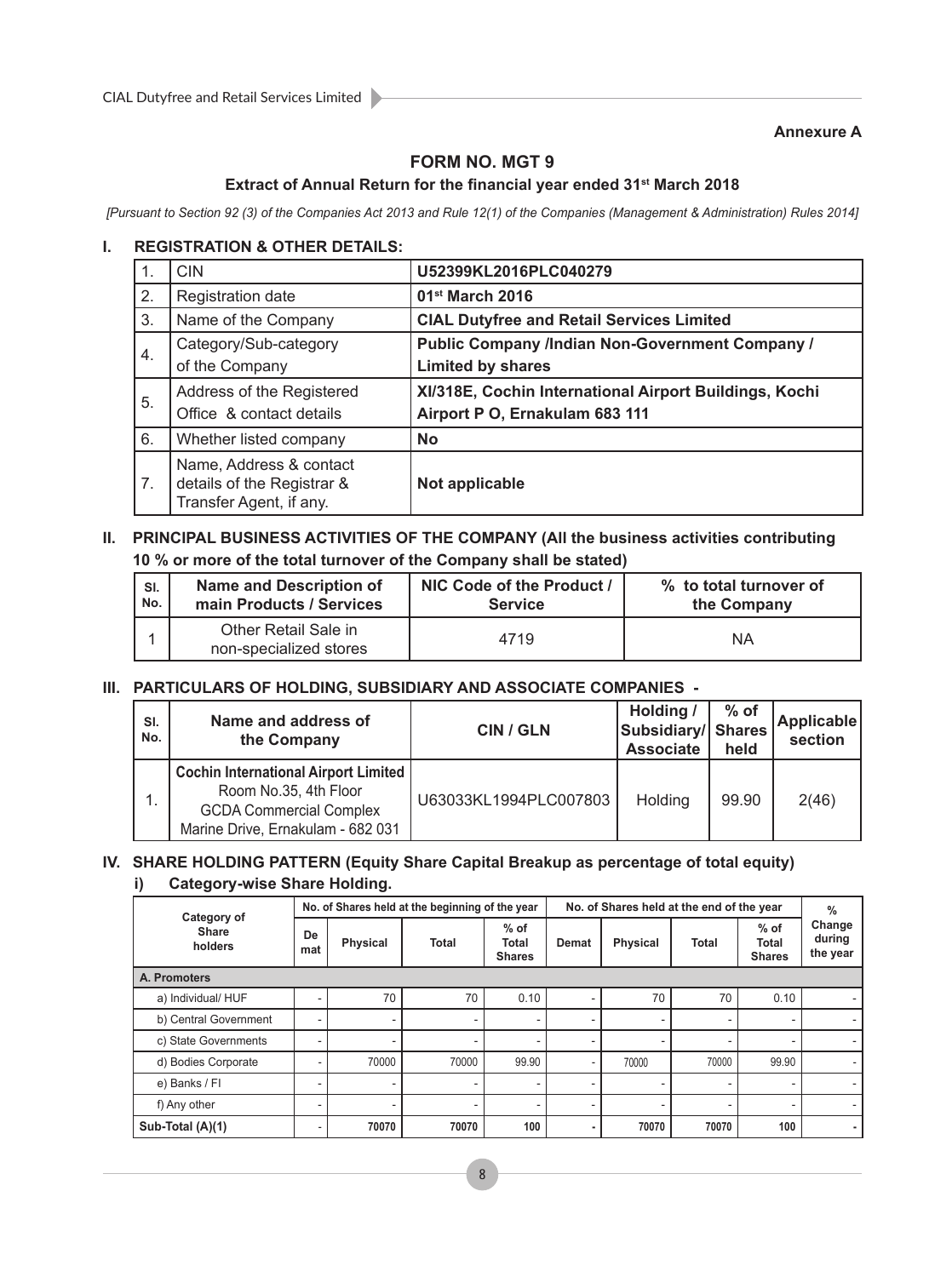| (2) Foreign                                                                             |                          |       |       |     |                          |                |       |     |                          |
|-----------------------------------------------------------------------------------------|--------------------------|-------|-------|-----|--------------------------|----------------|-------|-----|--------------------------|
| a) NRIs - Individuals                                                                   | $\overline{a}$           | ä,    |       |     | ٠                        | ۰              |       |     |                          |
| b) Other Individuals                                                                    |                          |       |       |     |                          |                |       |     |                          |
| c) Bodies Corporate                                                                     |                          |       |       |     |                          |                |       |     |                          |
| d) Banks/FI                                                                             |                          |       |       |     |                          | ÷              |       |     |                          |
| e) Any other                                                                            |                          |       |       |     |                          | ٠              |       |     |                          |
| Sub Total(A)(2)                                                                         |                          |       |       |     |                          |                |       |     |                          |
| <b>Total Shareholding of</b><br>$promoter(A)=(A)(1)+(A)(2)$                             |                          | 70070 | 70070 | 100 |                          | 70070          | 70070 | 100 |                          |
| <b>B. Public Shareholding</b>                                                           |                          |       |       |     |                          |                |       |     |                          |
| a) Mutual Funds / Banks / Fl                                                            |                          |       |       |     |                          | ٠              |       |     |                          |
| b) Central Government                                                                   | L,                       |       |       |     | ٠                        | ۰              |       |     |                          |
| c) State Governments                                                                    |                          |       |       |     |                          | ٠              |       |     |                          |
| d) Venture Capital Funds                                                                | $\overline{a}$           |       |       |     | ۰                        | ٠              |       |     |                          |
| e) Insurance Companies                                                                  |                          |       |       |     |                          | ٠              |       |     |                          |
| f) Flls                                                                                 |                          |       |       |     |                          | ۰              |       |     |                          |
| g) Foreign Venture<br>Capital Funds                                                     |                          |       |       |     |                          |                |       |     |                          |
| h) Others (specify)                                                                     |                          |       |       |     | ۰                        | ٠              |       |     |                          |
| Sub-total (B)(1)                                                                        |                          |       |       |     |                          | ä,             |       |     |                          |
| 2. Non-Institutions                                                                     |                          |       |       |     |                          |                |       |     |                          |
| a) Bodies Corporates                                                                    |                          |       |       |     |                          |                |       |     |                          |
| i) Indian                                                                               |                          |       |       |     |                          |                |       |     |                          |
| ii) Overseas                                                                            |                          |       |       |     |                          | ۰              |       |     |                          |
| b) Resident Individuals                                                                 |                          |       |       |     |                          |                |       |     |                          |
| i) Individual shareholders<br>holding nominal share<br>capital upto Rs. 1 lakh          |                          |       |       |     |                          |                |       |     |                          |
| ii)Individualshareholders<br>holding nominal share<br>capital in excess of Rs<br>1 lakh |                          |       | ٠     |     | ٠                        | ۰              | ٠     |     |                          |
| c) Others                                                                               | $\overline{\phantom{0}}$ | ٠     | ۰     |     | ٠                        | $\blacksquare$ | ٠     |     | ٠                        |
| d) Non Resident Indians                                                                 | $\overline{\phantom{a}}$ | ٠     | ۰     | ٠   | ۰                        | ٠              | ٠     | ٠   | ٠                        |
| Sub-total (B)(2)                                                                        | $\overline{a}$           | ä,    |       |     |                          | ٠              |       |     |                          |
| <b>Total Public Shareholding</b><br>$(B)=(B)(1)+(B)(2)$                                 | $\overline{a}$           | ۰     |       |     | ٠                        | ٠              |       |     |                          |
| C. Shares held by Custodian<br>for GDRs & ADRs                                          |                          |       |       |     | ۰                        | ۰              |       |     |                          |
| Grand Total (A+B+C)                                                                     | $\overline{\phantom{a}}$ | 70070 | 70070 | 100 | $\overline{\phantom{a}}$ | 70070          | 70070 | 100 | $\overline{\phantom{a}}$ |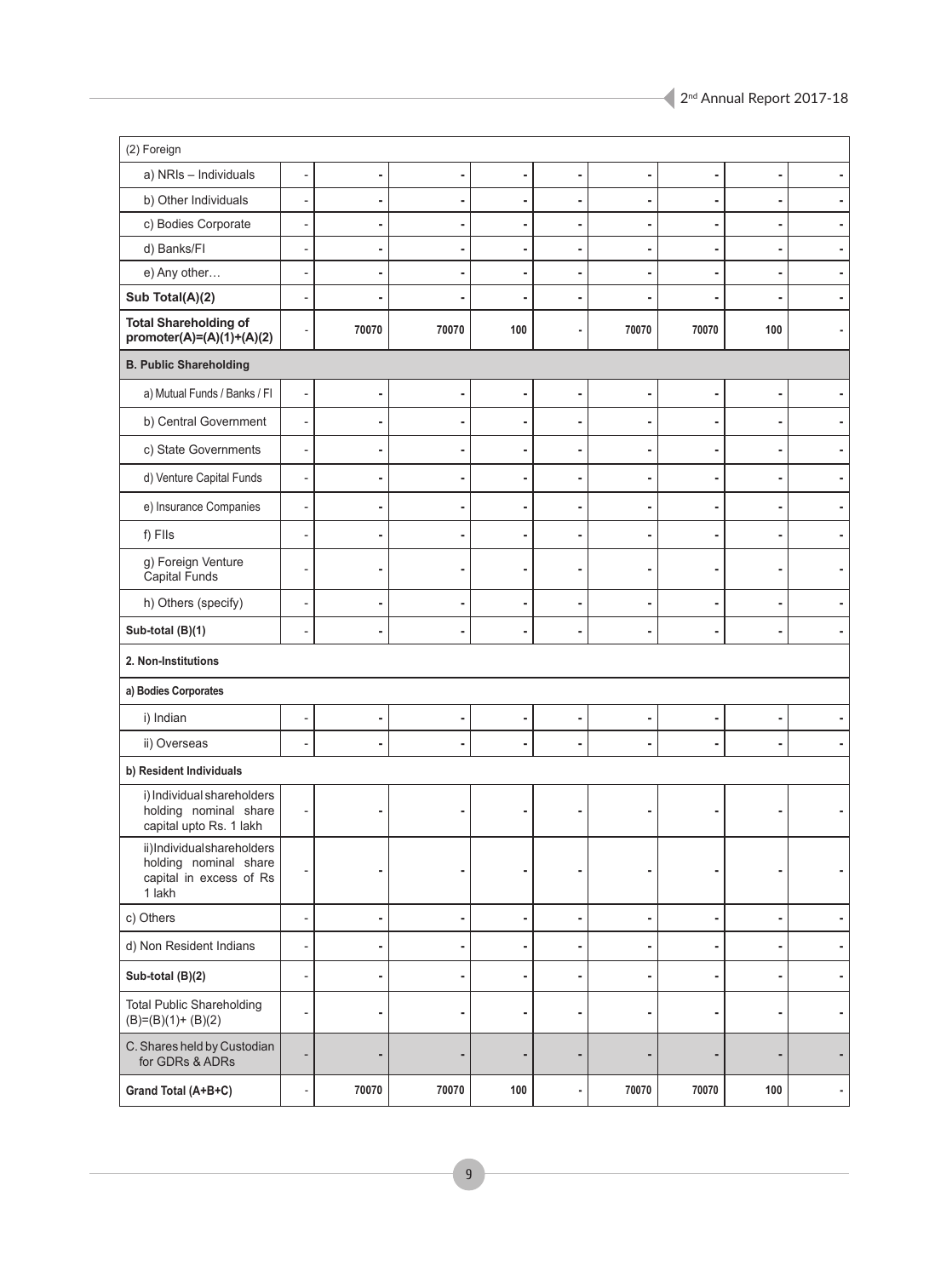## **ii) Shareholding of Promoter-**

|                  |                                                | Shareholding at the<br>beginning of the year |                         |                                           | Shareholding at the<br>end of the year                       |                         |                                           |                                                                                   |                                                        |
|------------------|------------------------------------------------|----------------------------------------------|-------------------------|-------------------------------------------|--------------------------------------------------------------|-------------------------|-------------------------------------------|-----------------------------------------------------------------------------------|--------------------------------------------------------|
| SI.<br><b>No</b> |                                                | <b>Shareholder's Name</b>                    | No. of<br><b>Shares</b> | % of total<br>Shares of<br>the<br>Company | % of Shares<br>Pledged /<br>encumbered<br>to<br>total Shares | No. of<br><b>Shares</b> | % of total<br>Shares of<br>the<br>Company | %of<br><b>Shares</b><br>Pledged /<br>encum-<br>bered<br>to total<br><b>Shares</b> | % change<br>in Share-<br>holding<br>during the<br>year |
| 1                | Cochin International<br><b>Airport Limited</b> | 70000                                        | 99.90                   | --                                        | 70000                                                        | 99.90                   |                                           |                                                                                   |                                                        |
| $\overline{2}$   | A Chandrakumaran<br>Nair                       | 10                                           | 0.0143                  | --                                        | 10                                                           | 0.0143                  | --                                        |                                                                                   |                                                        |
| 3                | A M Shabeer                                    | 10                                           | 0.0143                  | --                                        | 10                                                           | 0.0143                  | --                                        |                                                                                   |                                                        |
| 4                | Jose Thomas<br>Periappuram                     | 10                                           | 0.0143                  | $\overline{\phantom{a}}$                  | 10                                                           | 0.0143                  | --                                        |                                                                                   |                                                        |
| 5                | Sunil Chacko                                   | 10                                           | 0.0143                  | --                                        | 10                                                           | 0.0143                  | --                                        |                                                                                   |                                                        |
| 6                | Saji K George                                  | 20                                           | 0.0285                  | $\overline{\phantom{a}}$                  | 20                                                           | 0.0285                  | $\overline{\phantom{a}}$                  |                                                                                   |                                                        |
| 7                | Jacob T Abraham                                | 10                                           | 0.0143                  | --                                        | 10                                                           | 0.0143                  | --                                        |                                                                                   |                                                        |
|                  | <b>Total</b>                                   | 70070                                        | 100.00                  | -−                                        | 70070                                                        | 100.00                  | ۰.                                        |                                                                                   |                                                        |

## **iii) Change in Promoters' Shareholding (please specify, if there is no change)**

|                                                                                                                                                                                          | Shareholding at the<br>beginning of the year            |            | <b>Cumulative Shareholding</b><br>during the year |                                           |  |
|------------------------------------------------------------------------------------------------------------------------------------------------------------------------------------------|---------------------------------------------------------|------------|---------------------------------------------------|-------------------------------------------|--|
| <b>Particulars</b>                                                                                                                                                                       | % of total<br>No. of Shares<br>Shares of the<br>Company |            | No. of Shares                                     | % of total<br>shares<br>of the<br>Company |  |
| At the beginning of the year                                                                                                                                                             | 70070                                                   | 100        | 100                                               |                                           |  |
| Date wise Increase / Decrease in<br>Promoters Shareholding during<br>the year specifying the reasons<br>for increase / decrease (e.g.<br>allotment/transfer/bonus/sweat<br>equity etc.): |                                                         | <b>NIL</b> |                                                   |                                           |  |
| At the end of the year                                                                                                                                                                   | 70070                                                   | 100        | 70070                                             | 100                                       |  |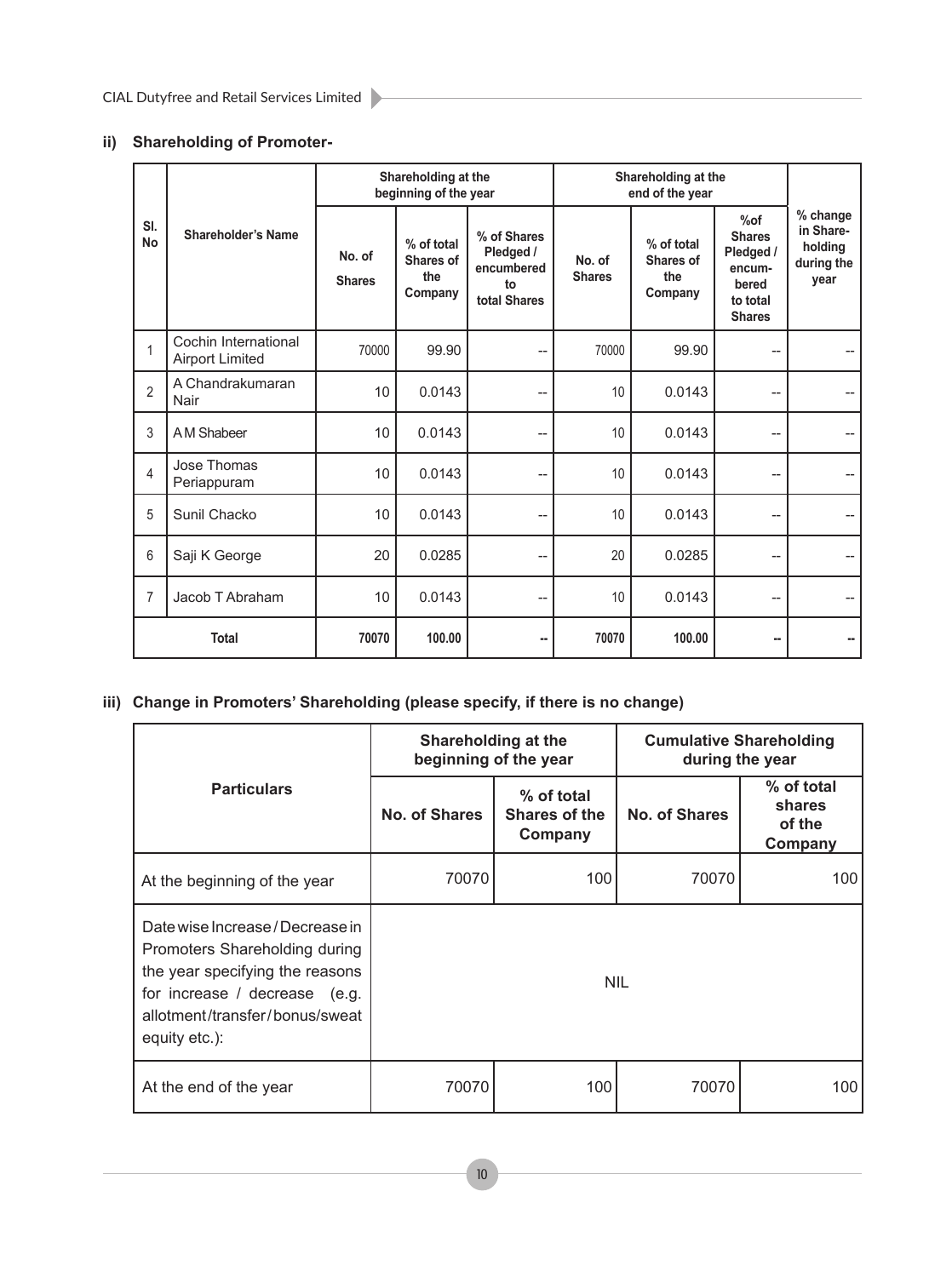## **iv) Shareholding Pattern of top ten Shareholders: (Other than Directors, Promoters and Holders of GDRs and ADRs): Not Applicable**

| SI.                               | For Each of the     |                                        | Shareholding at the<br>beginning of the year | Shareholding at the<br>end of the year |  |
|-----------------------------------|---------------------|----------------------------------------|----------------------------------------------|----------------------------------------|--|
| <b>Top 10 Shareholders</b><br>No. | <b>No of Shares</b> | % of total<br>Shares of the<br>Company | No. of Shares                                | % of Total<br>Shares of the<br>Company |  |
| 1                                 |                     |                                        |                                              |                                        |  |
| $\overline{2}$                    |                     |                                        |                                              |                                        |  |
| 3                                 |                     |                                        |                                              |                                        |  |
| 4                                 |                     |                                        |                                              |                                        |  |
| 5                                 |                     |                                        |                                              |                                        |  |
| 6                                 |                     |                                        |                                              |                                        |  |
| $\overline{7}$                    |                     |                                        |                                              |                                        |  |
| 8                                 |                     |                                        |                                              |                                        |  |
| 9                                 |                     |                                        |                                              |                                        |  |
| 10                                |                     |                                        |                                              |                                        |  |

## **v) Shareholding of Directors and Key Managerial Personnel**

| SI. |                               | Shareholding at the<br>beginning of the year |                                        |                        | Date wise increase /<br>decrease in shareholding | Shareholding at the end of<br>the year |                                        |
|-----|-------------------------------|----------------------------------------------|----------------------------------------|------------------------|--------------------------------------------------|----------------------------------------|----------------------------------------|
| No. | Name of the<br>Shareholder(s) | No of<br><b>Shares</b>                       | % of total<br>Shares of the<br>Company | No of<br><b>Shares</b> | % of total<br>Shares of the<br>Company           | No of<br><b>Shares</b>                 | % of total<br>Shares of the<br>Company |
|     | V. J. Kurian                  |                                              | $\overline{\phantom{a}}$               |                        | $\overline{\phantom{a}}$                         |                                        |                                        |
| 2   | A M Shabeer                   | 10                                           | 0.0143                                 |                        |                                                  | 10                                     | 0.0143                                 |
| 3   | Sunil Chacko                  | 10                                           | 0.0143                                 |                        |                                                  | 10                                     | 0.0143                                 |

## **V. INDEBTEDNESS - (Rupees in lakh)**

Indebtedness of the Company including interest outstanding/accrued but not due for payment.

|                                                     | <b>Secured Loans</b><br>excluding deposits | <b>Unsecured</b><br>Loans | <b>Deposits</b> | Total<br><b>Indebtedness</b> |
|-----------------------------------------------------|--------------------------------------------|---------------------------|-----------------|------------------------------|
| Indebtedness at the beginning of the financial year |                                            |                           |                 |                              |
| i) Principal Amount                                 |                                            |                           |                 |                              |
| ii) Interest due but not paid                       |                                            |                           |                 |                              |
| iii) Interest accrued but not due                   |                                            |                           |                 |                              |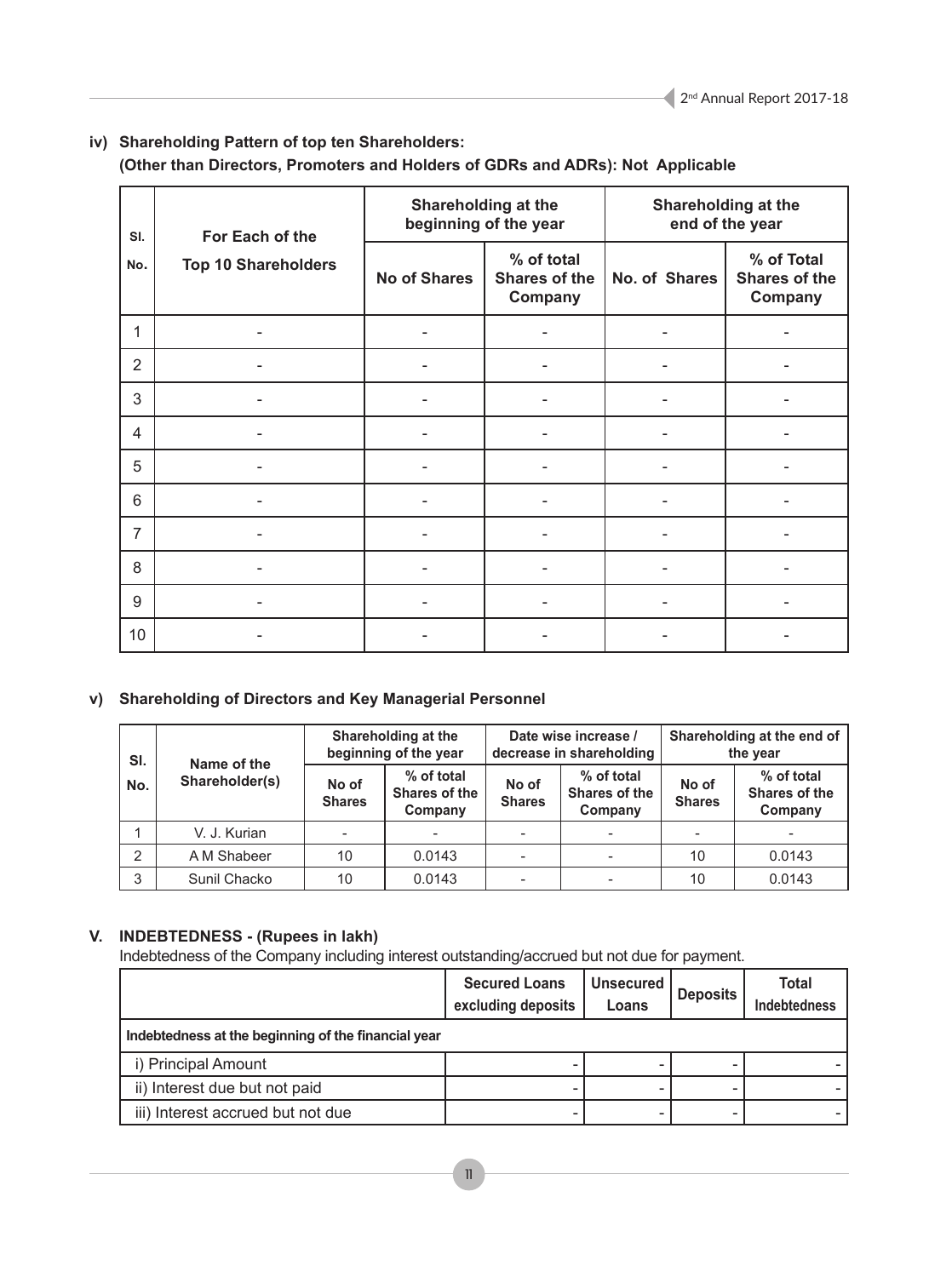CIAL Dutyfree and Retail Services Limited

| Total (i+ii+iii)                                 |  |  |  |  |  |  |
|--------------------------------------------------|--|--|--|--|--|--|
| Change in Indebtedness during the financial year |  |  |  |  |  |  |
| Addition                                         |  |  |  |  |  |  |
| Reduction                                        |  |  |  |  |  |  |
| Net change Indebtedness                          |  |  |  |  |  |  |
| At the end of the financial year                 |  |  |  |  |  |  |
| i) Principal Amount                              |  |  |  |  |  |  |
| ii) Interest due but not paid                    |  |  |  |  |  |  |
| iii) Interest accrued but not due                |  |  |  |  |  |  |
| Total (i+ii+iii)                                 |  |  |  |  |  |  |

## **VI. REMUNERATION OF DIRECTORS AND KEY MANAGERIAL PERSONNEL**

## **A. Remuneration to Managing Director, Whole-time Directors and/or Manager: (Rupees in lakhs)**

| <b>SI</b><br>No. | <b>Particulars of Remuneration</b>                                                     | Sri.V.J.Kurian<br><b>Chairman &amp; Managing</b><br><b>Director</b><br>(DIN: 0001806859) | <b>Total</b><br><b>Amount</b> |
|------------------|----------------------------------------------------------------------------------------|------------------------------------------------------------------------------------------|-------------------------------|
| 1                | Gross salary                                                                           |                                                                                          |                               |
|                  | (a) Salary as per provisions contained in section 17(1) of<br>the Income-Tax Act, 1961 |                                                                                          |                               |
|                  | (b) Value of perquisites u/s 17(2) of Income-Tax Act, 1961                             |                                                                                          |                               |
|                  | (c) Profits in lieu of salary under section 17(3) of Income-Tax<br>Act, 1961           |                                                                                          |                               |
| $\overline{2}$   | <b>Stock Option</b>                                                                    |                                                                                          |                               |
| 3                | <b>Sweat Equity</b>                                                                    |                                                                                          |                               |
| 4                | Commission                                                                             |                                                                                          |                               |
|                  | - as % of profit                                                                       |                                                                                          |                               |
|                  | - others, specify                                                                      |                                                                                          |                               |
| 5                | Others, please specify                                                                 |                                                                                          |                               |
|                  | Total (A)                                                                              |                                                                                          |                               |
|                  | Ceiling as per the Act                                                                 |                                                                                          |                               |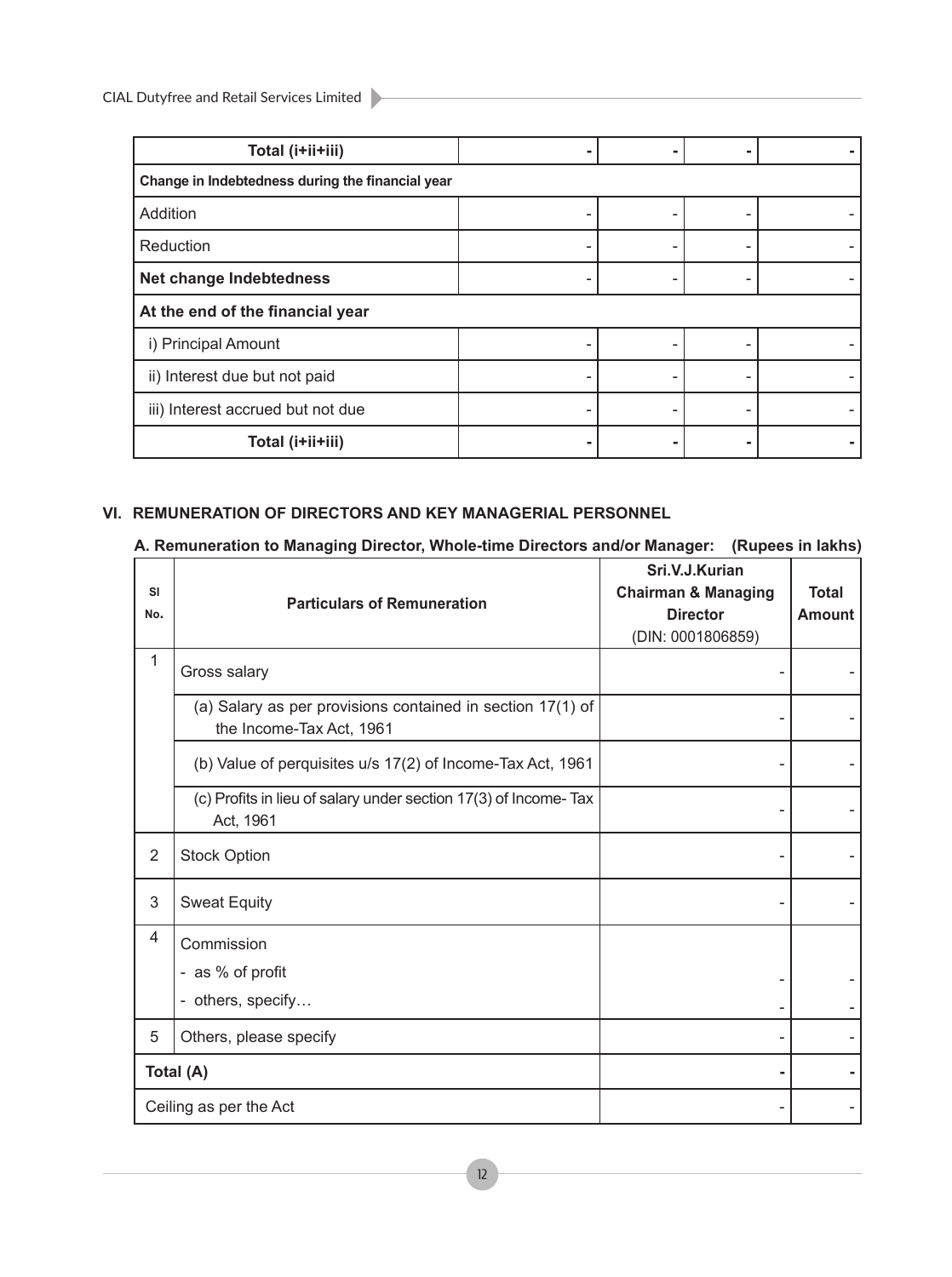| SI.<br><b>No</b> | <b>Particulars of</b><br><b>Remuneration</b>    | <b>Name of the Directors</b>      | <b>Total Amount</b>               |                          |  |  |  |
|------------------|-------------------------------------------------|-----------------------------------|-----------------------------------|--------------------------|--|--|--|
|                  | <b>Independent Directors</b>                    |                                   |                                   |                          |  |  |  |
|                  | Fee for attending board/<br>committee meetings  |                                   |                                   |                          |  |  |  |
| 1                | Commission                                      |                                   |                                   | $\overline{\phantom{a}}$ |  |  |  |
|                  | Others, please specify                          |                                   |                                   |                          |  |  |  |
|                  | Total (1)                                       |                                   |                                   |                          |  |  |  |
|                  | Other Non-Executive<br><b>Directors</b>         | A.M. Shabeer<br>(DIN: 0001643446) | Sunil Chacko<br>(DIN: 0007434481) |                          |  |  |  |
| 2                | Fee for attending board /<br>committee meetings |                                   |                                   |                          |  |  |  |
|                  | Commission                                      | -                                 |                                   |                          |  |  |  |
|                  | Others, please specify                          |                                   |                                   |                          |  |  |  |
|                  | Total (2)                                       |                                   |                                   |                          |  |  |  |
|                  | Total $(B) = (1+2)$                             |                                   |                                   |                          |  |  |  |
|                  | <b>Total Managerial Remuneration</b>            | ۰                                 |                                   | ۰                        |  |  |  |
|                  | Overall Ceiling as per the Act                  | Nil                               |                                   |                          |  |  |  |

## **B. Remuneration to other directors: (Amount in Rs.)**

## **C. REMUNERATION TO KEY MANAGERIAL PERSONNEL OTHER THAN MD / MANAGER / WTD**

| <b>SI</b>      |                                                                                        | <b>Key Managerial Personnel</b> | <b>Total</b>                      |               |
|----------------|----------------------------------------------------------------------------------------|---------------------------------|-----------------------------------|---------------|
| No.            | <b>Particulars of Remuneration</b>                                                     | <b>CFO</b><br>(Nil)             | <b>Company Secretary</b><br>(Nil) | <b>Amount</b> |
| 1              | Gross salary                                                                           |                                 |                                   |               |
|                | (a) Salary as per provisions contained in<br>section 17(1) of the Income-Tax Act, 1961 |                                 |                                   |               |
|                | (b) Value of perquisites u/s 17(2) of<br>Income-Tax Act, 1961                          |                                 |                                   |               |
|                | (c) Profits in lieu of salary under<br>section 17(3) of Income- Tax Act, 1961          |                                 |                                   |               |
| $\overline{2}$ | <b>Stock Option</b>                                                                    |                                 |                                   |               |
| 3              | <b>Sweat Equity</b>                                                                    |                                 |                                   |               |
| 4              | Commission<br>- as % of profit<br>- others, specify                                    |                                 |                                   |               |
| 5              | Others, please specify                                                                 |                                 |                                   |               |
|                | Total (C)                                                                              |                                 |                                   |               |

**(Rupees in thousands)**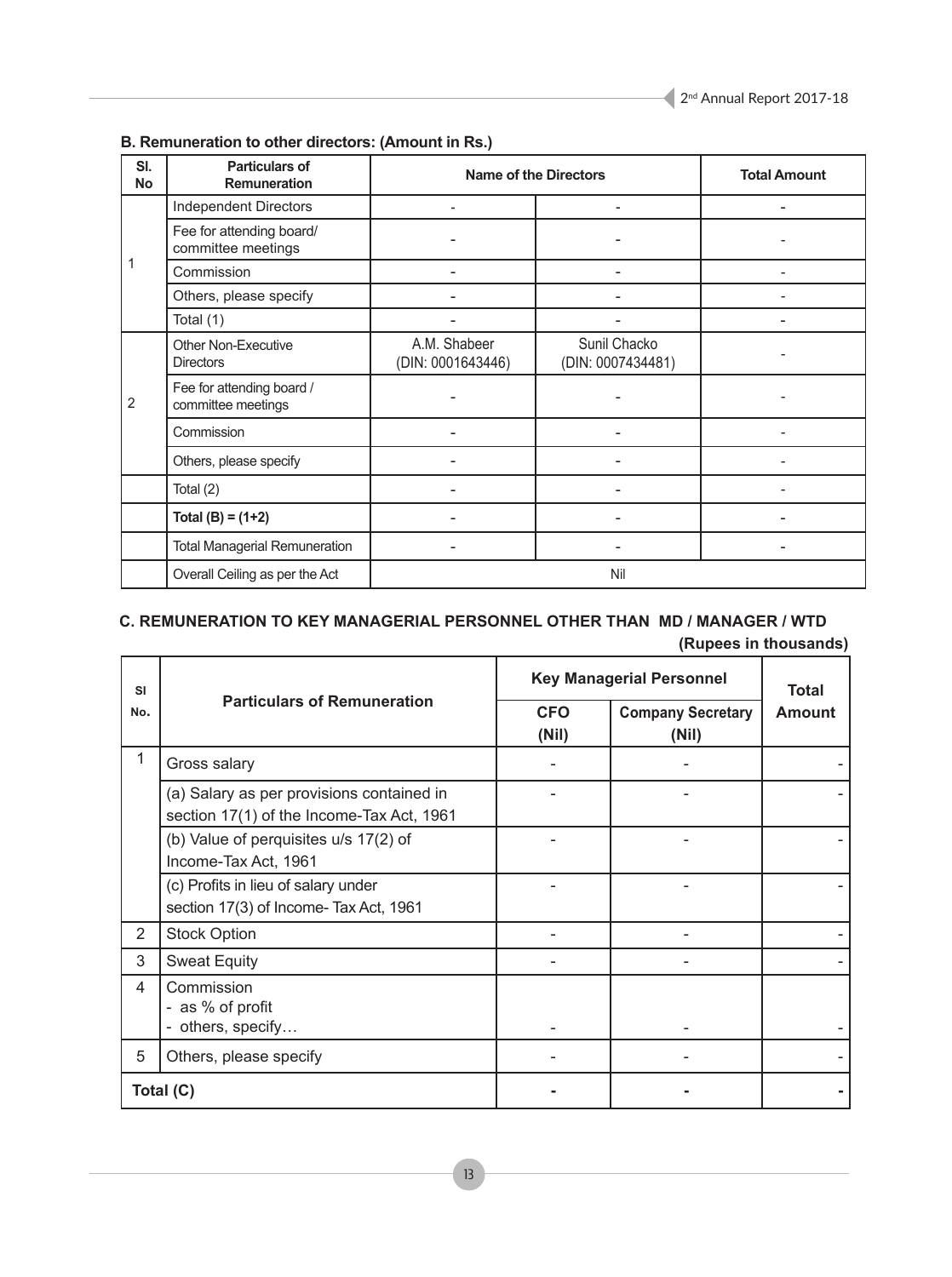| <b>Type</b>                         | <b>Section of the</b><br><b>Companies Act</b> | <b>Brief</b><br>Descrip-<br>tion | Details of Penalty /<br>Punishment/<br>Compounding<br>fees imposed | <b>Authority</b><br>[RD/<br>NCLT/<br><b>COURT]</b> | <b>Appeal</b><br>made,<br>if any<br>(give<br>Details) |  |
|-------------------------------------|-----------------------------------------------|----------------------------------|--------------------------------------------------------------------|----------------------------------------------------|-------------------------------------------------------|--|
| <b>A. COMPANY</b>                   |                                               |                                  |                                                                    |                                                    |                                                       |  |
| Penalty                             |                                               |                                  |                                                                    |                                                    |                                                       |  |
| Punishment                          |                                               |                                  |                                                                    |                                                    |                                                       |  |
| Compounding                         |                                               |                                  |                                                                    |                                                    |                                                       |  |
| <b>B. DIRECTORS</b>                 |                                               |                                  |                                                                    |                                                    |                                                       |  |
| Penalty                             |                                               |                                  |                                                                    |                                                    |                                                       |  |
| Punishment                          |                                               |                                  |                                                                    |                                                    |                                                       |  |
| Compounding                         |                                               |                                  |                                                                    |                                                    |                                                       |  |
| <b>C. OTHER OFFICERS IN DEFAULT</b> |                                               |                                  |                                                                    |                                                    |                                                       |  |
| Penalty                             |                                               |                                  |                                                                    |                                                    |                                                       |  |
| Punishment                          |                                               |                                  |                                                                    |                                                    |                                                       |  |
| Compounding                         |                                               |                                  |                                                                    |                                                    |                                                       |  |

## **VII. PENALTIES / PUNISHMENT/ COMPOUNDING OF OFFENCES:**

## **for and on behalf of the Board of Directors**

sd/-

**V.J Kurian Chairman & Managing Director** DIN: 0001806859

Date : 28<sup>th</sup> June 2018 Place : Thiruvananthapuram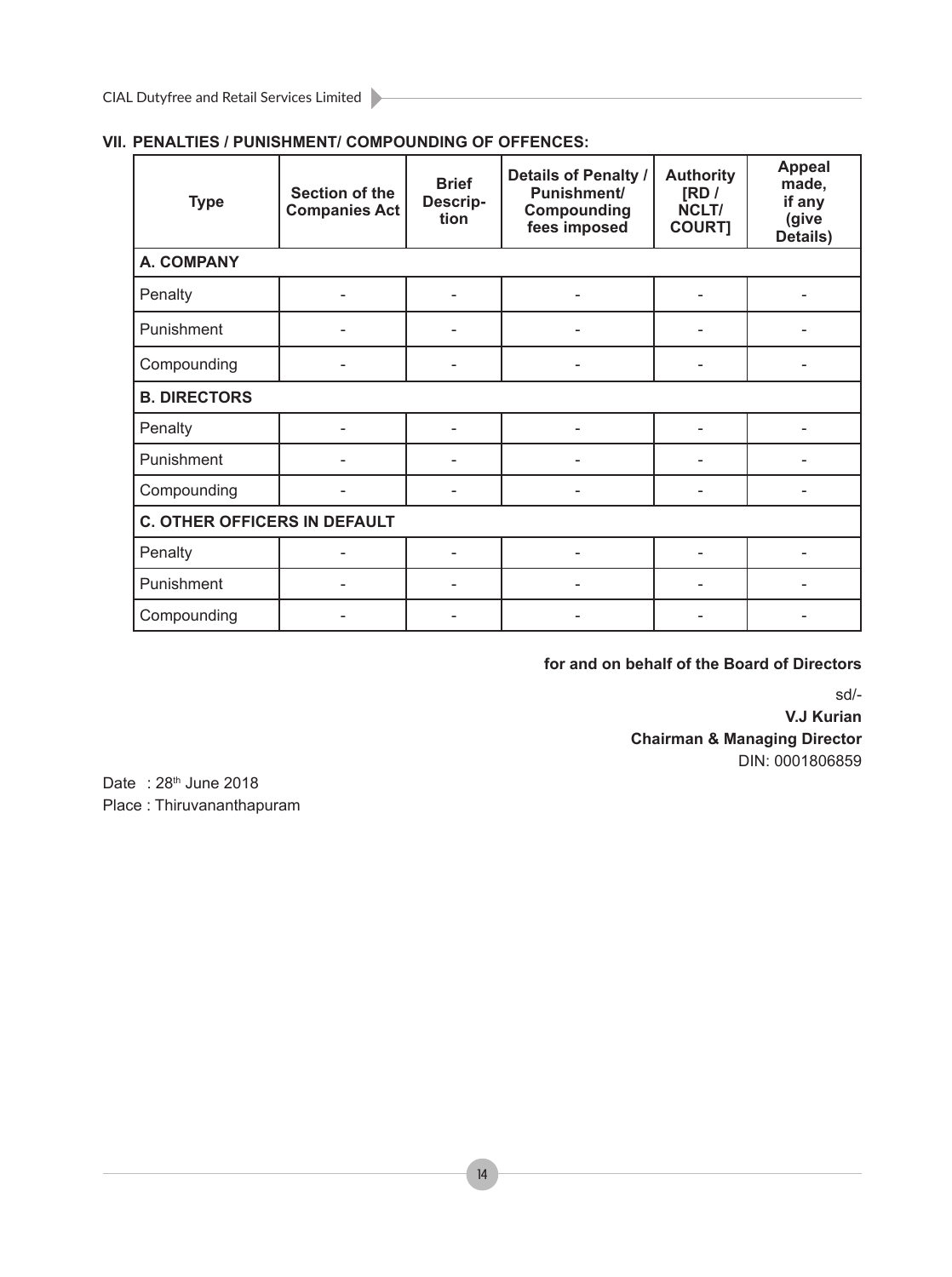## **Annexure D**

## **Form AOC – 2**

## **[Pursuant to clause (h) of Sub – section (3) of Section 134 of the Act and Rule 8(2) of the Companies (Accounts) Rules 2014]**

Form for disclosure of particulars of contracts / arrangements entered into by the Company with related parties referred to in sub - section (1) of Section 188 of the Companies Act 2013 including certain arm's length transactions under third proviso thereto.

## **1. Details of contracts or arrangements or transactions not at arm's length basis**

| SI.No | <b>Particulars</b>                                                                                                | <b>Details</b> |
|-------|-------------------------------------------------------------------------------------------------------------------|----------------|
|       | Name (s) of the related party                                                                                     | Nil            |
| 2     | Nature of relationship                                                                                            | Nil            |
| 3     | Nature of contracts / arrangements / transactions                                                                 | Nil            |
| 4     | Duration of the contracts / arrangements / transactions                                                           | Nil            |
| 5     | Salient terms of the contracts or arrangements or transaction including the value, if any                         | Nil            |
| 6     | Justification for entering into such contracts or arrangements or transactions                                    | Nil            |
| ⇁     | Date of approval by Board                                                                                         | Nil            |
| 8     | Amount paid as advance, if any                                                                                    | Nil            |
| 9     | Date on which the special resolution was passed in General Meeting as required under first proviso to Section 188 | Nil            |

## **2. Details of material contracts or arrangements or transactions at arm's length basis**

| SI.No. | Name of the<br>related party                  | Nature of<br>relationship | Nature of<br>contracts /<br>arrangements /<br>transactions | Duration of<br>the contracts /<br>arrangements /<br>transactions | Salient terms of the contracts or<br>arrangements or transaction includ-<br>ing the value, if any                                                                                                         | Date of<br>approval<br>by CIAL<br><b>Board</b> | <b>Amount</b><br>paid as<br>advance,<br>if any |
|--------|-----------------------------------------------|---------------------------|------------------------------------------------------------|------------------------------------------------------------------|-----------------------------------------------------------------------------------------------------------------------------------------------------------------------------------------------------------|------------------------------------------------|------------------------------------------------|
|        | Cochin<br>International<br>Airport<br>Limited | Holding                   | Royalty and<br>Lease Rentals<br>payable to CIAL            | N.A.                                                             | Royalty payable to CIAL shall be at<br>the rate of 45% of the sales revenue<br>and lease rentals shall be at the<br>rate of Rs.10 per square feet. The<br>amount of service tax payable will<br>be extra. | 18.09.2017                                     | Nil                                            |

## **for and on behalf of the Board**

sd/- **V J Kurian Chairman & Managing Director** DIN : 0001806859

Date : 28<sup>th</sup> June 2018 Place : Thiruvananthapuram

15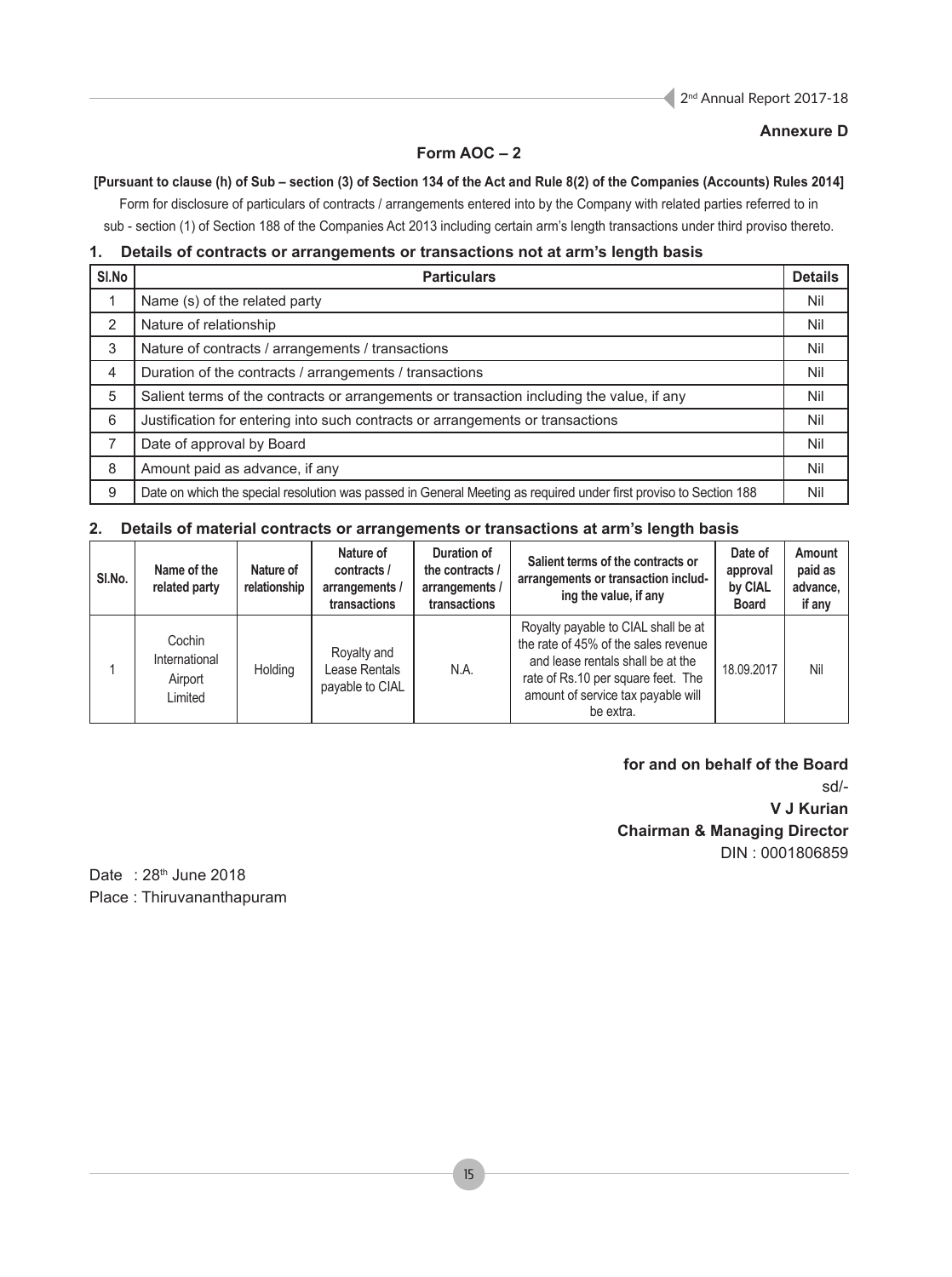Chartered Accountants

## **INDEPENDENT AUDITOR'S REPORT**

## **TO THE MEMBERS OF CIAL DUTYFREE AND RETAIL SERVICES LIMITED**

## **Report on the Standalone Ind AS Financial Statements**

We have audited the accompanying standalone Ind AS financial statements of CIAL Dutyfree and Retail Services Limited ("the Company"), which comprise the Balance Sheet as at 31<sup>st</sup> March 2018, the Statement of Profit and Loss, including Other Comprehensive Income, the Statement of Cash Flows and the Statement of Changes in Equity for the year then ended, and a summary of the significant accounting policies and other explanatory information.

## **Management's Responsibility for the Standalone Ind AS Financial Statements**

The Company's Board of Directors is responsible for the matters stated in Section 134(5) of the Companies Act 2013 ("the Act") with respect to the preparation of these standalone Ind AS financial statements that give a true and fair view of the financial position, financial performance including other comprehensive income, cash flows and changes in equity of the Company in accordance with the accounting principles generally accepted in India, including the Indian Accounting Standards (Ind AS) prescribed under Section 133 of the Act, read with relevant rules issued there under.

This responsibility also includes maintenance of adequate accounting records in accordance with the provisions of the Act for safeguarding the assets of the Company and for preventing and detecting frauds and other irregularities; selection and application of appropriate accounting policies; making judgments and estimates that are reasonable and prudent; and design, implementation and maintenance of adequate internal financial controls, that were operating effectively for ensuring the accuracy and completeness of the accounting records, relevant to the preparation and presentation of the standalone Ind AS financial statements that give a true and fair view and are free from material misstatement, whether due to fraud or error.

## **Auditor's Responsibility**

Our responsibility is to express an opinion on these standalone Ind AS financial statements based on our audit.

In conducting our audit, we have taken into account the provisions of the Act, the accounting and auditing standards and matters which are required to be included in the audit report under the provisions of the Act and the Rules made there under.

We conducted our audit in accordance with the Standards on Auditing specified under Section 143(10) of the Act. Those Standards require that we comply with ethical requirements and plan and perform the audit to obtain reasonable assurance about whether the standalone Ind AS financial statements are free from material misstatement.

An audit involves performing procedures to obtain audit evidence about the amounts and the disclosures in the standalone Ind AS financial statements. The procedures selected depend on the auditor's judgment, including the assessment of the risks of material misstatement of the standalone Ind AS financial statements, whether due to fraud or error. In making those risk assessments, the auditor considers internal financial control relevant to the Company's preparation of the standalone Ind AS financial statements that give a true and fair view in order to design audit procedures that are appropriate in the circumstances. An audit also includes evaluating the appropriateness of the accounting policies used and the reasonableness of the accounting estimates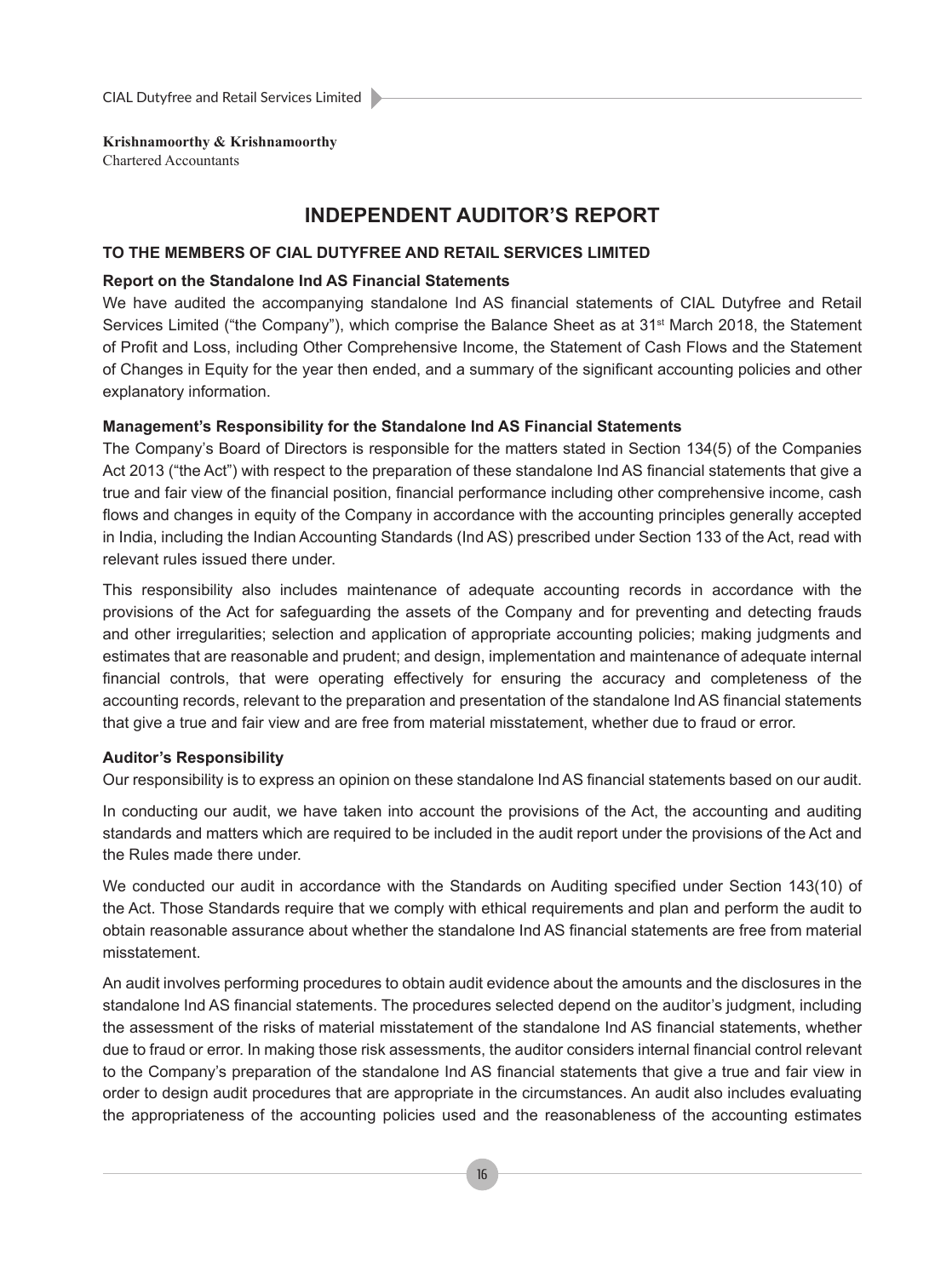Chartered Accountants

made by the Company's Directors, as well as evaluating the overall presentation of the standalone Ind AS financial statements.

We believe that the audit evidence we have obtained by us is sufficient and appropriate to provide a basis for our audit opinion on the standalone Ind AS financial statements.

## **Opinion**

In our opinion and to the best of our information and according to the explanations given to us, the aforesaid standalone Ind AS financial statements give the information required by the Act in the manner so required and give a true and fair view in conformity with the accounting principles generally accepted in India, of the state of affairs of the Company as at 31st March 2018 and its profit, total comprehensive income, changes in equity and its cash flows for the year ended on that date.

## **Report on Other Legal and Regulatory Requirements:**

- 1. As required by the Companies (Auditor's Report) Order 2016 ("the order") issued by the Central Government of India in terms of sub-section (11) of Section 143 of the Act, we give in the Annexure A, a statement on the matters specified in the paragraph 3 and 4 of the Order.
- 2. As required by Section 143 (3) of the Act, we report that:
	- a. We have sought and obtained all the information and explanations which to the best of our knowledge and belief were necessary for the purposes of our audit.
	- b. In our opinion, proper books of account as required by law have been kept by the Company so far as it appears from our examination of those books.
	- c. The Balance Sheet, the Statement of Profit and Loss including Other Comprehensive Income, the Statement of Changes in Equity and the Statement of Cash Flows dealt with by this Report are in agreement with the books of account.
	- d. In our opinion, the aforesaid standalone Ind AS financial statements comply with the Indian Accounting Standards prescribed under Section 133 of the Act.
	- e. On the basis of the written representations received from the directors as on 31<sup>st</sup> March 2018 and taken on record by the Board of Directors, none of the directors is disqualified as on 31st March 2018 from being appointed as a Director in terms of Section 164 (2) of the Act.
	- f. With respect to the adequacy of the internal financial controls over financial reporting of the Company and the operating effectiveness of such controls, refer to our separate report in "Annexure B"; and
	- g. With respect to the other matters to be included in the Auditor's Report in accordance with Rule 11 of the Companies (Audit and Auditors) Rules 2014, in our opinion and to the best of our information and according to the explanations given to us:
		- i) The Company has disclosed the impact of pending litigations on its financial position in its standalone Ind AS financial statements – Refer Note 4.30 to the financial statements.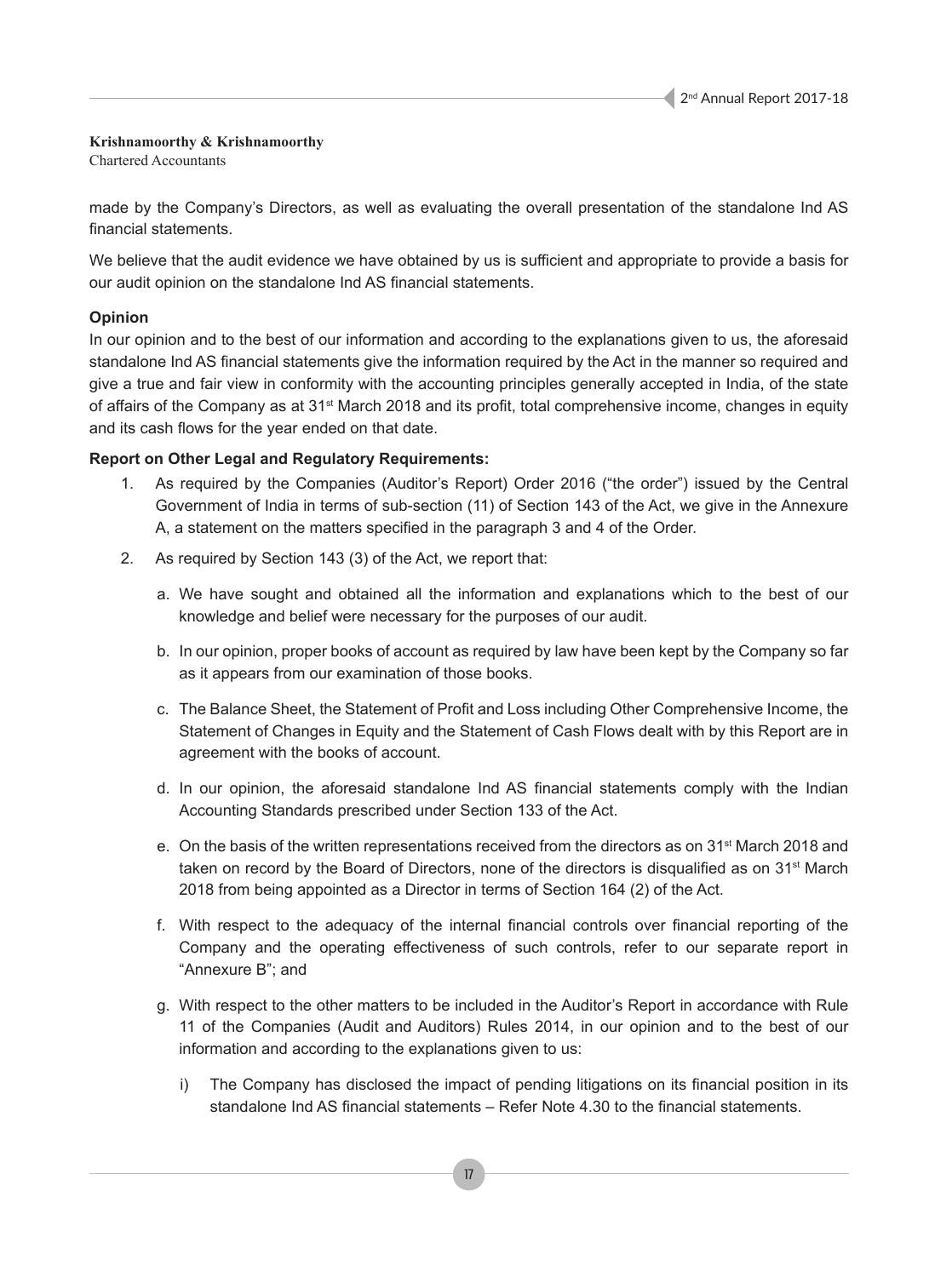Chartered Accountants

- ii) The Company did not have any long-term contracts including derivative contracts for which there were any material foreseeable losses. – Refer Note 4.31 to the financial statements.
- iii) The Company did not have any amount to be transferred to the Investor Education and Protection Fund by the Company.
- iv) The disclosures requirements relating to holding as well as dealings in specified bank notes were applicable for the period from 8 November 2016 to 30th December 2016 which are not relevant to these Standalone financial statements, hence reporting under this clause is not applicable.

for **Krishnamoorthy & Krishnamoorthy**

Chartered Accountants (FRN: 001488S)

Sd/- Place : Cochin -16 **CA. K T Mohanan** Date : 22.06.2018 Partner (M.No: 201484)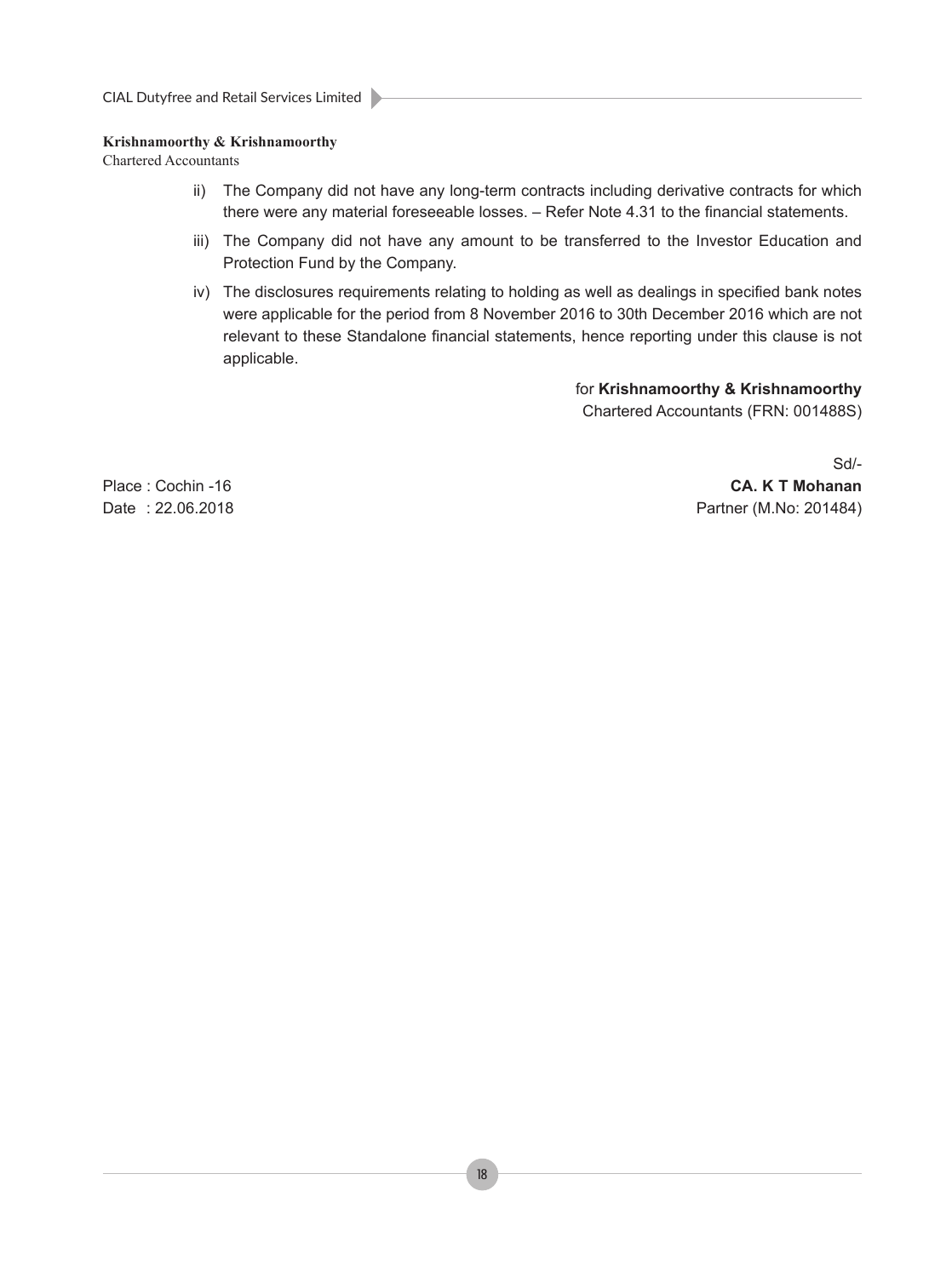Chartered Accountants

## **ANNEXURE A TO THE INDEPENDENT AUDITORS' REPORT**

## **(Referred to in Paragraph 1 under the heading "Report on Other Legal and Regulatory Requirements" of our report of even date)**

- i) a) The Company has maintained proper records showing full particulars, including quantitative details and situation of fixed assets;
	- b) We are informed that these fixed assets have been physically verified by the management at reasonable intervals and no material discrepancies were noticed on such verification.
	- c) According to the information and explanations given to us and on the basis of our examination of the records of the Company, the company does not have any immovable properties and hence not commented upon.
- ii) We are informed that physical verification of inventory has been conducted at reasonable intervals by the management and no material discrepancies were noticed on such verification.
- iii) The Company has not granted any loans, secured or unsecured to companies, firms, Limited Liability Partnerships or other parties covered in the register maintained under Section 189 of the Companies Act 2013. Accordingly, paragraphs (iii) (a) (b) and (c) of CARO 2016 are not applicable.
- iv) In our opinion and according to the information and explanations given to us, the Company has not made any loans and investments and has not provided any guarantees and securities to the parties covered under Section 185 of the Companies Act 2013 and hence not commented upon.
- v) According to the information and explanations given to us, the Company has not accepted any deposits from the public during the year as per the directives issued by the Reserve Bank of India and the provisions of Sections 73 to 76 or any other relevant provisions of the Companies Act and the Rules framed there under. Accordingly, paragraph 3 (v) of the Order is not applicable to the Company.
- vi) As per the information and explanation given to us, the Central Government has not prescribed maintenance of cost records under sub section (1) of Section 148 of the Companies Act 2013.
- vii) According to the information and explanations given to us, in respect of statutory dues:
	- (a) The Company has been generally regular in depositing undisputed statutory dues including Provident Fund, Income Tax, Sales Tax, Service Tax, Goods and Service Tax, Customs Duty, Value Added Tax, cess and other material statutory dues applicable to it to the appropriate authorities during the year. There are no arrears of outstanding undisputed statutory dues as at the last day of the financial year concerned for a period of more than six months from the date they became payable.
	- (b) According to the information and explanations given to us and based on the records of the Company examined by us, there are no dues of income tax or sales tax or Goods and Service Tax or wealth tax or service tax or duty of customs or duty of excise or value added tax or cess, which have not been deposited on account of any dispute as on 31<sup>st</sup> March 2018.
- viii) Based on our audit procedures performed for the purpose of reporting the true and fair view of the financial statements and according to the information and explanations given to us, the Company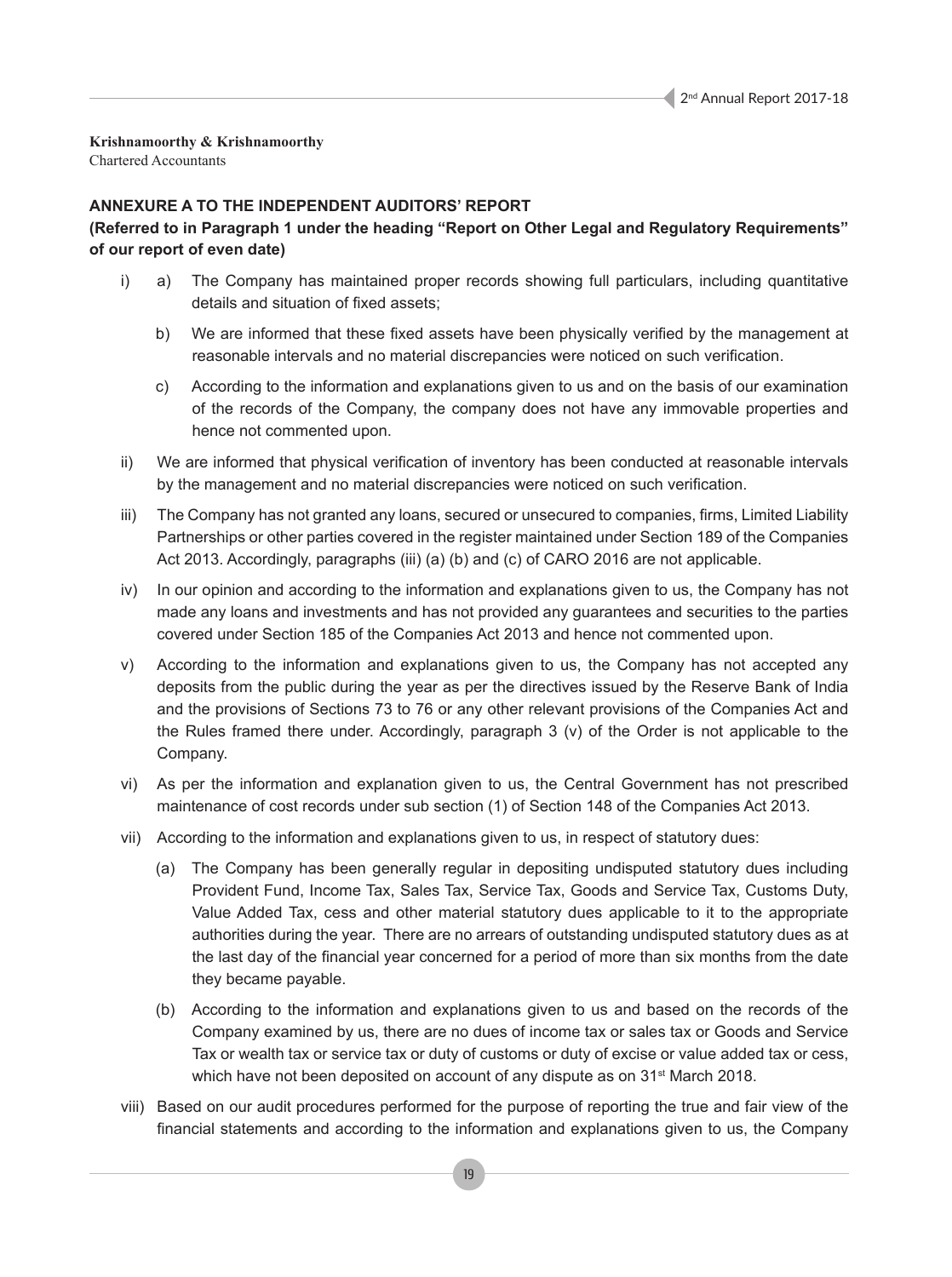Chartered Accountants

has not obtained any loans from banks, financial institution, Government and debenture holders during the year.

- ix) According to the information and explanations given to us, we report that there is no term loan availed by the Company and has not raised any moneys by way of initial public offer and further public offer (including debt instruments) and hence not commented upon.
- x) Based on our audit procedures performed for the purpose of reporting the true and fair view of the financial statements and according to the information and explanations given to us, no fraud by the Company or on the Company by the officers and employees of the Company has been noticed or reported during the year, nor have we been informed of any such case by the Management.
- xi) Based on our audit procedures performed for the purpose of reporting the true and fair view of the financial statements and according to the information and explanations given to us, the Company has not paid / provided any managerial remuneration during the year. Accordingly, paragraph 3(xi) of the CARO 2016 Order is not applicable to the Company and hence not commented upon.
- xii) In our opinion and according to the information and explanations given to us, the Company is not a Nidhi company. Accordingly, paragraph 3(xii) of the CARO 2016 Order is not applicable to the Company and hence not commented upon.
- xiii) Based on our audit procedures performed for the purpose of reporting the true and fair view of the financial statements and according to the information and explanations given to us, transactions with the related parties are in compliance with Sections 177 and 188 of the Act, where applicable and details of such transactions have been disclosed in the financial statements as required by the applicable accounting standards.
- xiv) According to the information and explanations give to us and based on our examination of the records of the Company, the Company has not made preferential allotment or private placement of shares or fully or partly convertible debentures during the year under review and hence reporting requirements under clause 3(xiv) are not applicable to the Company and not commented upon.
- xv) Based on our audit procedures performed for the purpose of reporting the true and fair view of the financial statements and according to the information and explanations given to us, the Company has not entered into any non-cash transactions with its Directors or persons connected with them, and hence provisions of Section 192 of the Companies Act 2013 are not applicable.
- xvi) The Company is not required to be registered under Section 45-IA of the Reserve Bank of India Act 1934.

for **Krishnamoorthy & Krishnamoorthy** Chartered Accountants (FRN: 001488S)

Sd/- Place : Cochin -16 **CA. K T Mohanan** Date : 22.06.2018 Partner (M.No: 201484)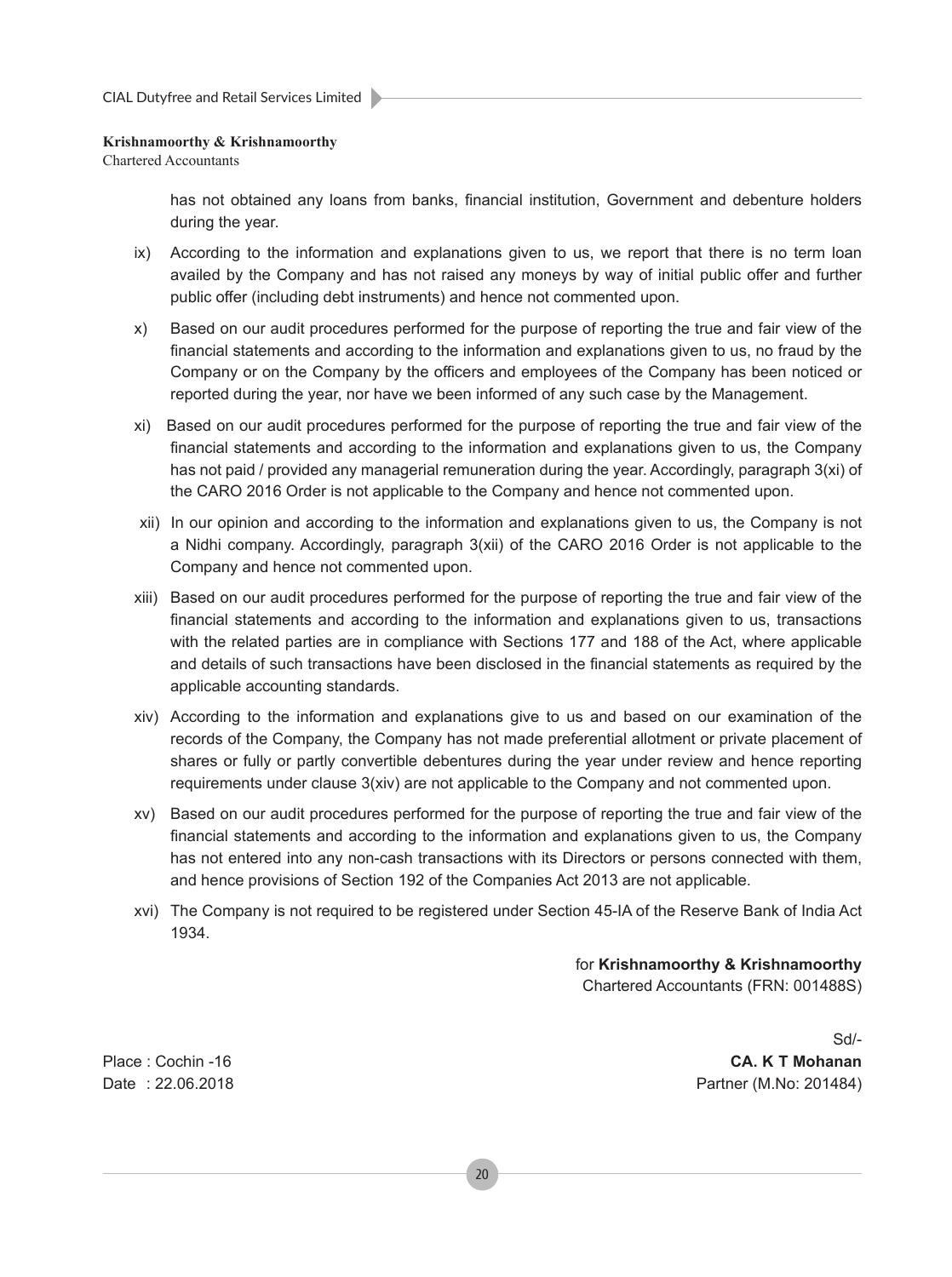Chartered Accountants

## **ANNEXURE B TO THE INDEPENDENT AUDITORS' REPORT**

## **(Referred to in Paragraph 2(f) under the heading "Report on Other Legal and Regulatory Requirements" of our report of even date)**

## **Report on the Internal Financial Controls Over Financial Reporting under Clause (i) of sub-section 3 of Section 143 of the Companies Act 2013 ("the Act")**

We have audited the internal financial controls over financial reporting of CIAL Dutyfree and Retail Services Limited ("the Company") as of 31<sup>st</sup> March 2018 in conjunction with our audit of the standalone Ind AS financial statements of the Company for the year ended on that date.

## **Management's Responsibility for Internal Financial Controls**

The Company's management is responsible for establishing and maintaining internal financial controls based on the internal control over financial reporting criteria established by the Company considering the essential components of internal control stated in the Guidance Note on Audit of Internal Financial Controls over Financial Reporting issued by the Institute of Chartered Accountants of India ('ICAI'). These responsibilities include the design, implementation and maintenance of adequate internal financial controls that were operating effectively for ensuring the orderly and efficient conduct of its business, including adherence to Company's policies, the safeguarding of its assets, the prevention and detection of frauds and errors, the accuracy and completeness of the accounting records, and the timely preparation of reliable financial information, as required under the Companies Act 2013.

## **Auditors' Responsibility**

Our responsibility is to express an opinion on the Company's internal financial controls over financial reporting based on our audit. We conducted our audit in accordance with the Guidance Note on Audit of Internal Financial Controls over Financial Reporting (the "Guidance Note") issued by the Institute of Chartered Accountants of India and the Standards on Auditing prescribed under Section 143(10) of the Companies Act 2013, to the extent applicable, to an audit of internal financial controls. Those Standards and the Guidance Note require that we comply with ethical requirements and plan and perform the audit to obtain reasonable assurance about whether adequate internal financial controls over financial reporting was established and maintained and if such controls operated effectively in all material respects.

Our audit involves performing procedures to obtain audit evidence about the adequacy of the internal financial controls system over financial reporting and their operating effectiveness. Our audit of internal financial controls over financial reporting included obtaining an understanding of internal financial controls over financial reporting, assessing the risk that a material weakness exists, and testing and evaluating the design and operating effectiveness of internal control based on the assessed risk. The procedures selected depend on the auditor's judgment, including the assessment of the risks of material misstatement of the financial statements, whether due to fraud or error.

We believe that the audit evidence we have obtained is sufficient and appropriate to provide a basis for our audit opinion on the Company's internal financial controls system over financial reporting.

## **Meaning of Internal Financial Controls over Financial Reporting**

A company's internal financial control over financial reporting is a process designed to provide reasonable assurance regarding the reliability of financial reporting and the preparation of financial statements for external purposes in accordance with generally accepted accounting principles. A company's internal financial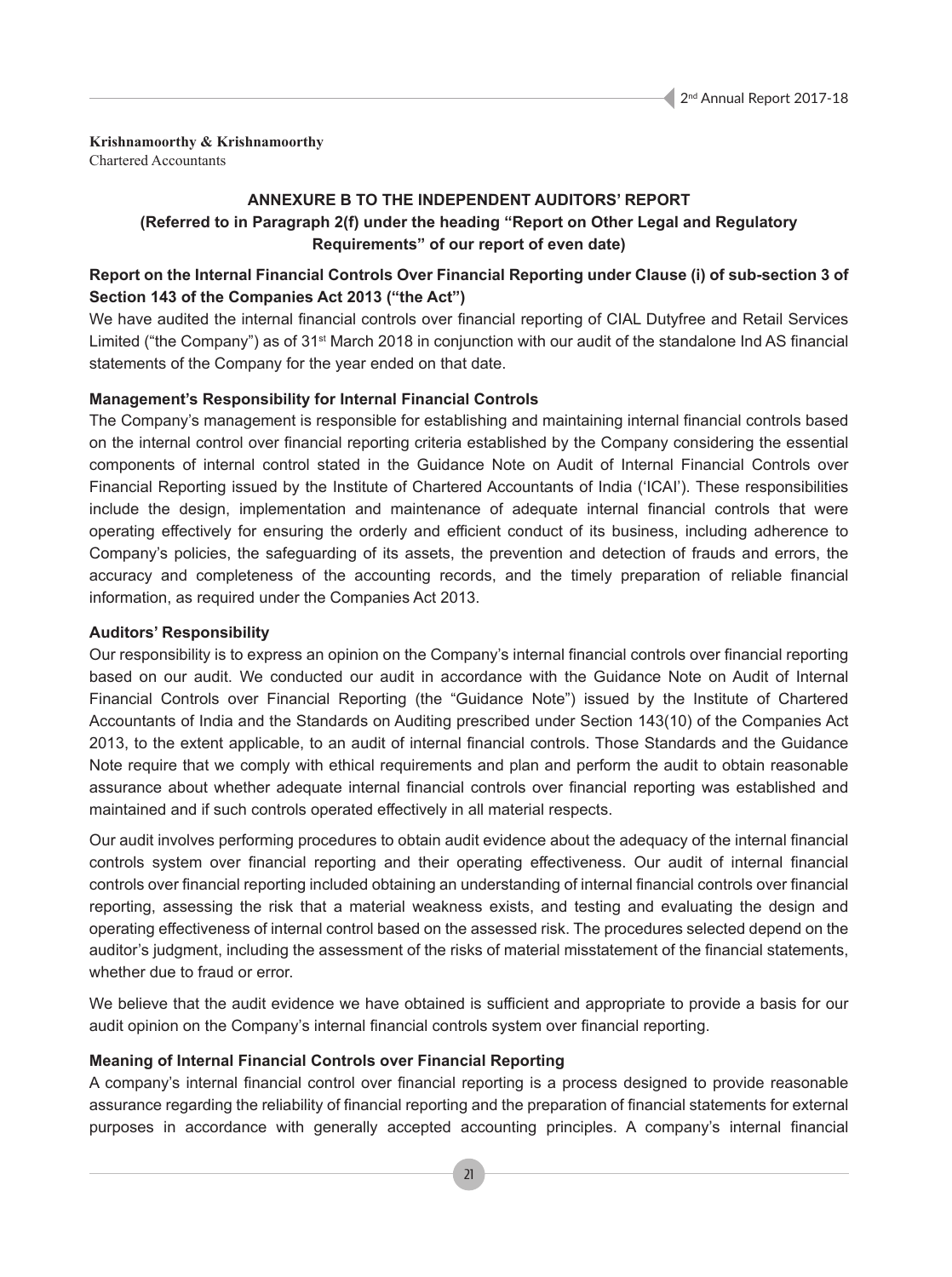CIAL Dutyfree and Retail Services Limited

## **Krishnamoorthy & Krishnamoorthy**

Chartered Accountants

control over financial reporting includes those policies and procedures that (1) pertain to the maintenance of records that, in reasonable detail, accurately and fairly reflect the transactions and dispositions of the assets of the company; (2) provide reasonable assurance that transactions are recorded as necessary to permit preparation of financial statements in accordance with generally accepted accounting principles, and that receipts and expenditures of the company are being made only in accordance with authorizations of management and Directors of the company; and (3) provide reasonable assurance regarding prevention or timely detection of unauthorised acquisition, use, or disposition of the company's assets that could have a material effect on the financial statements.

## **Inherent Limitations of Internal Financial Controls over Financial Reporting**

Because of the inherent limitations of internal financial controls over financial reporting, including the possibility of collusion or improper management override of controls, material misstatements due to error or fraud may occur and not be detected. Also, projections of any evaluation of the internal financial controls over financial reporting to future periods are subject to the risk that the internal financial control over financial reporting may become inadequate because of changes in conditions, or that the degree of compliance with the policies or procedures may deteriorate.

## **Opinion**

In our opinion, to the best of our information and according to the explanations given to us, the Company has, in all material respects, an adequate internal financial controls system over financial reporting and such internal financial controls over financial reporting were operating effectively as at 31<sup>st</sup> March 2018, based on the internal control over financial reporting criteria established by the Company considering the essential components of internal control stated in the Guidance Note on Audit of Internal Financial Controls Over Financial Reporting issued by the Institute of Chartered Accountants of India.

> for **Krishnamoorthy & Krishnamoorthy** Chartered Accountants (FRN: 001488S)

Sd/- Place : Cochin -16 **CA. K T Mohanan** Date : 22.06.2018 Partner (M.No: 201484)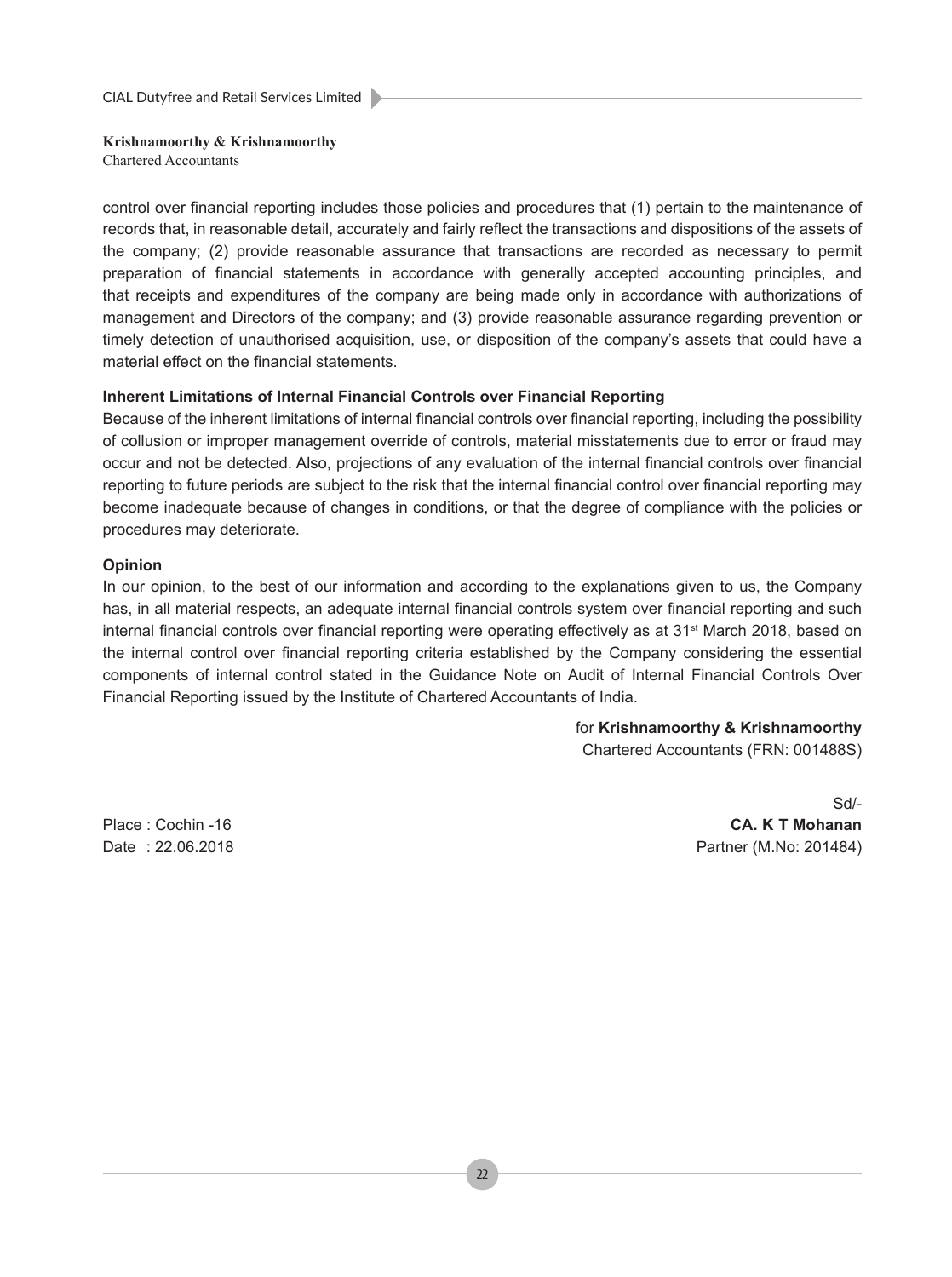## **PART I : BALANCE SHEET CIAL DUTYFREE AND RETAIL SERVICES LIMITED BALANCE SHEET AS AT 31st MARCH 2018**

 **(Rupees in '000) Particulars Note No: 31.03.2018 31.03.2017 I. ASSETS Non Current Assets** Fixed Assets (i) Tangible Assets 4.1 2,191.75 - Income Tax Taxes (Net) 128,393.75 95,095.48 Deferred Tax Assets (Net) 1958.60 **Current Assets** Inventories 4.4 416,547.49 390,069.84 Financial assets (i) Cash & Cash equivalents  $\begin{array}{|c|c|c|c|c|c|c|c|} \hline \end{array}$  4.5  $\begin{array}{|c|c|c|c|c|c|c|c|} \hline \end{array}$  56,890.80 (ii) Bank Balances other than (i)  $\begin{array}{|c|c|c|c|c|c|c|c|c|} \hline \end{array}$  4.6  $\begin{array}{|c|c|c|c|c|c|c|c|c|} \hline \end{array}$  24.072.23 50.00 (iii) Other Financial Assets  $\begin{array}{ccc} | & 4.7 & | & 1.361.72 & | \end{array}$  2.98 Other current assets 4.8 190,461.64 5.613.96 **Total Assets 831,451.57 547,723.06 II. EQUITY & LIABILITIES Equity** Equity Share Capital 2000 2000 700.70 1000 700.70 1000 700.70 1000 700.70 1000 700.70 1000 700.70 1000 700.70 Other Equity 4.10 57,548.86 25,379.33 **Liabilities Non Current Liabilities** Financial Liabilities (i) Other financial liabilities 4.11 322.63 116.12 Other non current liabilities 26.61 36.61 **Current Liabilities** Financial Liabilities (i) Trade Payables  $\begin{array}{|c|c|c|c|c|c|c|c|} \hline \end{array}$  4.13  $\begin{array}{|c|c|c|c|c|c|c|c|} \hline \end{array}$  4.13  $\begin{array}{|c|c|c|c|c|c|} \hline \end{array}$  653,637.22 392,917.23 (ii) Other financial liabilities  $\begin{array}{|c|c|c|c|c|c|c|c|c|} \hline 4.14 & 97,851.05 & 98,213.47 \hline \end{array}$ Other current liabilities **4.15** 21,355.62 30,359.61 **Total Equity and Liabilities | 831,451.57 | 547,723.06** 

See accompanying notes to the financial statements

#### For and on behalf of the Board of Directors **As per our separate report of even date attached**

sd/- **V.J. Kurian** Managing Director (DIN:0001806859)

sd/- **A.M. Shabeer** Director (DIN:0001643446)

sd/- **Sunil Chacko** Director (DIN:0007434481) For **Krishnamoorthy & Krishnamoorthy** Chartered Accountants (FRN: 001488S)

sd/-

**C.A. K T Mohanan** Partner (M.No: 201484)

Place: Kochi Date : 22.06.2018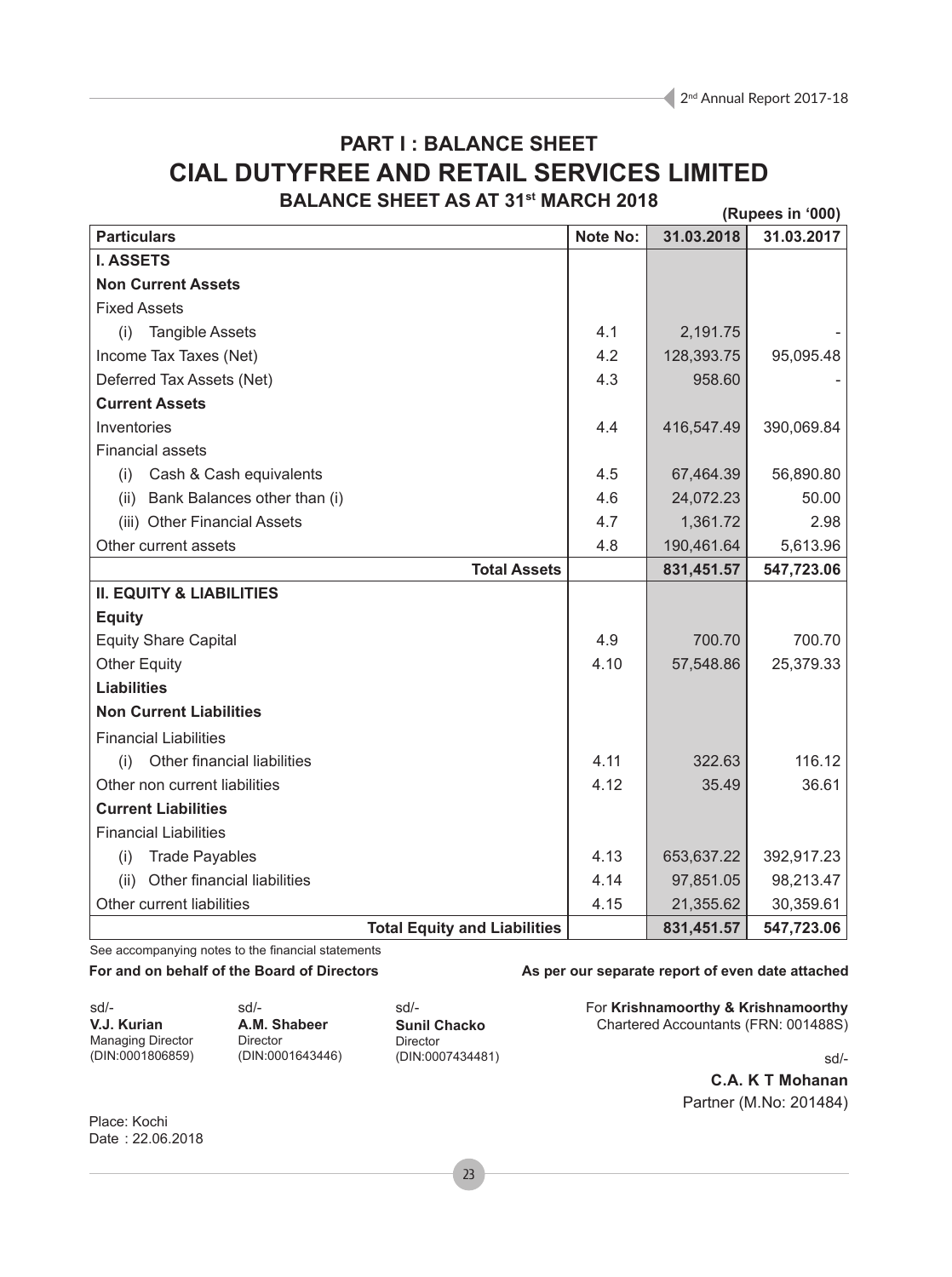## **Part II : STATEMENT OF PROFIT & LOSS CIAL DUTYFREE AND RETAIL SERVICES LIMITED STATEMENT OF PROFIT & LOSS FOR THE YEAR ENDED 31st MARCH 2018**

|               |                                                                                 |                    |                                  | (Rupees in '000)                   |
|---------------|---------------------------------------------------------------------------------|--------------------|----------------------------------|------------------------------------|
|               | <b>Particulars</b>                                                              | <b>Note</b><br>No: | For the year<br>ended 31.03.2018 | For the period<br>ended 31.03.2017 |
|               | Income:                                                                         |                    |                                  |                                    |
| ı.            | Revenue from Operations                                                         | 4.16               | 2,363,619.59                     | 1,817,785.94                       |
| Ш.            | Other Income                                                                    | 4.17               | 8,980.58                         | 31,339.82                          |
| Ш.            | Total Income (I+II)                                                             |                    | 2,372,600.16                     | 1,849,125.76                       |
| IV.           | <b>Expenses:</b>                                                                |                    |                                  |                                    |
|               | Purchase of Stock in Trade                                                      |                    | 1,093,518.46                     | 1,228,048.80                       |
|               | Change in Inventories of stock in trade                                         | 4.18               | (26, 477.65)                     | (390,069.84)                       |
|               | <b>Employee Benefits</b>                                                        | 4.19               | 70,274.12                        | 53,643.85                          |
|               | <b>Finance Costs</b>                                                            | 4.20               | 11.48                            | 97.81                              |
|               | Depreciation and amortisaton expenses                                           | 4.1                | 837.65                           |                                    |
|               | <b>Other Expenses</b>                                                           | 4.21               | 1,191,255.51                     | 912,312.81                         |
|               | <b>Total Expenses (IV)</b>                                                      |                    | 2,329,419.57                     | 1,804,033.43                       |
| V             | Profit before Tax (III-IV)                                                      |                    | 43,180.59                        | 45,092.33                          |
| VI            | Tax expense:                                                                    |                    |                                  |                                    |
|               | a. Current tax                                                                  |                    | 11,969.65                        | 17,999.00                          |
|               | b. Deferred tax                                                                 |                    | (958.60)                         |                                    |
|               | Total Tax Expense (VI)                                                          | 4.22               | 11,011.06                        | 17,999.00                          |
| VII           | Profit for the year (V-VI)                                                      |                    | 32,169.53                        | 27,093.33                          |
| VIII          | Other comprehensive income                                                      |                    |                                  |                                    |
|               | a) Items that will not be reclassified to profit or loss                        |                    |                                  | (1,714.00)                         |
|               | b) Income tax relating to items that will not be reclassified to profit or loss |                    |                                  |                                    |
| $\mathsf{IX}$ | Total comprehensive income for the period                                       |                    | 32,169.53                        | 25,379.33                          |
|               | (Profit/ Loss + Other Comprehensive Income)                                     |                    |                                  |                                    |
| X             | <b>Earnings Per Equity Share</b>                                                | 4.23               |                                  |                                    |
|               | a) Basic (in ₹)                                                                 |                    | 45.91                            | 37.03                              |
|               | b) Diluted (in $\bar{z}$ )                                                      |                    | 45.91                            | 37.03                              |

See accompanying notes to the financial statements

sd/- **V.J. Kurian** Managing Director (DIN:0001806859)

sd/- **A.M. Shabeer** Director (DIN:0001643446)

sd/- **Sunil Chacko** Director (DIN:0007434481)

#### For and on behalf of the Board of Directors **As per our separate report of even date attached**

For **Krishnamoorthy & Krishnamoorthy** Chartered Accountants (FRN: 001488S)

sd/-

**C.A. K T Mohanan** Partner (M.No: 201484)

Place: Kochi Date : 22.06.2018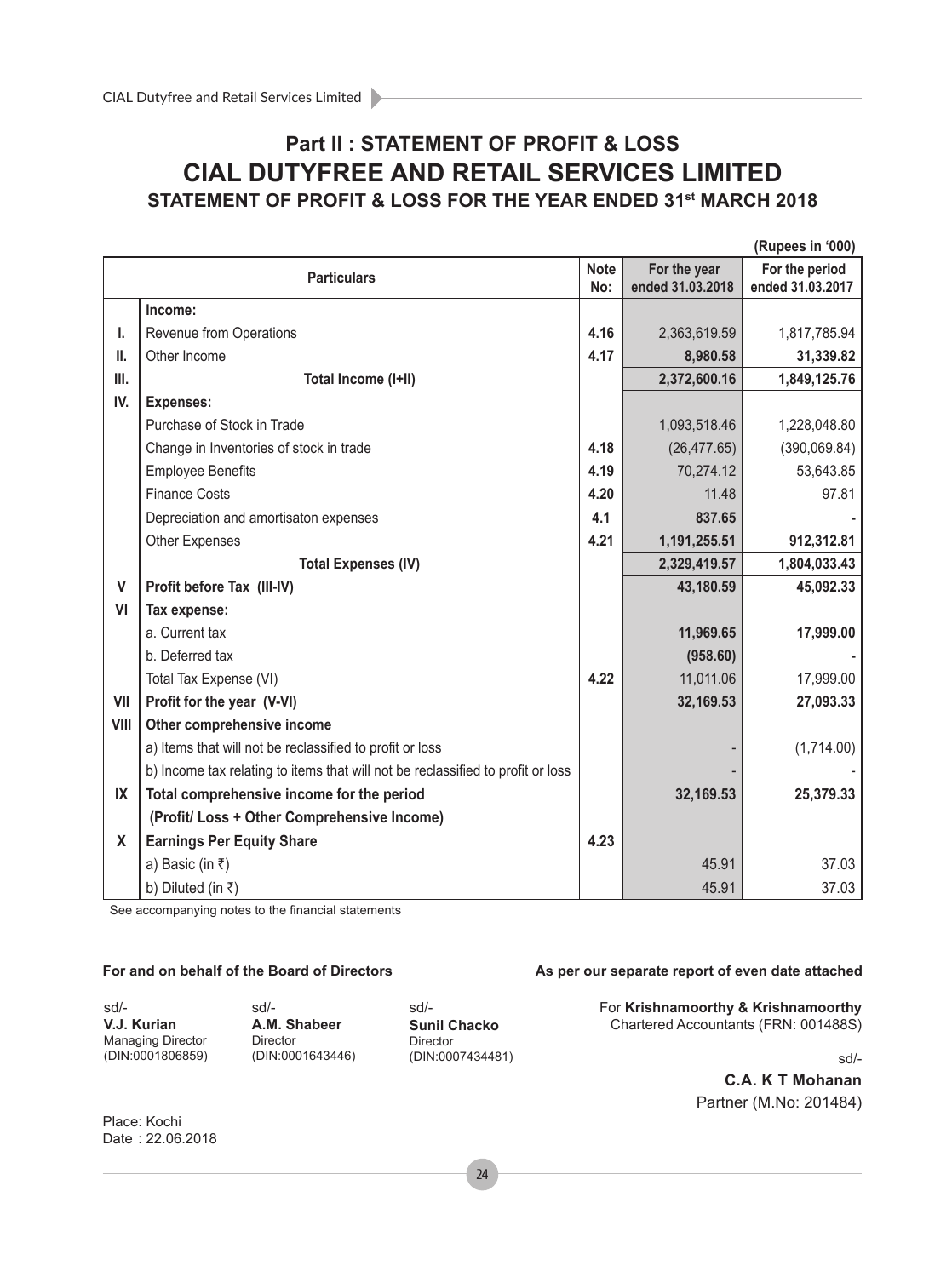## **STATEMENT OF CHANGES IN EQUITY CIAL DUTYFREE AND RETAIL SERVICES LIMITED STATEMENT OF CHANGES IN EQUITY FOR THE YEAR ENDED 31st MARCH 2018**

## **A Equity Share Capital**

**Equity shares of Rs.10/- each, subscribed and fully paid**

| <b>Particulars</b>                              | Number in '000 | <b>Rs. in '000</b> |
|-------------------------------------------------|----------------|--------------------|
| <b>Balance at April 1, 2017</b>                 |                |                    |
| Changes in equity share capital during the year |                |                    |
| (a) Shares issued during the year               |                |                    |
| Balance at March 31, 2018                       |                |                    |
| Changes in equity share capital during the year | 70.07          | 700.70             |
| Balance at March 31, 2018                       | 70.07          | 700.70             |

#### **B Other Equity (Rupees in '000) Particulars Retained Earnings Other Comprehensive Income Total Balance at April 1, 2017 25,379.33 25,379.33**  Profit for the year 1982, 169.53 32,169.53 Other comprehensive income for the year, net of income tax - - **Total Comprehensive Income for the year**  32,169.53 32,169.53 **Balance at March 31, 2018 57,548.86 57,548.86 57,548.86**

sd/- **V.J. Kurian** Managing Director (DIN:0001806859) sd/- **A.M. Shabeer** Director (DIN:0001643446)

sd/- **Sunil Chacko** Director (DIN:0007434481)

## For and on behalf of the Board of Directors **As per our separate report of even date attached**

For **Krishnamoorthy & Krishnamoorthy** Chartered Accountants (FRN: 001488S)

sd/-

**C.A. K T Mohanan** Partner (M.No: 201484)

Place: Kochi Date : 22.06.2018

25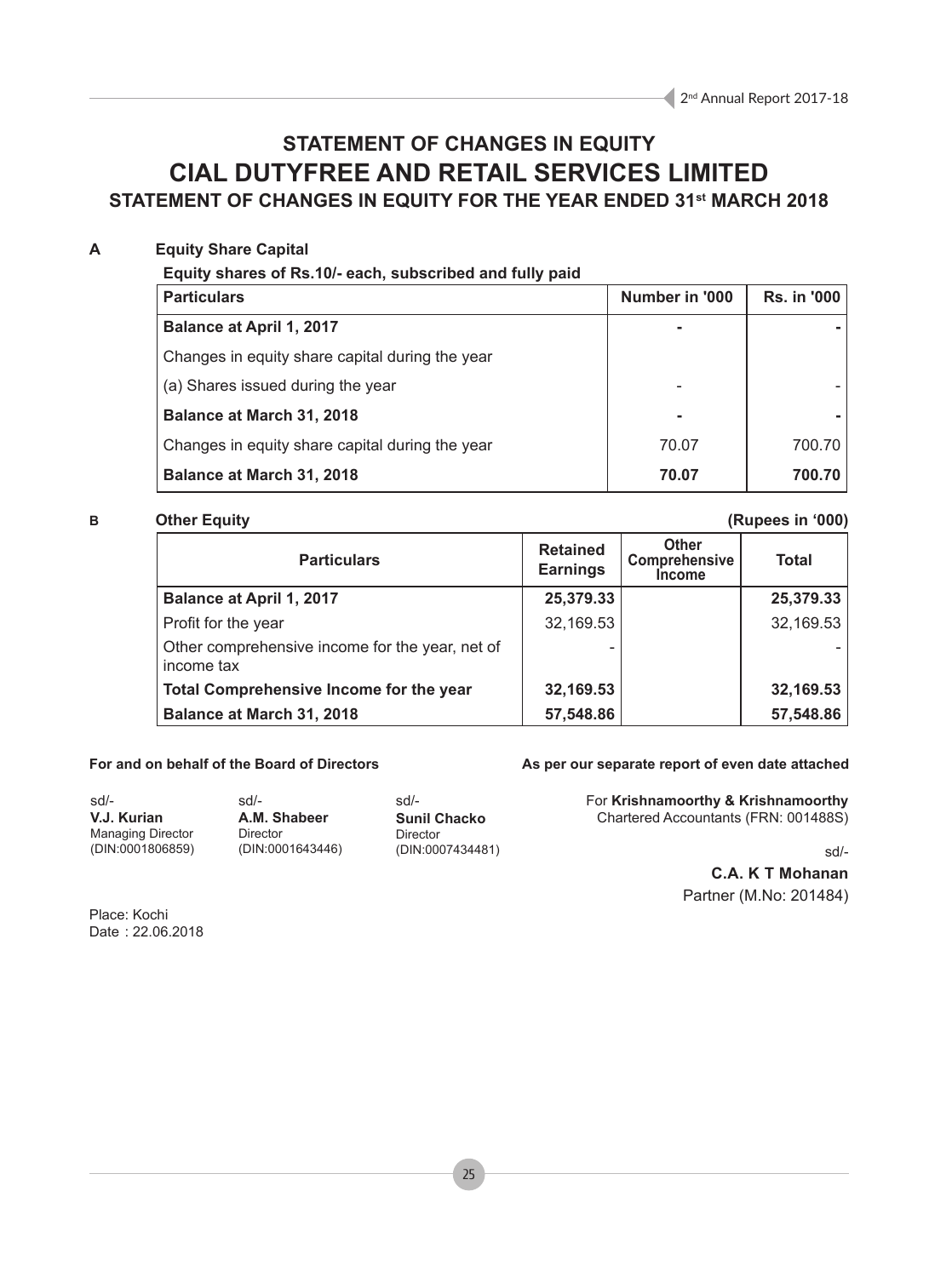## **CIAL DUTYFREE AND RETAIL SERVICES LIMITED**

XI/318E, CIAL Buildings, Nedumbassery, Ernakulam - 683 111

## **CASH FLOW STATEMENT FOR THE YEAR ENDED 31st MARCH 2018**

 **(Rupees in '000)**

| <b>Particulars</b>                                          | For the period<br>01.04.2017 to 31.03.2018 | For the period<br>01.03.2016 to 31.03.2017 |
|-------------------------------------------------------------|--------------------------------------------|--------------------------------------------|
| <b>CASH FLOW FROM OPERATING ACTIVITIES</b>                  |                                            |                                            |
| Profit before income tax                                    | 43,180.59                                  | 45,092.33                                  |
| <b>Adjustments for:</b>                                     |                                            |                                            |
| Remeasurements of defined benefit Plans                     |                                            | (1,714.00)                                 |
| Depreciation                                                | 837.65                                     |                                            |
| Interest Income                                             | 2,229.09                                   |                                            |
| Operating profit before working capital changes             | 46,247.33                                  | 43,378.33                                  |
| <b>Adjustments for:</b>                                     |                                            |                                            |
| (Increase)/decrease in Inventories                          | (26, 477.65)                               | (390,069.84)                               |
| (Increase)/decrease in Trade receivables                    |                                            |                                            |
| (Increase)/decrease in Pre-payments and Other receivables   | (186, 206.42)                              | (5,616.94)                                 |
| Increase/(decrease) in Liabilities & provisions             | 251,558.98                                 | 521,643.03                                 |
| <b>Cash generated from operations</b>                       | 85,122.24                                  | 169,334.58                                 |
| <b>Direct Tax Payments</b>                                  | (45, 267.93)                               | (113,094.48)                               |
| <b>Net Cash Flow from Operating Activities</b>              | 39,854.31                                  | 56,240.10                                  |
| <b>CASH FLOW FROM INVESTING ACTIVITIES</b>                  |                                            |                                            |
| Purchase of Fixed Assets including Capital work-in-progress | (3,029.40)                                 |                                            |
| Interest received                                           | (2,229.09)                                 |                                            |
| <b>Net Cash Flow from Investing Activities</b>              | (5, 258.49)                                |                                            |
| <b>CASH FLOW FROM FINANCING ACTIVITIES</b>                  |                                            |                                            |
| Proceeds from issue of Share Capital                        |                                            | 700.70                                     |
| Proceeds from Long-Term Borrowing                           |                                            |                                            |
| Proceeds from Short-Term Borrowing                          |                                            |                                            |
| Repayment of Long-Term Borrowing                            |                                            |                                            |
| <b>Net Cash Flow from Financing Activities</b>              |                                            | 700.70                                     |
| Net increase/(decrease) in cash and cash equivalents        | 34,595.82                                  | 56,940.80                                  |
| Cash and cash equivalents at the beginning of the period    | 56,940.80                                  |                                            |
| Cash and cash equivalents at the end of the period          | 91,536.62                                  | 56,940.80                                  |

sd/- **V.J. Kurian** Managing Director (DIN:0001806859)

sd/- **A.M. Shabeer** Director (DIN:0001643446)

sd/- **Sunil Chacko** Director (DIN:0007434481)

For and on behalf of the Board of Directors **As per our separate report of even date attached** 

For **Krishnamoorthy & Krishnamoorthy** Chartered Accountants (FRN: 001488S)

sd/-

**C.A. K T Mohanan** Partner (M.No: 201484)

Place: Kochi Date : 22.06.2018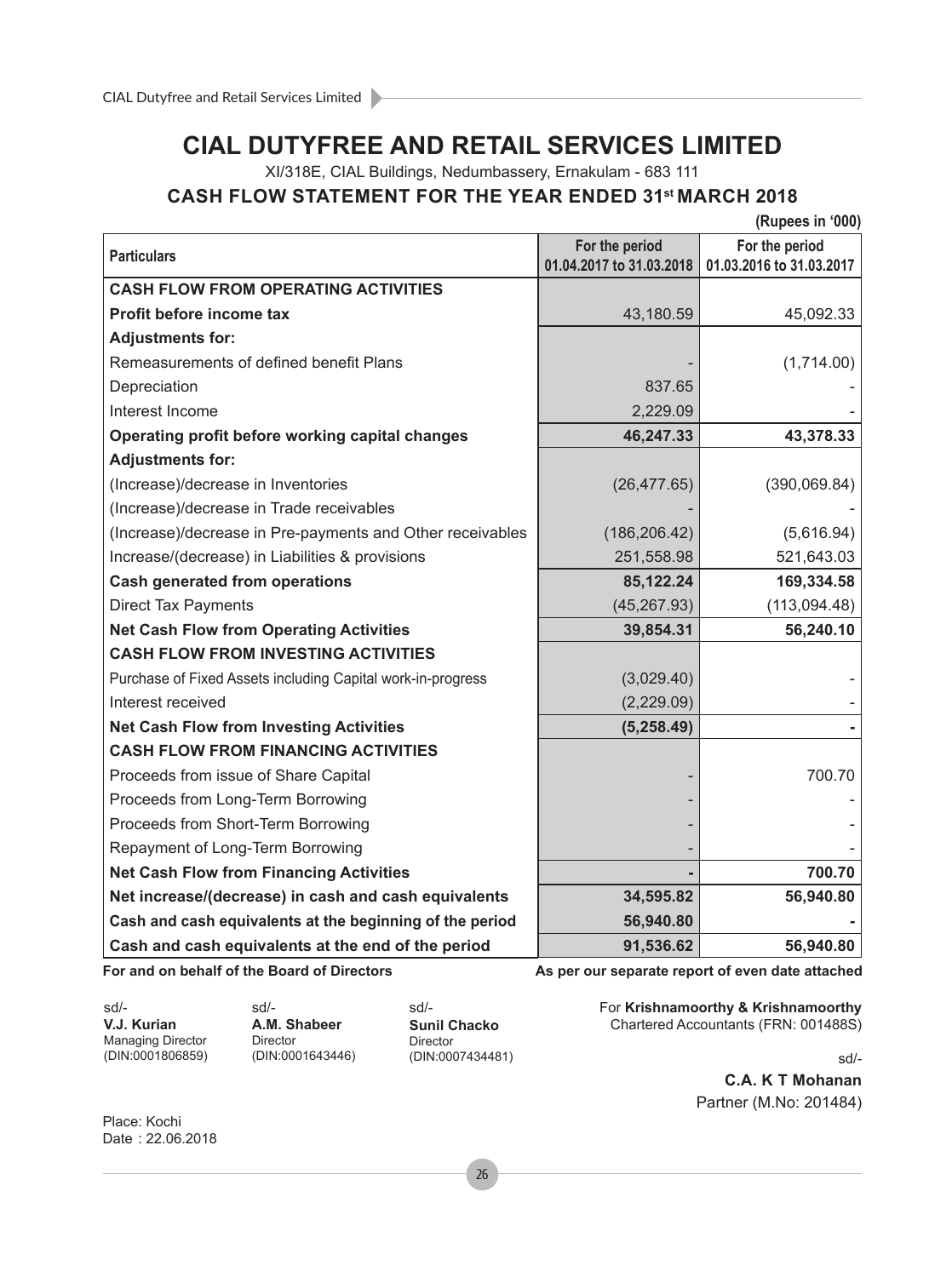## **1 COMPANY OVERVIEW:**

CIAL Dutyfree and Retail Services Limited is a public limited company incorporated and domiciled in India. The Company was incorporated on  $1<sup>st</sup>$  March 2016 as a subsidiary of Cochin International Airport Limited. The address of its registered office is XI/318E, Cochin International Airport Buildings, Kochi Airport P.O., Ernakulam District, PIN-683111 and the principal place of business is located in Nedumbassery, Kochi-683111.

The Company is engaged in the buisness of running Duty Free Shops in the International Terminal of its parent company, Cochin International Airport Limited.

The financial statements were approved for issue by the Company's Board of Directors on 22/06/2018.

## **2 SIGNIFICANT ACCOUNTING POLICIES:**

## **2.1 Basis of Preparation and measurement**

## **(i) Compliance with Ind AS**

These financial statements have been prepared in accordance with the Indian Accounting Standards (hereinafter referred to as the Ind AS) as notified by Ministry of Corporate Affairs pursuant to Section 133 of the Companies Act 2013 (Act) read with the Companies (Indian Accounting Standards) Rules 2015 as amended and other relevant provisions of the Act.

The accounting policies are applied consistently to all the periods presented in the financial statements.

## **(ii) Historical Cost Convention**

The financial statements have been prepared on a historical cost convention and on an accrual basis, except for the following material items that have been measured at fair value except for financial instruments if any, which are measured at fair values at the end of each reporting period, as explained in the accounting policies below.

Historical cost is generally based on the fair value of the consideration given in exchange for goods and services. Fair value is the price that would be received to sell an asset or paid to transfer a liability in an orderly transaction between market participants at the measurement date.

## **2.2 Use of Estimates and judgment**

The preparation of financial statements in conformity with Ind AS requires management to make judgments, estimates and assumptions that affect the application of accounting policies and the reported amounts of assets, liabilities, income and expenses. Actual results may differ from these estimates. Estimates and underlying assumptions are reviewed on a periodic basis. Revisions to accounting estimates are recognized in the period in which the estimates are revised and in any future periods affected. In particular, information about significant areas of estimation, uncertainty and critical judgments in applying accounting policies that have the most significant effect on the amounts recognized in the financial statements is included in the following notes:

a) Discount rate used to determine the carrying amount of the Company's defined benefit obligation. b) Contingences and commitments

## **2.3 Property, Plant and Equipment**

PPE are initially recognised at cost. The initial cost of PPE comprises its purchase price, including non-refundable duties and taxes net of any trade discounts and rebates. The cost of PPE includes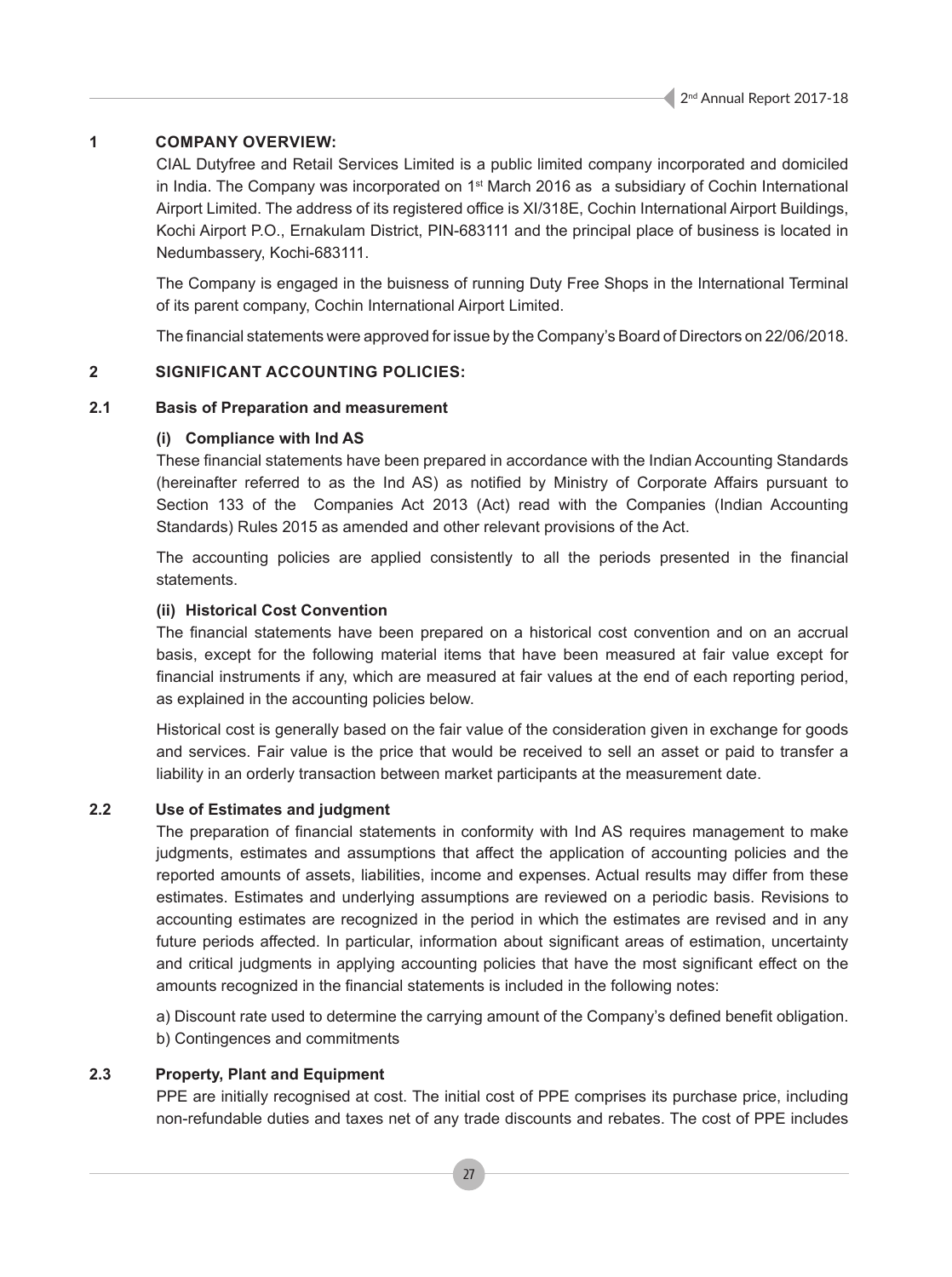interest on borrowings (borrowing cost) directly attributable to acquisition, construction or production of qualifying assets subsequent to initial recognition, PPE are stated at cost less accumulated depreciation (other than freehold land, which are stated at cost) and impairment losses, if any.

Subsequent costs are included in the asset's carrying amount or recognised as a separate asset, as appropriate, only when it is probable that future economic benefits associated with the item will flow to the Company and the cost of the item can be measured reliably. The carrying amount of any component accounted for as a separate asset is derecognised when replaced. All other repairs and maintenance are charged to profit or loss during the reporting period in which they are incurred.

Depreciation is recognised so as to write off the cost of assets (other than freehold land and capital work in progress) less their residual values over the useful lives using the straight line method ("SLM").

The carrying values of property, plant and equipment are reviewed for impairment when events or changes in circumstances indicate that the carrying value may not be recoverable.

The useful life and depreciation method are reviewed at each financial year-end to ensure that the amount, method and period of depreciation are consistent with previous estimates and the expected pattern of consumption of the future economic benefits embodied in the items of property, plant and equipment.

An item of property, plant and equipment is derecognised upon disposal or when no future economic benefits are expected to arise from the continued use of the asset. Any gain or loss arising on disposal or retirement of an item of property, plant and equipment is determined as the difference between sales proceeds and the carrying amount of the asset and is recognised in profit or loss. Fully depreciated assets still in use are retained in financial statements.

## **2.4 Foreign Currency Translation**

The functional currency of the Company is Indian rupee.

On initial recognition, all foreign currency transactions are translated into the functional currency using the exchange rates prevailing on the date of the transaction. As at the reporting date, foreign currency monetary assets and liabilities are translated at the exchange rate prevailing on the Balance Sheet date and the exchange gains or losses are recognised in the Statement of Profit and Loss.

Non-monetary assets and non-monetary liabilities denominated in a foreign currency and measured at historical cost are translated at the exchange rate prevalent at the date of the transaction.

## **2.5 Inventories**

Inventories are valued at lower of cost or net realisable value. Cost of inventories comprises of purchase cost and cost of procurement net of on a weighted average basis.

## **2.6 Financial Instruments**

#### **Initial recognition**

Financial assets and financial liabilities are recognised when a Company becomes a party to the contractual provisions of the instruments. Financial assets and financial liabilities are initially measured at fair value. Transaction costs that are directly attributable to the acquisition or issue of financial assets and financial liabilities (other than financial assets and financial liabilities at fair value through profit or loss) are added to or deducted from the fair value of the financial assets or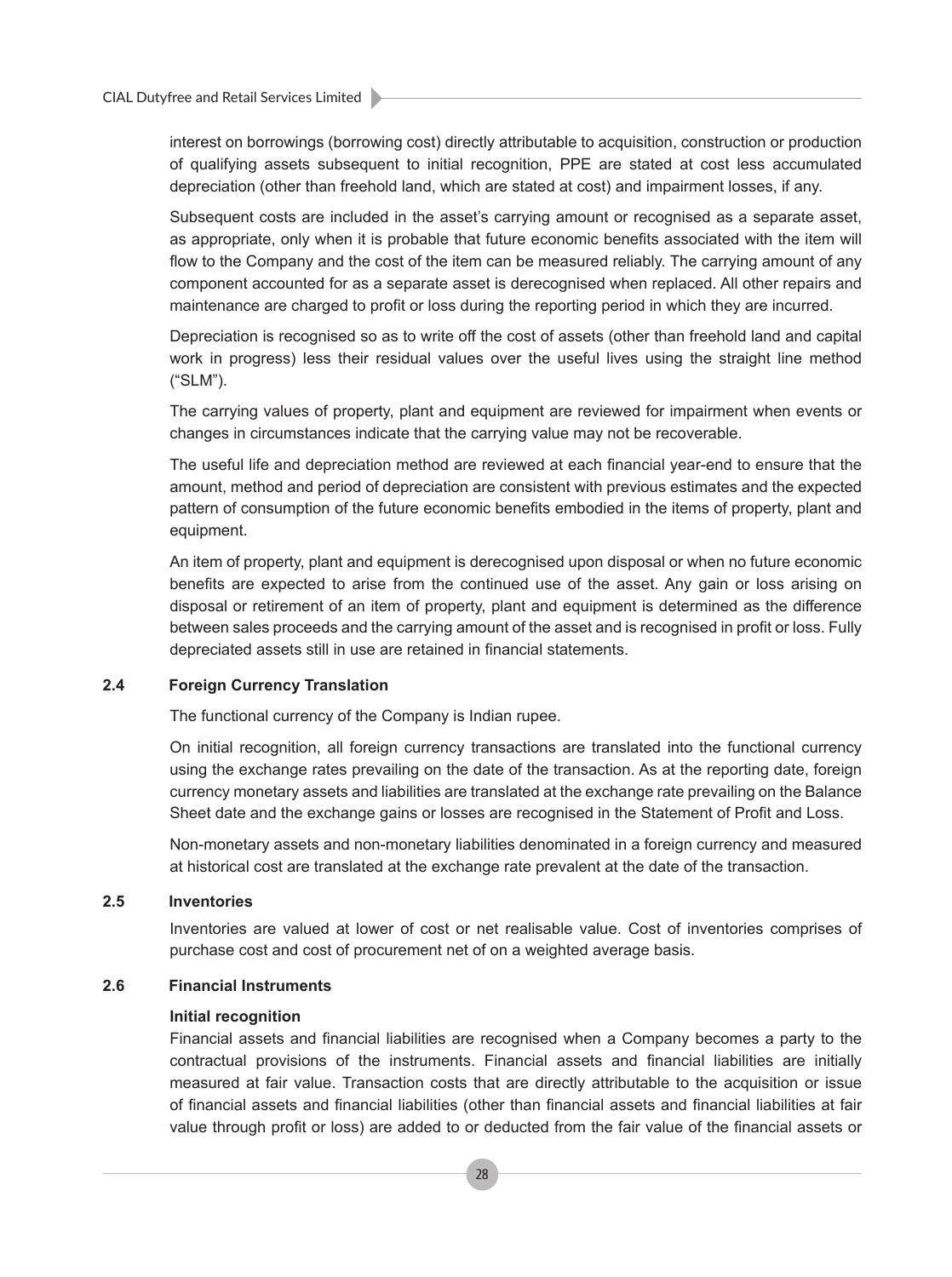financial liabilities, as appropriate, on initial recognition, Transaction costs directly attributable to the acquisition of financial assets or financial liabilities at fair value through profit or loss are recognised immediately in the Statement of Profit and Loss.

## **Subsequent measurement**

**Financial assets** - Financial assets are measured at fair value through profit or loss unless it is measured at amortised cost or at fair value through other comprehensive income on initial recognition. The transaction costs directly attributable to the acquisition of financial assets and liabilities at fair value through profit or loss are immediately recognised in profit or loss.

**Financial liabilities** - Financial liabilities are measured at amortised cost using the effective interest method.

## **2.7 Provisions, Contingent Liabilities and Contingent Assets**

Provisions are recognised when the company has a present obligation as a result of a past event, for which it is probable that a cash outflow will be required and a reliable estimate can be made of the amount of the obligation. Provisions are determined by discounting the expected future cash flows at a pre-tax rate that reflects current market assessments of the time value of money and the risks specific to the liability. These are reviewed at each separate balance sheet date and adjusted to reflect the correct management estimates.

Contingent Liabilities are disclosed when the company has a possible obligation or a present obligation and it is probable that a cash flow will not be required to settle the obligation.

Contingent assets are disclosed in the accounts, where an inflow of economic benefits is probable.

### **2.8 Leases**

Leases under which the Company assumes substantially all the risks and rewards of ownership are classified as finance leases. Such assets acquired are capitalized at fair value of the asset or present value of the minimum lease payments at the inception of the lease, whichever is lower. Lease payments under operating leases are recognized as an expense on a straight line basis in the statement of profit and loss over the lease term.

## **2.9 Claims Receivable**

Claims are accounted for, as and when the same are finally determined / admitted.

## **2.10 Cash Flow Statement**

Cash flows are reported using the indirect method, whereby profit before tax is adjusted for the effects of deferrals or accruals of past or future operating cash receipts or payments and item of income or expenses associated with investing or financing cash flows. The cash flows from operating, investing and financing activities of the Company are segregated.

## **2.11 Revenue Recognition**

Sales are recognised on transfer of title of the goods to the customers. Interest income on deposits is recognized on time proportion basis.

Interest income from a financial asset is recognised when it is probable that the economic benefits will flow to the Company and the amount of income can be measured reliably. Interest income is accrued on a time basis, by reference to the principal outstanding and at the effective interest rate applicable, which is the rate that exactly discounts estimated future cash receipts through the expected life of the financial asset to that assets net carrying amount on initial recognition.

Other incomes are recognised on accrual basis except when there are significant uncertainties.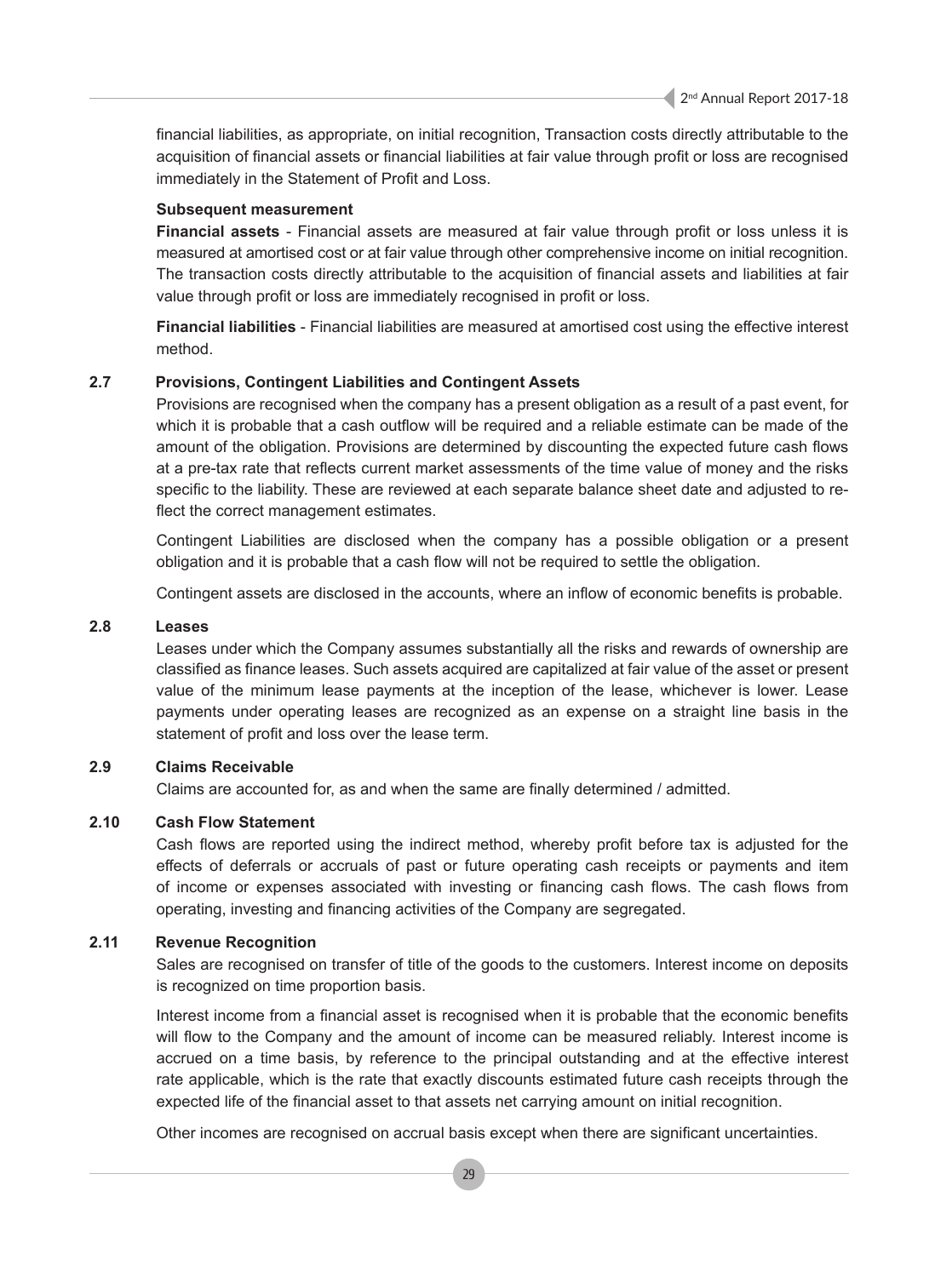## **2.12 Employee Benefits**

The employees of the Company are on the roles of CIAL and is deputed to CIAL Dutyfree Retail Services Limited. The total cost of employee benefits as valued by the actuaries is recovered by CIAL from CIAL Dutyfree Retail Services Limited and the same is charged to the profit and loss account in the subsidiary company.

**i. Short Term Employee Benefits** - All employee benefits payable wholly within twelve months of rendering the service are classified as short-term employee benefits and recognised in the period in which the employee renders the related service.

**ii. Defined Contribution Plans** - The Company makes contributions to Provident Fund, which is a defined contribution plan for employees. The contributions paid/payable under the scheme during the year are charged to the Statement of Profit and Loss for the year.

**iii. Defined Benefit Plans** - The liability or asset recognised in the balance sheet in respect of gratuity plans is the present value of the defined benefit obligation at the end of the reporting period. The defined benefit obligation is calculated annually by actuaries using the projected unit credit method.

The present value of the defined benefit obligation is determined by discounting the estimated future cash outflows by reference to market yields at the end of the reporting period on government bonds that have terms approximating to the terms of the related obligation.

The net interest cost is calculated by applying the discount rate to the net balance of the defined benefit obligation. This cost is included in employee benefit expense in the Statement of Profit and Loss.

Remeasurement gains and losses arising from experience adjustments and changes in actuarial assumptions are recognised in the period in which they occur, directly in other comprehensive income. They are included in retained earnings in the statement of changes in equity and in the balance sheet.

**iv. Long Term Employee Benefits** - The Company has a policy on compensated absence which are both accumulating and nonaccumulating in nature. The expected cost of accumulating compensated absence is determined by Actuarial valuation performed by an independent actuary at each Balance Sheet date using projected unit credit method on the additional amount expected to be paid/availed as a result of unused entitlement that has accumulated at the Balance Sheet date. Expense on non-accumulating compensated absence is recognised in the period in which the absences occur. The Company presents the defined benefit costs in the Statement of Profit and Loss in the line 'Employee benefits expense'.

## **2.13 Borrowing Cost**

Borrowing cost includes interest and amortization of ancillary costs incurred in connection with the arrangement of borrowings. Borrowing costs that are directly attributable to the acquisition, construction or production of an asset that takes a substantial period of time to get ready for its intended use are capitalised as part of cost of the respective asset. All other borrowing costs are recognized as an expenditure for the period in which they are incurred.

## **2.14 Earnings per share**

The earnings considered in ascertaining the company's Earnings per share comprise of the net profit after tax. The number of shares used in computing the basic earnings per share is the weighted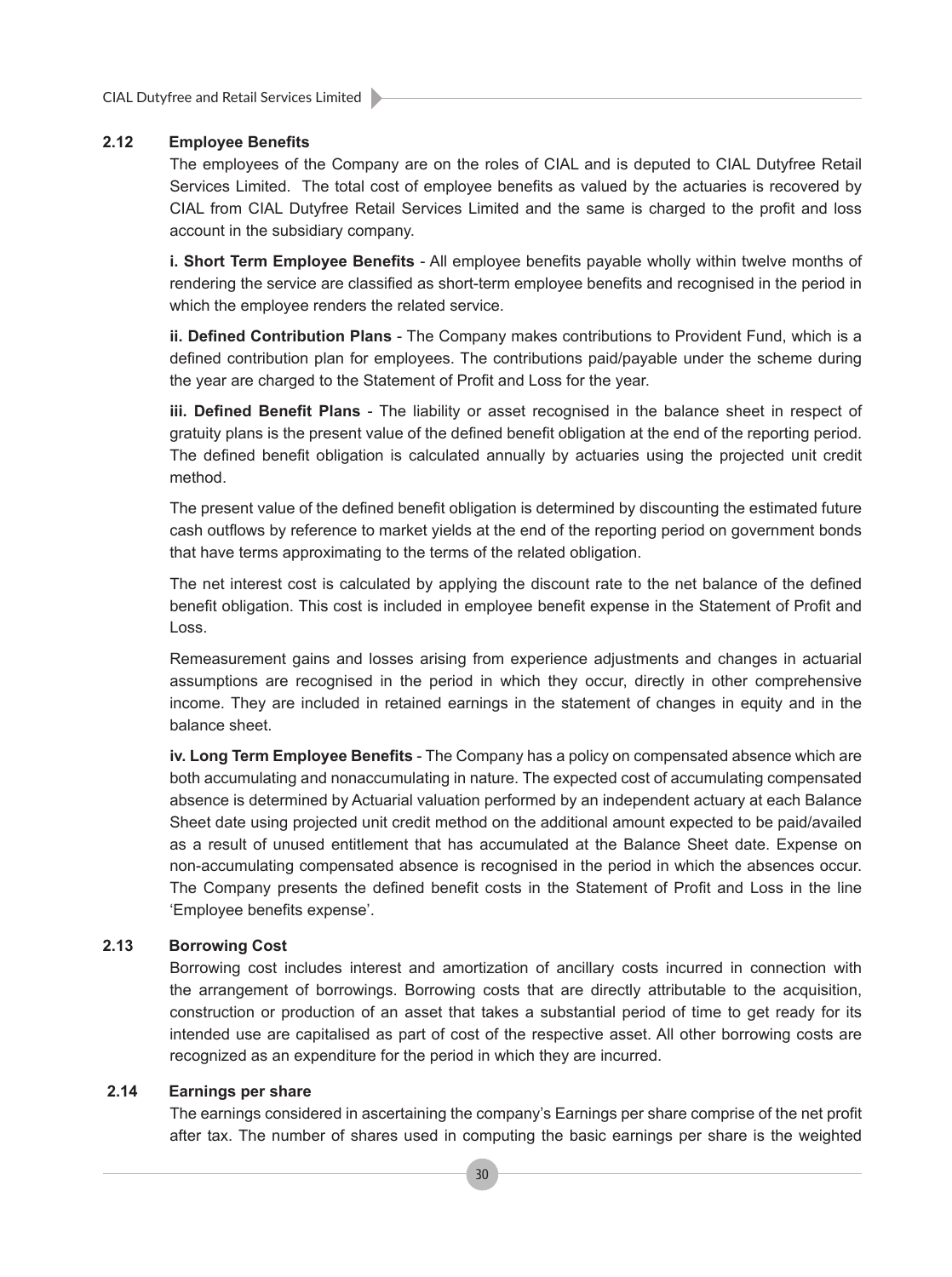average number of equity shares outstanding during the year. The number of shares used in computing diluted Earnings per share comprises the weighted average shares considered for deriving the basic earning per share and also the weighted average number of shares, which would have been issued on the conversion of all dilutive potential equity shares.

## **2.15 Taxation**

The income tax expense or credit for the period is the tax payable on the current period's taxable income based on the applicable income tax rate adjusted by changes in deferred tax assets and liabilities attributable to temporary differences and to unused tax losses. Deferred income tax is provided in full, using the liability method on temporary differences arising between the tax bases of assets and liabilities and their carrying amount in the financial statement. Deferred income tax is determined using tax rates (and laws) that have been enacted or substantially enacted by the end of the reporting period and are excepted to apply when the related deferred income tax assets is realised or the deferred income tax liability is settled.

Deferred tax assets are recognised for all deductible temporary differences and unused tax losses, only if, it is probable that future taxable amounts will be available to utilise those temporary differences and losses.

Deferred tax assets are recognised to the extent that it is probable that future taxable profits will be available against which they can be used. The existence of unused tax losses is strong evidence that future taxable profit may not be available. Therefore, in case of a history of recent losses, the Company recognises a deferred tax asset only to the extent that it has sufficient taxable temporary differences or there is convincing other evidence that sufficient taxable profit will be available against which such deferred tax asset can be realised. Deferred tax assets – unrecognized or recognised, are reviewed at each reporting date and are recognised/reduced to the extent that it is probable / no longer probable respectively that the related tax benefit will be realised.

Deferred tax assets and liabilities are offset when there is a legally enforceable right to offset current tax assets and liabilities and when the deferred tax balances relate to the same taxation authority. Current tax assets and tax liabilities are off set where the Company has a legally enforceable right to offset and intends either to settle on a net basis, or to realize the asset and settle the liability simultaneously.

## **3 RECENT ACCOUNTING PRONOUNCEMENTS**

### **Standards issued but not yet effective**

Ministry of Corporate affairs (MCA) through Companies (Indian Accounting Standards) Amendment Rules 2018 has notified the followig new amendments to Ind AS which the Company has not applied as they are effective subsequent years as mentioned below:

**Ind AS 21:** The effect of change in foreign exchange rates (applicable for annual periods beginning on or after 01.04.2018)

**Ind AS 115:** Revenue from Contracts with customers (applicable for annual periods beginning on or after 01.04.2018)

**Ind AS 116:** Leases (applicable for annual periods beginning on or after 01.04.2019) **Ind AS - 21:** The effect of change in foreign exchange rates

The amendment clarifies on the accounting of transaction that include receipt ot payment of advance consideration in a foreign corrency. The appendix clarifies the date of transaction for the purpose of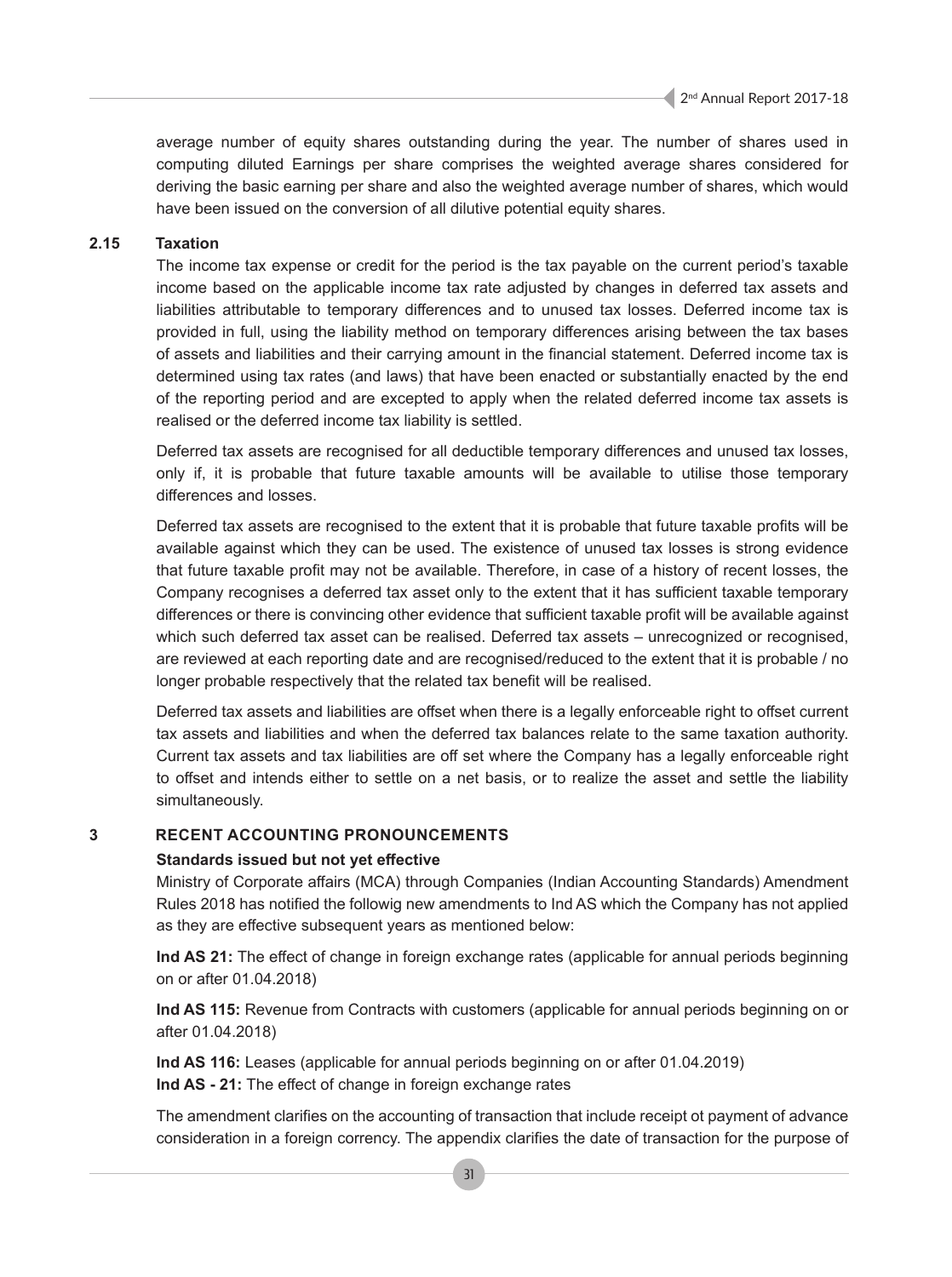determining the exchange rates to use on initial recognition of related asset expense or income when an entity has received or paid advance considration in foreign correcy.

The amendment will come into force from 01.04.2018. The Company is evauationg the impact of this amendment on its financial statements.

## **IndAS 115:** Revenue from Contracts with cusomers

Ind As 115 establishes a single comprehensive model for entities to use in accounting for revenue arising from contracts with customers. Ind AS 115 will supersede the current revenue recognition standars Ind AS 18 - Revenue, Ind AS 11 - Construction Contracts when it becoes effective.

Ind As 115 introduces a new framework of 5 step model for the analysis of revenue transactions. The model specifies that revenue shoud be recognised when an entity transfer control of good or services to a customer at the amount to which the entity expects to be entitled. Further the new standard requires enhaced dislosure about the nature, amount, timing and uncertainities of revenue and cash flows arising from entities contract wit customers. The Company is evauationg the reqirements of the Ind AS 115 and the effect on the financial statements is being evaluated.

## **IndAS 116 - Leases**

As IndAS 116 substantially carry forward the lessor accounting requirements in Ind AS 17, a lessor will continue to classify its leases as operating lease or finance lease and to account for those two types of leases differently. Ind AS 116 eliminates the classification of leases for the leasees as either operating leases or finance leases as required by Ind AS 17 and instead introduces a single lease accounting model whereby a leasee is required to recognise assets and liabilities for all leases with a term i.e. greater than 12 months unless the underlying asset is of low value and to recogise depreciation of leased assets separateley from interest on leased liailities in the income statements. Ind AS 116 is effective from 01.04.2019.

Current and deferred tax is recognised in the Statement of Profit and Loss, except to the extent that it relates to items recognised in other comprehensive income or directly in equity. In this case, the tax is also recognised in other comprehensive income or directly in equity, respectively.

Minimum Alternate Tax credit is recognised as deferred tax asset only when and to the extent there is convincing evidence that the Company will pay normal income tax during the specified period. Such asset is reviewed at each Balance Sheet date and the carrying amount of the MAT credit asset is written down to the extent there is no longer a convincing evidence to the effect that the Company will pay normal income tax during the specified period.

|                                   |                                                                                | <b>Gross Block</b>                       |            |                                                              | <b>Depreciation</b>                                                                               |                     |                | <b>Net Block</b>                                                                        |                                        |                                                                       |
|-----------------------------------|--------------------------------------------------------------------------------|------------------------------------------|------------|--------------------------------------------------------------|---------------------------------------------------------------------------------------------------|---------------------|----------------|-----------------------------------------------------------------------------------------|----------------------------------------|-----------------------------------------------------------------------|
| <b>Particulars</b>                | ຣ<br>SB<br>$\overline{ }$<br><b>Block a</b><br>04.201<br>នទ<br>ΰó<br><u>وي</u> | ဥ<br>⋲<br>year<br>ā<br>m<br>Le<br>Additi | Retirement | g<br>SB<br>$\infty$<br><b>Block</b><br>03.201<br>Gross<br>31 | S<br>ated<br>$\frac{5}{6}$<br>201<br>ទ<br>₽<br>₹<br>으.<br>Ó<br><b>CCU</b><br>preci<br>ਠ<br>⋖<br>용 | year<br>for<br>Dep. | retir.<br>Dep. | ទ<br>lated<br>SB<br>$\infty$<br>ຣົລ<br>Ē<br>iati<br>က<br>ö<br>Accu<br>preci<br>31.<br>용 | ⊂ ∞<br><b>as org</b><br>WDV:<br>31.03. | $\overline{\phantom{0}}$<br><b>as 0</b><br>ິຮຸ<br><b>NDV</b><br>31.03 |
| <b>Computer &amp; Accessories</b> | 0.00                                                                           | 3029.40                                  | 0.00       | 3029.40                                                      | 0.00                                                                                              | 837.65              | 0.00           | 837.65                                                                                  | 2191.75                                | 0.00                                                                  |
|                                   | 0.00                                                                           | 3029.40                                  | 0.00       | 3029.40                                                      | 0.00                                                                                              | 837.65              | 0.00           | 837.65                                                                                  | 2191.75                                | 0.00                                                                  |

## **4.1 (Rupees in '000)**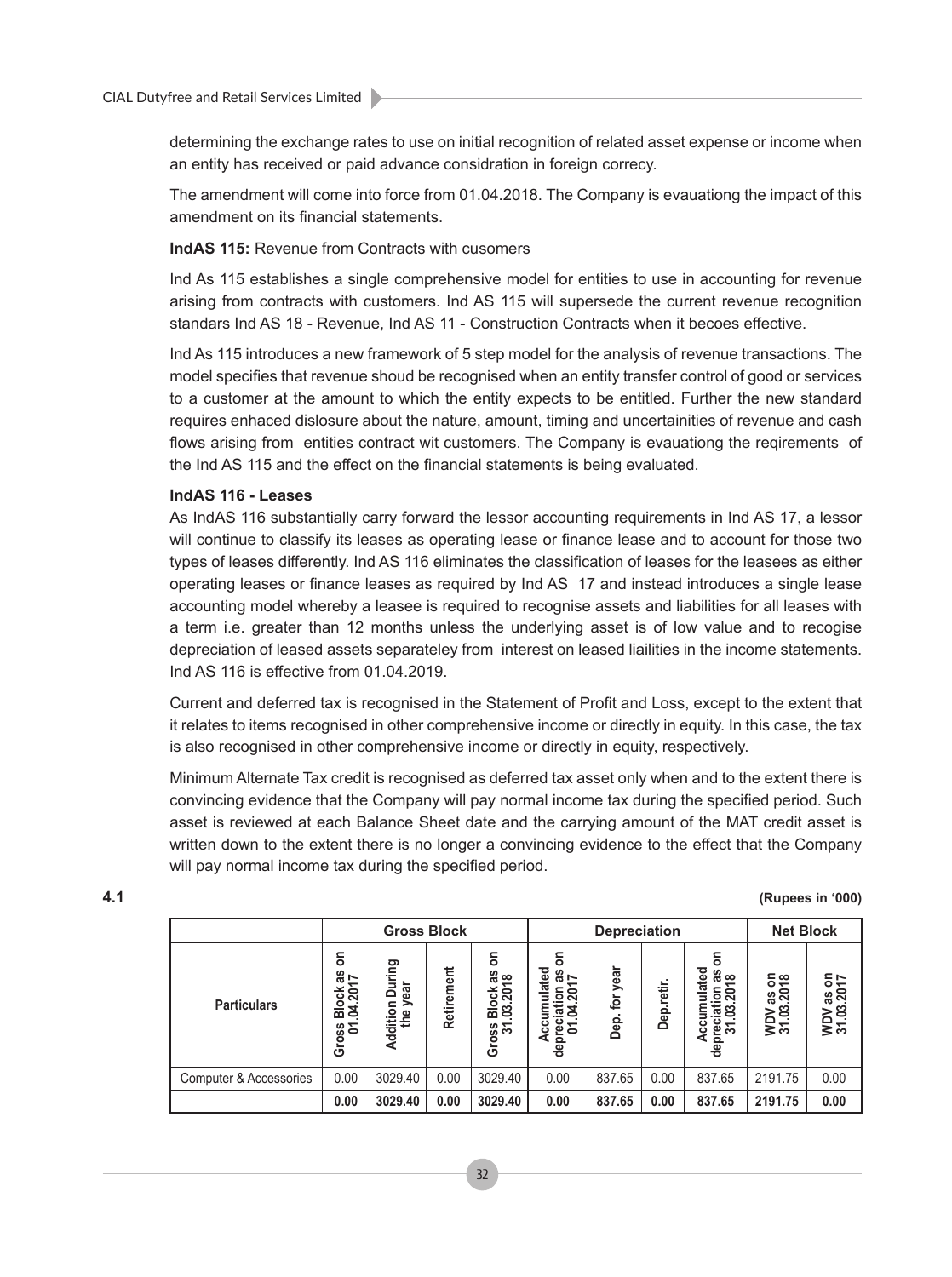## **4.2 Non Current Taxes (Net)**

| <b>Particulars</b>    | As at 31.03.2018<br><b>Rupees in '000</b> | As at 31.03.2017<br>Rupees in '000 |
|-----------------------|-------------------------------------------|------------------------------------|
| Other Advances        |                                           |                                    |
| Income Tax Paid (net) | 128,393.75                                | 95.095.48                          |
|                       | 128,393.75                                | 95,095.48                          |

Income tax paid (net) represents the Advance Tax and Tax Deducted at Source relating to current year.

## **4.3 Deferred Tax Assets (Net)**

| <b>Particulars</b>     | As at 31,03,2018<br><b>Rupees in '000</b> | As at 31.03.2017<br>Rupees in '000 |
|------------------------|-------------------------------------------|------------------------------------|
| Deferred Tax Liability | 103.08                                    | 0.001                              |
| Deferred Tax Assets    | 1.061.67                                  | 0.001                              |
|                        | 958.60                                    | 0.00                               |

The tax effects of significant temporary differences that resulted in deferred tax liabilities are as follows :

| <b>Particulars</b>                                 | <b>Opening</b><br>balance | <b>Recognised in</b><br>profit or loss | <b>Closing</b><br><b>Balance</b> |
|----------------------------------------------------|---------------------------|----------------------------------------|----------------------------------|
| Deferred tax (Liabilities)/Assets in relation to : |                           |                                        |                                  |
| Property, plant and equipment                      |                           | (103.08)                               | (103.08)                         |
| <b>Preliminary Expenses</b>                        |                           | 1,061.67                               | 1,061.67                         |
| <b>Total</b>                                       |                           | 958,60                                 | 958.60                           |

## **4.4 Inventories: (at lower of cost and net realizable value)**

| <b>Particulars</b> | As at 31,03,2018<br>Rupees in '000 | As at 31.03.2017<br>Rupees in '000 |
|--------------------|------------------------------------|------------------------------------|
| Stock in Trade     | 416.547.49                         | 390,069.84                         |
| Stores & Spares    | 0.00                               | 0.00 <sub>1</sub>                  |
|                    | 416,547.49                         | 390,069.84                         |

## **4.5 Cash & Cash Equivalents**

| <b>Particulars</b>        | As at 31.03.2018<br><b>Rupees in '000</b> | As at 31.03.2017<br>Rupees in '000 |
|---------------------------|-------------------------------------------|------------------------------------|
| <b>Balance with Banks</b> |                                           |                                    |
| i) in Current Accounts    | 65,515.81                                 | 55,131.06                          |
| ii) in Deposit Accounts   |                                           |                                    |
| Cash on hand              | 1,948.57                                  | 1,759.74                           |
|                           | 67,464.39                                 | 56,890.80                          |

## **4.6 Financial Assets - Bank Balances**

| <b>Particulars</b>           | As at 31,03,2018<br>Rupees in '000 | As at 31.03.2017<br>Rupees in '000 |
|------------------------------|------------------------------------|------------------------------------|
| <b>Balance with Banks</b>    |                                    |                                    |
| In Deposit Accounts          |                                    |                                    |
| (i) maturity $3 - 12$ Months | 24,022.23                          |                                    |
| (ii) maturity $> 12$ months  |                                    |                                    |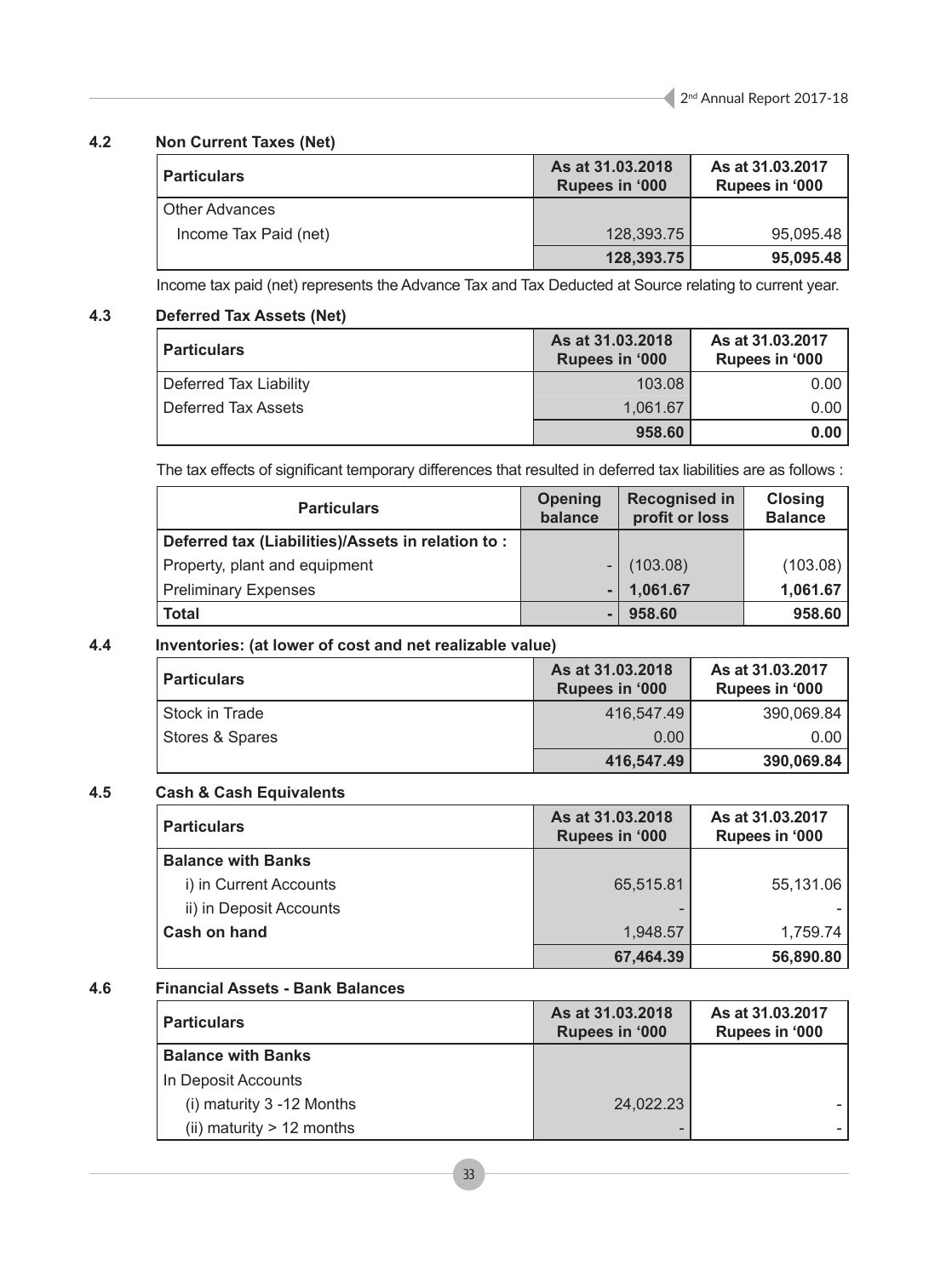| I In earmarked Accounts                                                           |           |        |
|-----------------------------------------------------------------------------------|-----------|--------|
| Balance with Banks in Deposit Account held under<br>I lien towards Bank Guarantee | 50.00     | 50.00  |
|                                                                                   | 24.072.23 | 50.001 |

## **Earmarked Balances:**

Balance with banks in deposit accounts include Rs.56661 (Rs.52982), which are held under lien, out of which the deposit with maturity period exceeding 12 months is of Rs.56661 (Rs. 52982), which is disclosed under Other Non Financial assets.

## **4.7 Other Financial Assets**

| <b>Particulars</b>                    | As at 31.03.2018<br>Rupees in '000 | As at 31.03.2017<br>Rupees in '000 |
|---------------------------------------|------------------------------------|------------------------------------|
| Interest Accrued on fixed deposits    | 6.66                               | 2.98                               |
| Other receivables                     | 1,355.05                           | 0.00                               |
| (under contractual rights receivable) |                                    |                                    |
|                                       | 1,361.72                           | 2.98 <sup>°</sup>                  |

## **4.8 Other Current Assets**

| <b>Particulars</b>                                                     | As at 31.03.2018<br><b>Rupees in '000</b> | As at 31.03.2017<br>Rupees in '000 |
|------------------------------------------------------------------------|-------------------------------------------|------------------------------------|
| Advances recoverable in cash or in kind or for value<br>to be received | 5,257.33                                  | 556.62                             |
| Balances with Central Excise, Customs & Other<br>Authorities           | 185,204.31                                | 5.057.34                           |
|                                                                        | 190,461.64                                | 5,613.96                           |

## **4.8.1** Rs.185204.31(Rs.5057.34) being the Input credit availed on input goods and services for zero rated supply for which refund application has been submitted to appropriate authority and is pending for disposal.

## **4.9 Share Capital**

| <b>Particulars</b>                                   | As at 31.03.2018<br><b>Rupees in lakhs</b> | As at 31.03.2017<br><b>Rupees in lakhs</b> |
|------------------------------------------------------|--------------------------------------------|--------------------------------------------|
| <b>Authorised:</b>                                   |                                            |                                            |
| 5,00,00,000 Equity Shares of Par Value Rs. 10/- each | 500,000.00                                 | 500,000.00                                 |
| Issued and Subscribed and fully paid:                |                                            |                                            |
| 70070 Equity Shares of Par Value of Rs. 10/- each    | 700.70                                     | 700.70                                     |
|                                                      | 700.70                                     | 700.70                                     |

## **Reconciliation of shares at the beginning and at the end of the financial year**

|                                                         | As at 31.03.2018 |               | As at 31.03.2017 |               |
|---------------------------------------------------------|------------------|---------------|------------------|---------------|
| <b>Particulars</b>                                      | No. of<br>shares | <b>Rupees</b> | No. of<br>shares | <b>Rupees</b> |
| No. of shares as at the beginning of the financial year | 70.07            | 700.70        |                  |               |
| Add: Shares issued during the year                      |                  |               | 70.07            | 700.70        |
| No. of shares as at the end of the financial year       | 70.07            | 700.70        | 70.07            | 700.70        |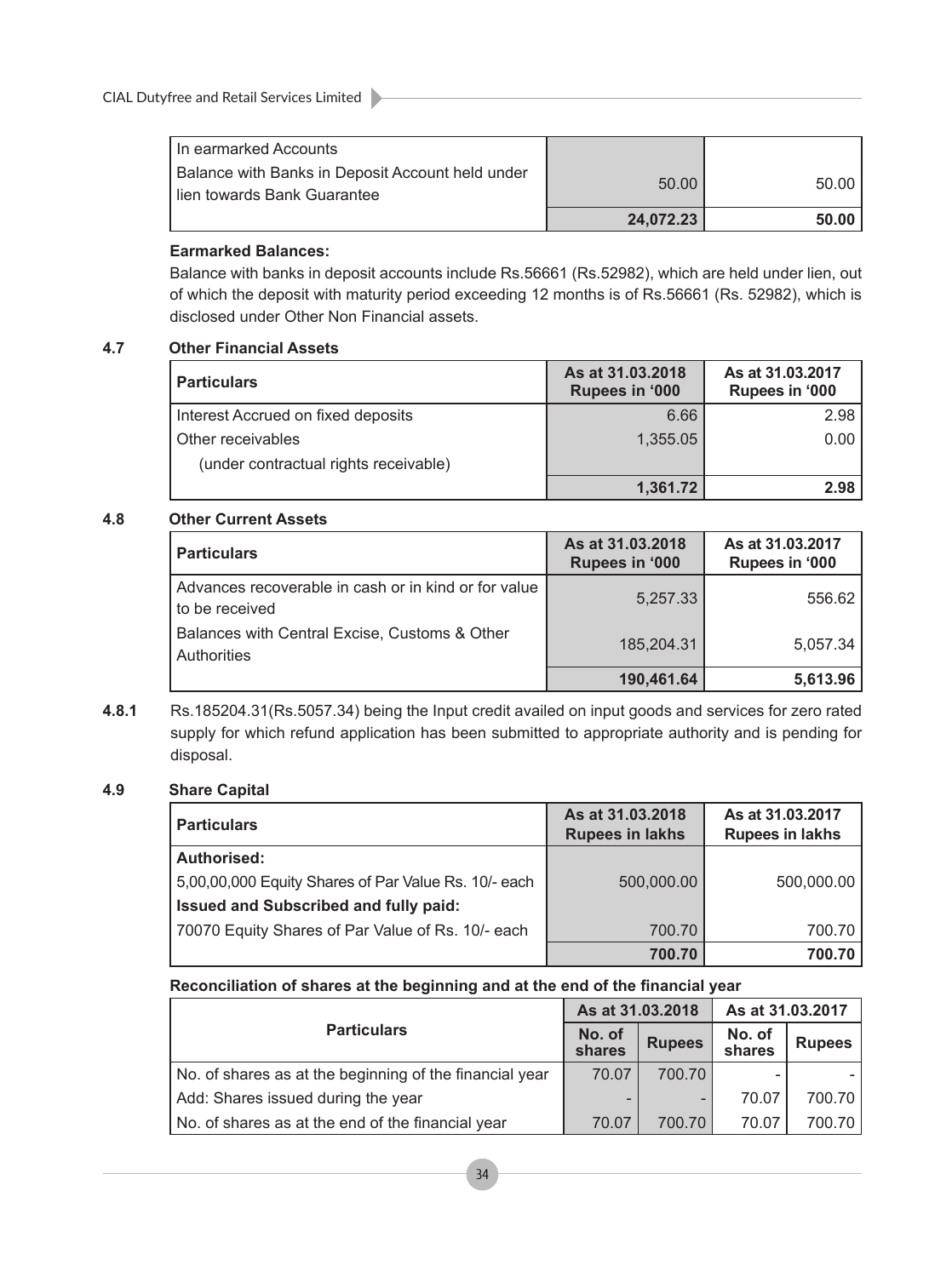## **Terms/Rights attached to Equity Shares**

The Company has only one class of equity shares having a par value of Rs.10 per share. Each holder of equity shares is entitled to one vote per share. The Company declares and pays dividends in Indian rupees. The dividend proposed by the Board of Directors is subject to the approval of the shareholders in the ensuing Annual General Meeting.

In the event of liquidation of the Company, the holders of equity shares will be entitled to receive remaining assets of the Company, after distribution of all preferential amounts. The distribution will be in proportion to the number of equity shares held by the shareholders.

## **Particulars of Shareholders holding more than 5% share in the Company**

|                                   | As at 31.03.2018 |                         | As at 31.03.2017 |                         |
|-----------------------------------|------------------|-------------------------|------------------|-------------------------|
| <b>Particulars</b>                | $\frac{9}{6}$    | No. of<br><b>Shares</b> | $\frac{0}{0}$    | No. of<br><b>Shares</b> |
| Cochin International Airport Ltd. | 99.90%           | 70.000                  | 99.90%           | 70.000                  |

## **4.10 Reserves and Surplus**

| <b>Particulars</b>                                   | As at 31.03.2018<br>Rupees in '000 | As at 31.03.2017<br>Rupees in '000 |
|------------------------------------------------------|------------------------------------|------------------------------------|
| <b>General Reserve</b>                               |                                    |                                    |
| Balance as per last Balance Sheet                    | 0.00                               | 0.00                               |
| Add: Transfer from Surplus in the Statement of       | 0.00                               | 0.00                               |
| <b>Profit and Loss</b>                               |                                    |                                    |
| Closing balance<br>(a)                               | 0.00                               | 0.00                               |
| <b>Surplus</b>                                       |                                    |                                    |
| Balance as per last Balance Sheet                    | 25,379.33                          | 0.00                               |
| Add: Net Profit after tax as per Statement of Profit | 32,169.53                          | 25,379.33                          |
| and Loss                                             |                                    |                                    |
| Add/(Less): Remeasurement of defined employee        |                                    |                                    |
| benefit plans (net of taxes)                         |                                    |                                    |
|                                                      | 57,548.86                          | 25,379.33                          |
| <b>Amount available for Appropriation</b>            |                                    |                                    |
| Less: Appropriations                                 |                                    |                                    |
| <b>Transfer to General Reserve</b>                   | 0.00                               | 0.00                               |
| <b>Proposed Dividend</b>                             | 0.00                               | 0.00                               |
| Tax on Proposed Dividend                             | 0.00                               | 0.00                               |
| (b)                                                  | 57,548.86                          | 25,379.33                          |
| (a+b)                                                | 57,548.86                          | 25,379.33                          |

The Board of Directors of the company has proposed a dividend of Rs.0.00 (NIL) per share for the Financial Year 2017-18.

## **4.11 Other Non Current Financial Liabilities**

| <b>Particulars</b>                    | As at 31.03.2018<br>Rupees in '000 | As at 31.03.2017<br>Rupees in '000 |
|---------------------------------------|------------------------------------|------------------------------------|
| Security Deposits including Retention | 322.63                             | 116.12                             |
|                                       | 322.63                             | 116.12                             |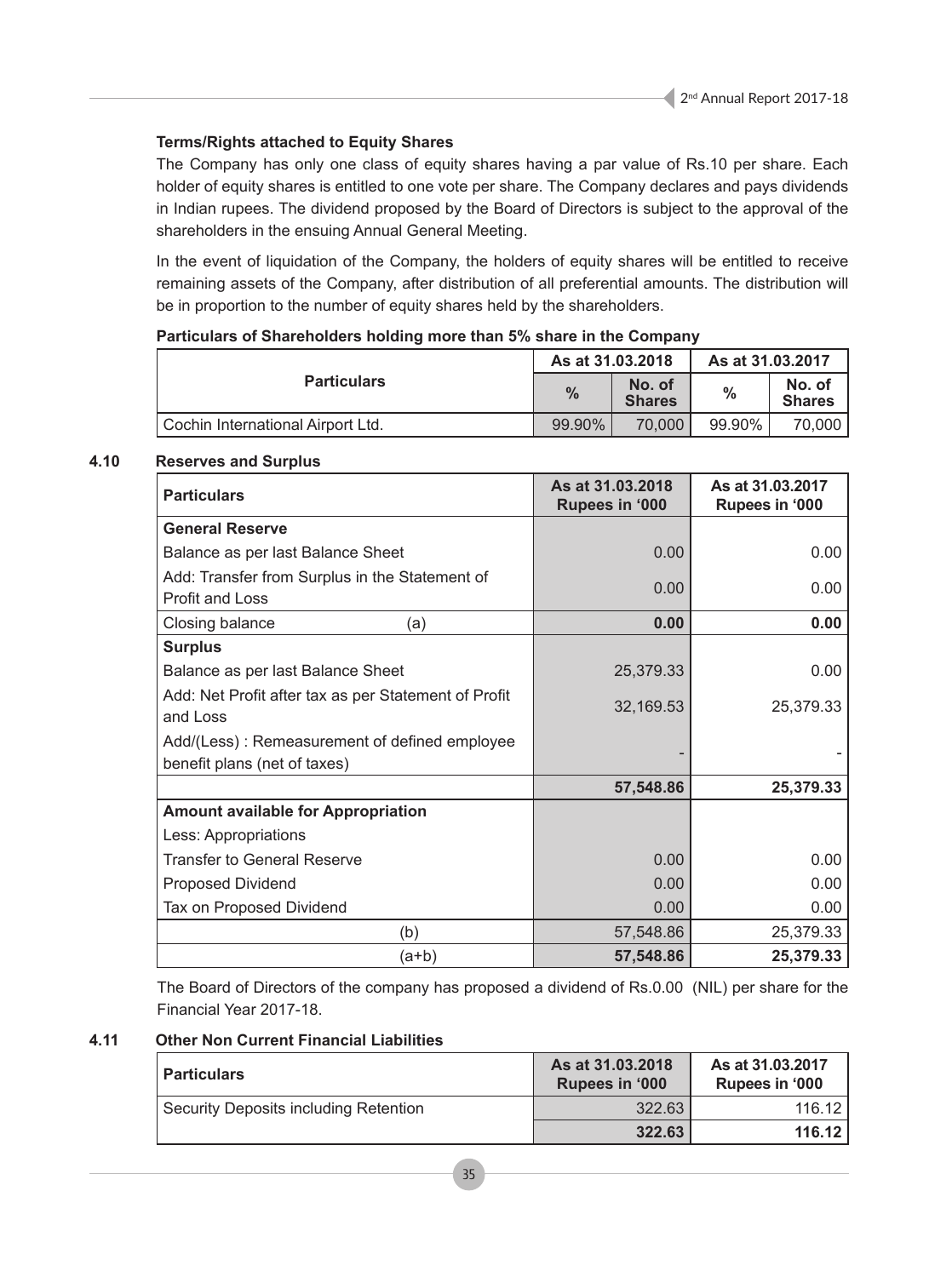## **4.12 Other Non Current Liabilities**

| <b>Particulars</b>           | As at 31.03.2018<br><b>Rupees in '000</b> | As at 31.03.2017<br>Rupees in '000 |
|------------------------------|-------------------------------------------|------------------------------------|
| Deferred Fair Valuation Gain | 35.49                                     | 36.61                              |
|                              | 35.49                                     | 36.61                              |

## **4.13 Trade Payables**

| <b>Particulars</b>                                  | As at 31.03.2018<br>Rupees in '000 | As at 31.03.2017<br>Rupees in '000 |
|-----------------------------------------------------|------------------------------------|------------------------------------|
| Total outstanding dues of creditors other than MSME | 56,978.95                          | 31,995.59                          |
| Due to Related Party                                | 596,658.27                         | 360,921.64                         |
|                                                     | 653,637.22                         | 392,917.23                         |

There is no define credit period. The dues are settled based on credit policy extended by the vendors. The Company has financial risk management policies in place to ensure that all payables are paid within the pre - agreed terms.

There are no amount overdue to any enterprises which qualify under the definition of micro and small enterprises, as defined under Micro, Small and Medium Enterprises Development Act 2006.

The Company has taken steps to identify the suppliers who qualify under the definition of micro and small enterprises, as defined under the Micro, Small and Medium Enterprises Development Act 2006. Based on the information available there are no balances/interest payable to suppliers at the year end.

## **4.14 Other Financial Liabilities**

| <b>Particulars</b>                    | As at 31.03.2018<br><b>Rupees in '000</b> | As at 31.03.2017<br><b>Rupees in '000</b> |
|---------------------------------------|-------------------------------------------|-------------------------------------------|
| Security Deposits including Retention | 97.851.05                                 | 98,213.47                                 |
|                                       | 97,851,05                                 | 98.213.47                                 |

## **4.15 Other Current Liabilities**

| <b>Particulars</b>                | As at 31.03.2018<br>Rupees in '000 | As at 31.03.2017<br>Rupees in '000 |
|-----------------------------------|------------------------------------|------------------------------------|
| Revenue Received in advance       |                                    |                                    |
| Deferred Fair Valuation Gain      | 28.72                              | 0.28                               |
| <b>Other Payables</b>             |                                    |                                    |
| <b>Statutory Dues</b>             | 20,815.21                          | 29,588.15                          |
| <b>Others Current Liabilities</b> | 511.68                             | 771.18                             |
|                                   | 21,355.62                          | 30,359.61                          |

## **4.16 Revenue from operations**

| <b>Particulars</b>                   | As at 31,03,2018<br>Rupees in '000 | As at 31.03.2017<br>Rupees in '000 |
|--------------------------------------|------------------------------------|------------------------------------|
| <b>Sale of Products</b>              |                                    |                                    |
| Sale of Duty Free Products           | 2,363,619.59                       | 1,817,785.94                       |
| <b>Total Revenue from Operations</b> | 2,363,619.59                       | 1,817,785.94                       |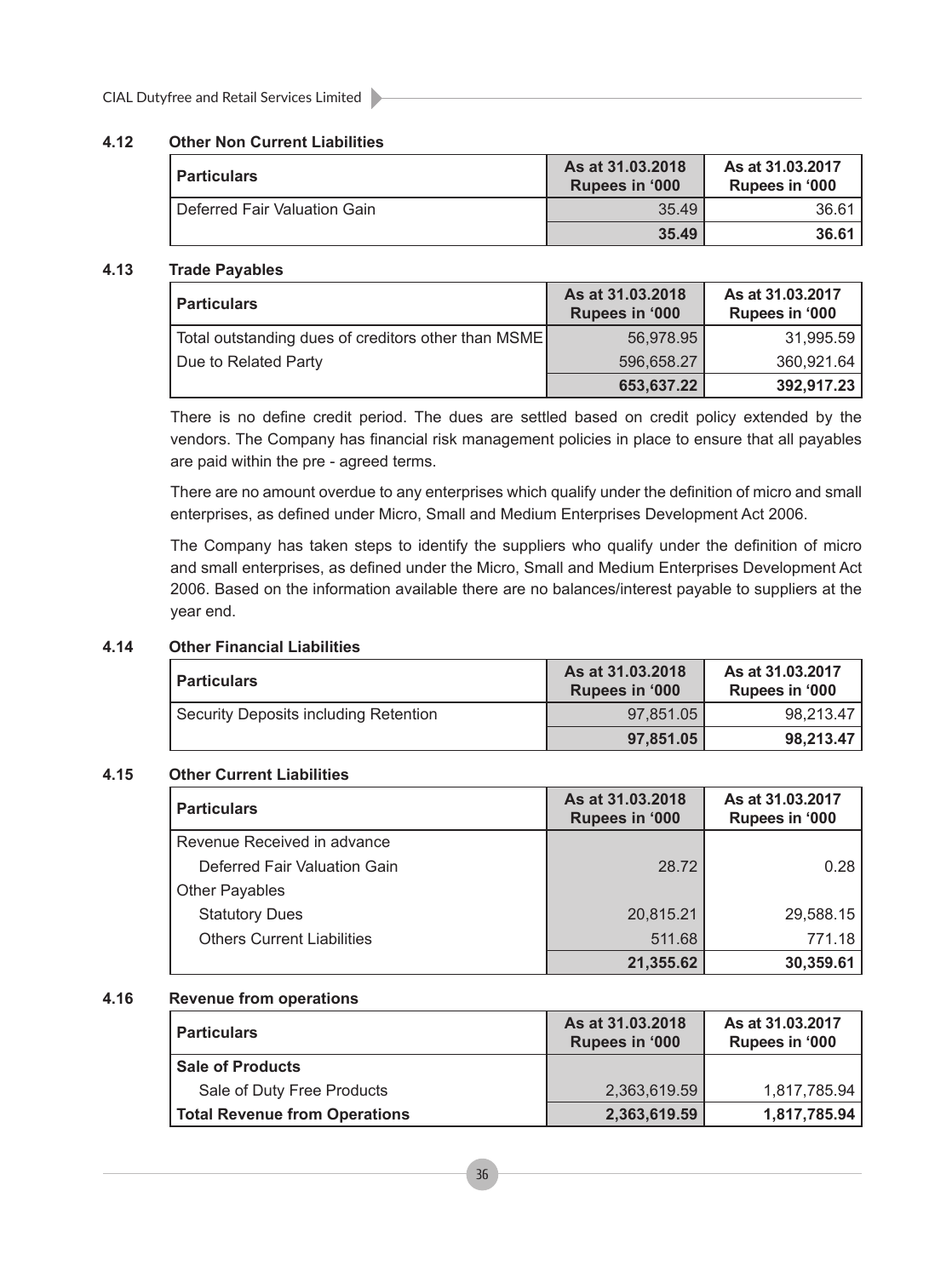## **4.17 Other Income**

| <b>Particulars</b>                    | As at 31.03.2018<br>Rupees in '000 | As at 31.03.2017<br>Rupees in '000 |
|---------------------------------------|------------------------------------|------------------------------------|
| Interest Income                       | 2,229.09                           | 5,944.77                           |
| Fair valuation gain - Retention Money | 11.48                              | 0.00                               |
| Foreign Exchange Rate Variance (net)  | 2,353.26                           | 24,422.75                          |
| Other non-operating income            | 4,386.75                           | 972.30                             |
|                                       | 8,980.58                           | 31,339.82                          |

## **4.18 Change in Stock in Trade:**

| <b>Particulars</b>            | As at 31,03,2018<br>Rupees in '000 | As at 31.03.2017<br>Rupees in '000 |
|-------------------------------|------------------------------------|------------------------------------|
| <b>Opening Stock in Trade</b> | 390,069.84                         | 0.00                               |
| Less:                         |                                    |                                    |
| Closing Stock in Trade        | 416,547.49                         | 390,069.84                         |
| Changes in stock in trade     | 26,477.65                          | 390,069.84                         |

## **4.19 Change in Stock in Trade:**

| <b>Particulars</b>                             | As at 31.03.2018<br>Rupees in '000 | As at 31.03.2017<br>Rupees in '000 |
|------------------------------------------------|------------------------------------|------------------------------------|
| Employee Secondment charges to holding company | 70.274.12                          | 53.643.85                          |
| (Refer Note No.4.27)                           |                                    |                                    |
|                                                | 70,274.12                          | 53,643.85                          |

## **4.20 Finance Costs**

| <b>Particulars</b>                             | As at 31.03.2018<br>Rupees in '000 | As at 31.03.2017<br>Rupees in '000 |
|------------------------------------------------|------------------------------------|------------------------------------|
| Interest Expenses:                             | 0.00                               | 97.54                              |
| Other borrowing Cost                           |                                    |                                    |
| (i) Unwinding of discount on security deposits | 11.48                              | 0.28                               |
|                                                | 11.48                              | 97.81                              |

## **4.21 Other Expenses**

| <b>Particulars</b>                      | As at 31.03.2018<br><b>Rupees in '000</b> | As at 31.03.2017<br>Rupees in '000 |
|-----------------------------------------|-------------------------------------------|------------------------------------|
| Royalty paid to CIAL                    | 1,028,794.26                              | 785,486.99                         |
| Management Fees (Duty Free Shop)        | 76,011.66                                 | 65,877.69                          |
| Discount allowed (Duty Free Shop) (Net) | 48,315.78                                 | 16,918.33                          |
| <b>Bank Charges</b>                     | 7,496.80                                  | 5,746.42                           |
| <b>Rental Charges</b>                   | 6,835.42                                  | 5,950.03                           |
| <b>Housekeeping Expenses</b>            | 6,193.28                                  | 4,824.89                           |
| Miscellaneous Expenses                  | 5,443.19                                  | 4,650.28                           |
| <b>Advertisement and Publicity</b>      | 4,602.32                                  | 1,351.96                           |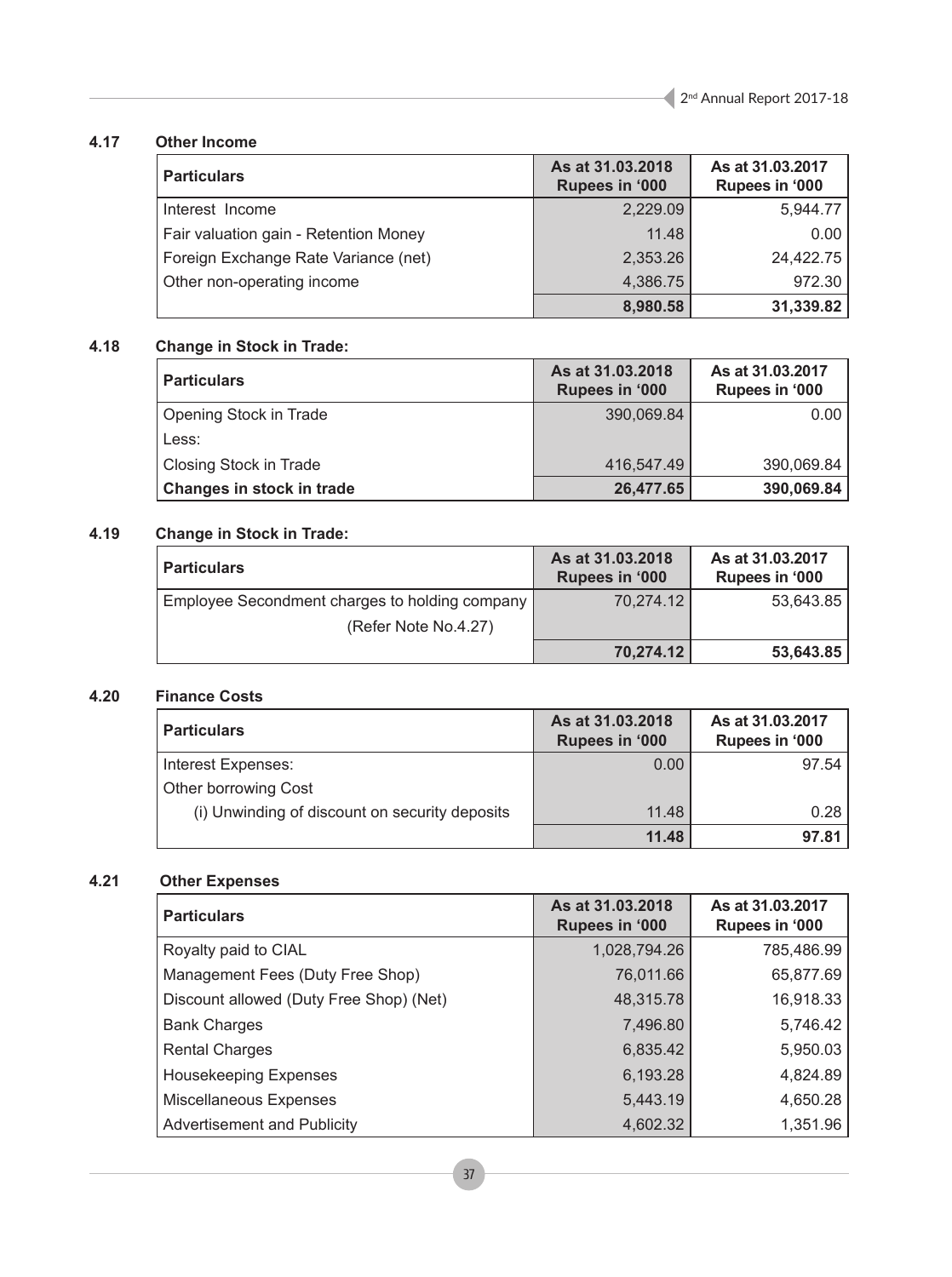CIAL Dutyfree and Retail Services Limited

|                                             | 1,191,255.51 | 912,312.81 |
|---------------------------------------------|--------------|------------|
| <b>Preliminary Expense</b>                  | 0.00         | 6,422.13   |
| Repairs to Building                         | 1.90         | 56.86      |
| <b>Printing and Stationery</b>              | 2.45         | 2.02       |
| Repairs to Office Equipments                | 3.89         | 298.76     |
| Vehicle running and maintenance             | 32.34        | 51.08      |
| Auditor's Remuneration (Refer Note 4.24)    | 100.00       | 90.00      |
| Postage and Telephone                       | 124.90       | 120.26     |
| <b>Travelling and Conveyance</b>            | 501.33       | 513.92     |
| Repair to Plant, Equipment                  | 515.00       | 1,837.43   |
| Insurance                                   | 614.57       | 3,582.13   |
| Professional and Consultancy charges        | 769.95       | 167.25     |
| Consumption of Stores, Spares & Consumables | 1,230.66     | 7,045.24   |
| Safety, Security & Immigration Expenses     | 1,729.36     | 1,286.41   |
| Rates and Taxes                             | 1,936.47     | 32.75      |

the control of the control of the control of

## **4.22 The Income tax expense for the year can be reconciled to the accounting profit as follows:**

| <b>Particulars</b>                                                                      | As at 31.03.2018<br><b>Rupees in '000</b> | As at 31.03.2017<br>Rupees in '000 |
|-----------------------------------------------------------------------------------------|-------------------------------------------|------------------------------------|
| <b>Profit before tax</b>                                                                | 43,180.59                                 | 45,092.33                          |
| Income tax expense calculated at 27.5525%                                               | 11,897.33                                 | 14,908.88                          |
| Effect of expenses that are not deductible in<br>determining taxable profit             | 529.29                                    |                                    |
| On Defined Benefit Obligations                                                          |                                           | 1,391.60                           |
| On Preliminary Expenses                                                                 |                                           | 1,698.68                           |
| Adjustments recognised in the current year in<br>relation to current tax of prior years | (1,415.56)                                |                                    |
| Income tax expense recognised in profit or loss                                         | 11.011.06                                 | 17,999.15                          |

## **4.23 Basic and Diluted Earning per Share (EPS), of face value Rs.10/- has been calculated as under:**

| <b>Particulars</b>                                                      | As at 31.03.2018<br><b>Rupees in '000</b> | As at 31.03.2017<br>Rupees in '000 |
|-------------------------------------------------------------------------|-------------------------------------------|------------------------------------|
| <b>Basic &amp; Diluted:</b>                                             |                                           |                                    |
| <b>Numerator</b>                                                        |                                           |                                    |
| Net Profit for the year                                                 | 32,169.53                                 | 25,379.33                          |
| Denominator                                                             |                                           |                                    |
| Weighted average number of equity shares<br>outstanding during the year | 700.70                                    | 700.70                             |
| Earnings per Share - Basic (In Rupees)                                  | 45.91                                     | 36.22                              |
| - Diluted (In Rupees)                                                   | 45.91                                     | 36.22                              |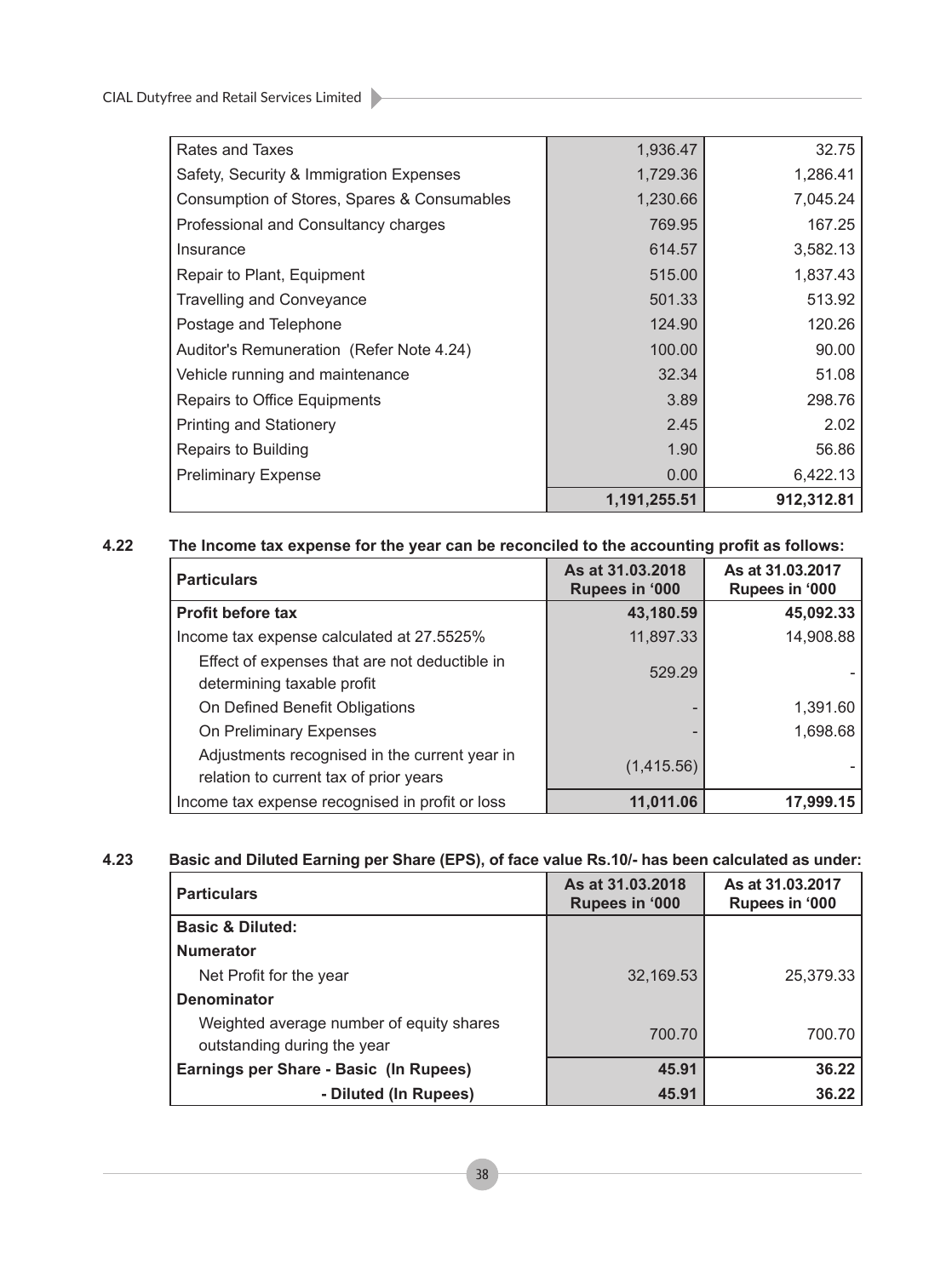## **4.24 Payment To The Auditor**

| <b>Particulars</b>  | As at 31,03,2018<br>Rupees in '000 | As at 31.03.2017<br>Rupees in '000 |
|---------------------|------------------------------------|------------------------------------|
| For Statutory Audit | 60.00                              | 60.00                              |
| For Tax Audit       | 35.00                              | 30.00                              |
|                     | 95.00                              | 90.00                              |

## **4.25 Contingent Assets**

| Particulars                        | As at 31.03.2018<br><b>Rupees in '000</b> | As at 31.03.2017<br><b>Rupees in '000</b> |
|------------------------------------|-------------------------------------------|-------------------------------------------|
| <b>Bank Guarantees outstanding</b> |                                           | 6.04 l                                    |

## **4.26 RELATED PARTY DISCLOSURES**

## **A. Name of the related party and nature of relationship**

## **a) Holding Company**

Cochin International Airport Limited

## **b) Fellow Subsidiaries**

Air Kerala International Services Limited Cochin International Aviation Services Limited CIAL Infrastructures Limited Kerala Waterways and Infrastructures Limited

## **c) Key Management Personnel**

| Mr. V. J. Kurian | $\sim$ | <b>Managing Director</b> |
|------------------|--------|--------------------------|
| Mr. A.M. Shabeer |        | Director                 |
| Mr. Sunil Chacko |        | Director                 |

## **d) Key Management Personnel of Holding Company**

| Mr. V. J. Kurian  |                 | <b>Managing Director</b> |
|-------------------|-----------------|--------------------------|
| Mr. Sunil Chacko  | $\sim$ 10 $\pm$ | -CEO                     |
| Mr. Saji K George |                 | <b>Company Secretary</b> |

## **B. Transactions with related parties as per the books of account during the year**

**(Rupees in lakhs)**

| <b>Particulars</b>                          | As at 31.03.2018<br>Rupees in '000 | As at 31.03.2017<br>Rupees in '000 |
|---------------------------------------------|------------------------------------|------------------------------------|
| <b>Cochin International Airport Limited</b> |                                    |                                    |
| <b>Allotment of Equity Shares</b>           |                                    | 701.00                             |
| Fee to CIAL                                 | 1,028,794.26                       | 785,486.99                         |
| Lease Rent                                  | 6,835.42                           | 5,950.03                           |
| Secondment charges paid to CIAL             | 70,274.12                          | 53,643.85                          |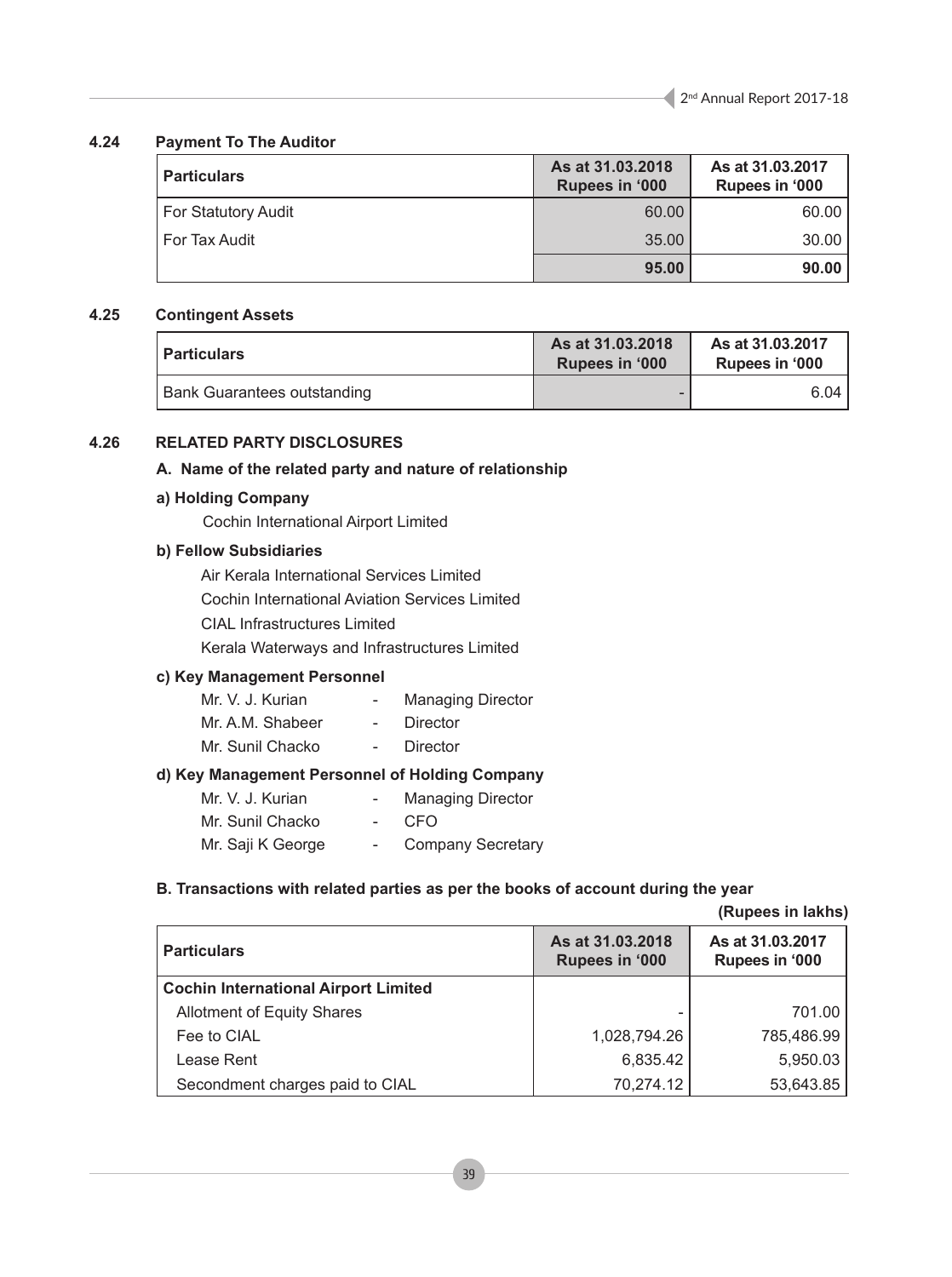## **C. Amount Outstanding as at 31.03.2018 (Rupees in lakhs)**

| Cochin International Airport Limited | 596.658.27 | 360,922.00 |
|--------------------------------------|------------|------------|

**4.27** As per the agreement entered into with the holding company, vide agreement dated 29<sup>th</sup> June 2017 as amended from time to time, the holding company has appointed the Company as the exclusive concessionaire for duty free business at Cochin International airport on a concessionaire fee of 45% on net sales. The facilities provided include exclusive premises and facilities for duty free operations and providing infrastructural support. Further the agreement provide for extending facilities such as employee benefits services, housekeeping and security services and other corporate services for which reimbursement has been made to the holding company based on bills raised.

## **4.28 Additional Information**

| <b>Particulars</b>                                | <b>Current Year</b><br>Rupees in '000 | <b>Previous Year</b><br>Rupees in '000 |
|---------------------------------------------------|---------------------------------------|----------------------------------------|
| a) CIF Value of imports made during the year      | 1,029,895.87                          | 1,181,597.08                           |
| b) Earnings in Foreign Exchange (Export of Goods) | 2,362,911.98                          | 1,319,955.69                           |
| c) Expenditure in Foreign Currency                | 1,029,895.87                          | 66,372.32                              |

## **4.29 Disclosure of Specified Bank Notes:**

Schedule III of Companies Act 2013 was amended by Ministry of Corporate Affairs vide Notification G.S.R. 308(E) dated  $30<sup>th</sup>$  March 2017. The said amendment requires the Company to disclose the details of Specified Bank Notes held and transacted during the period from 08th November 2016 to 30th December 2016. For the purpose of this clause, the term 'Specific Bank Notes' shall have the same meaning provided in the notification of the Government of India, in the Ministry of Finance, Department of Economic Affairs number S.O. 3407 (E), dated the 08<sup>th</sup> November 2016.

Details of Specified Bank Notes held and transacted during the period from 08th November 2016 to 30th December 2016 are as follows:

|                                       | Rupees in '000 |                                    |              |  |
|---------------------------------------|----------------|------------------------------------|--------------|--|
| <b>Particulars</b>                    | <b>SBNs</b>    | <b>Other</b><br>denomination notes | <b>Total</b> |  |
| Closing cash in hand as on 08.11.2016 | 589.50         | 16.09                              | 605.59       |  |
| (+) Permitted receipts                |                |                                    |              |  |
| (-) Permitted payments                |                |                                    |              |  |
| (-) Amount deposited in Banks         | 589.50         | 16.09                              | 605.59       |  |
| Closing cash in hand as on 30.12.2016 |                | 339.99                             | 339.99       |  |

- **4.30** Litigation: The Company is subject to legal proceedings and claims, which have arisen in the ordinary course of business. The Company's management does not reasonably expect that these legal actions, when ultimately concluded and determined, will have a material and adverse effect on the Company's results of operations.
- **4.31** The Company did not have any long-term contracts including derivative contracts for which there were any material forseeable losses.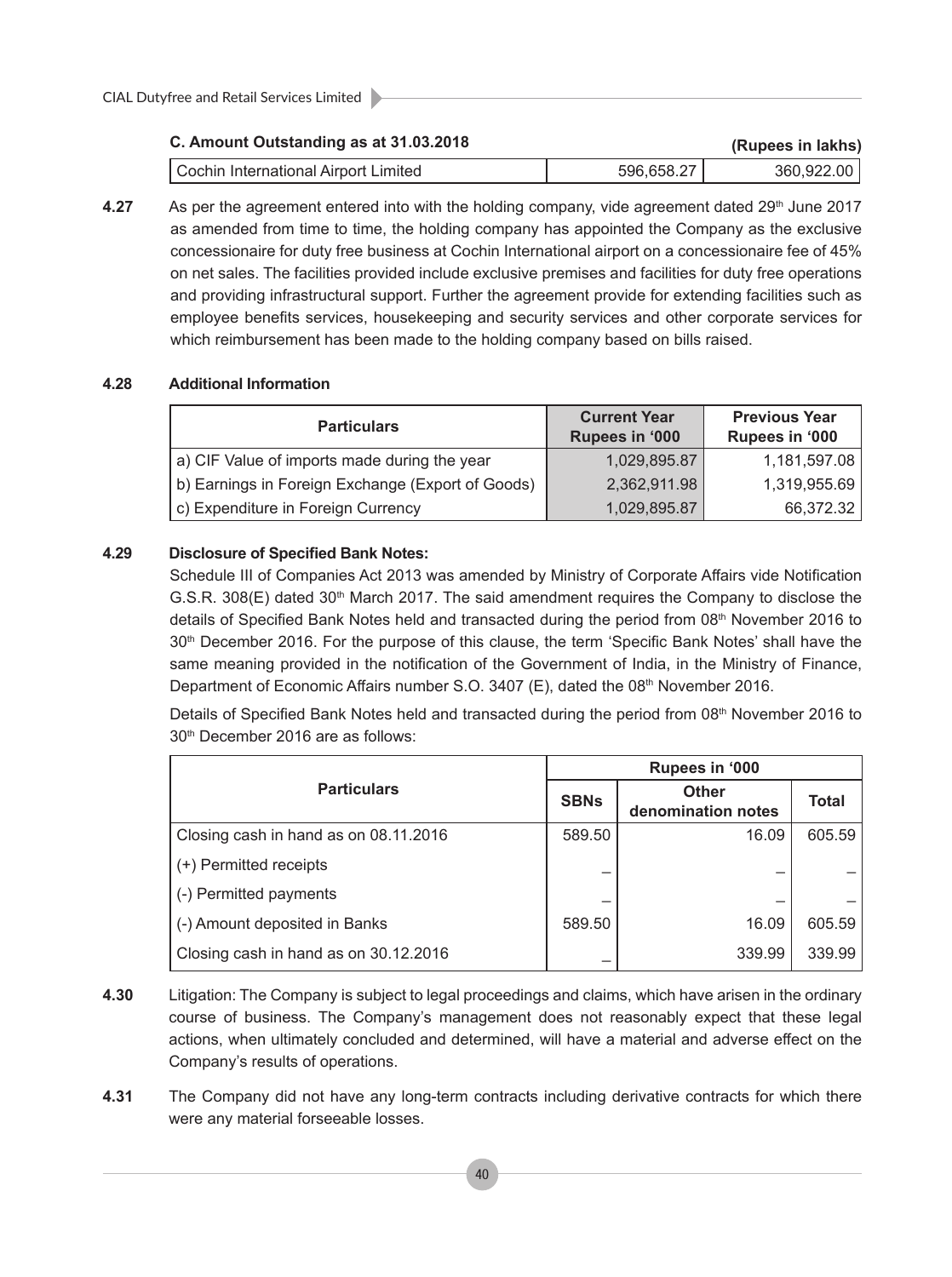**4.32** Figures have been rounded off to the nearest rupee. Previous year figures, unless otherwise stated are given within brackets and have been re-grouped and recast wherever necessary to be in conformance with current year's layout.

Signatures to Note 1 to 4.32 forms integral part of accounts.

## For and on behalf of the Board of Directors **As per our separate report of even date attached**

sd/- **V.J. Kurian** Managing Director (DIN:0001806859) sd/- **A M Shabeer** Director (DIN:0001643446)

sd/- **Sunil Chacko** Director (DIN:0007434481) For **Krishnamoorthy & Krishnamoorthy** Chartered Accountants (FRN: 001488S)

sd/-

**C.A. K T Mohanan** Partner (M.No: 201484)

Place: Kochi Date : 22.06.2018